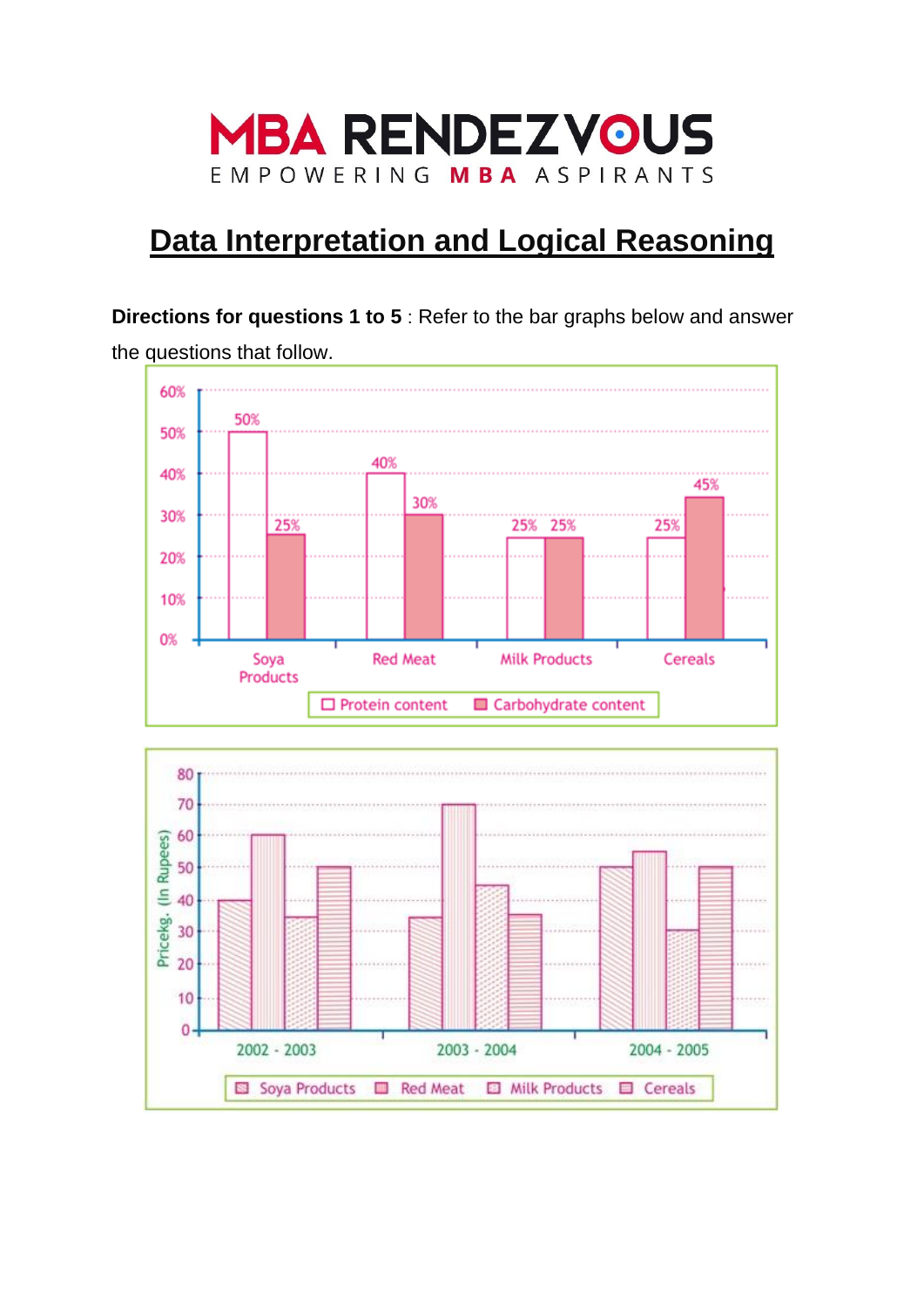Graph I and Graph II show that Protein and Carbohydrate content and the price per kg. (in Rupees) of Soya Products, Red Meant, Milk Products and Cereals for 2002-2003, 2003-2004 and 2004-2005 respectively.

**1.** In the year 2002-2003, find out from which source was protein the costliest. (a) Soya Products (b) Red Meat (c) Milk Products (d) Cereals

**2.** What is the ratio of the cost of 1 gram of Carbohydrate from the costliest source to that from the cheapest source in the year 2002-2003? (a) 1.44 (b) 1.43 (c) 1.80 (d) 1.14

**3.** If 250 grams of Protein from each product is required, then how much it will cost (approximately), in the year 2004-2005?

(a) Rs.100 (b) Rs.120 (c) Rs.140 (d) Rs.200

**4.** If the given sources are the only available sources of Protein, then what was (approximately) the percentage change in the average Protein price/kg.for the year 2003-2004 over the year 2002-2003? (a)  $0.5$  (b)  $0.9$  (c) 2 (d) 5

**5.** If Soya Products, Red Meat, Mil Products and Cereals are in the ratio 1 : 2 : 3 : 4 for a mixture then what percent of this mixture will be other than Proteins and Carbohydrates?

(a) 30.5% (b) 35.5% (c) 51.2% (d) 24.9%

**Directions for questions 6 to 10 :** A & B play a game of chance. There are 10 steps on a staircase numbered from 1 to 10 from bottom to top. The game is played by tossing a coin and depending on the result they either move up or down the steps. They move along the steps when the coin is tossed once and twice respectively as per the details given in the table below. One who reaches the ground or step number 10 first will be declared the winner. If in the beginning, they are standing on step number 5, answer the following questions: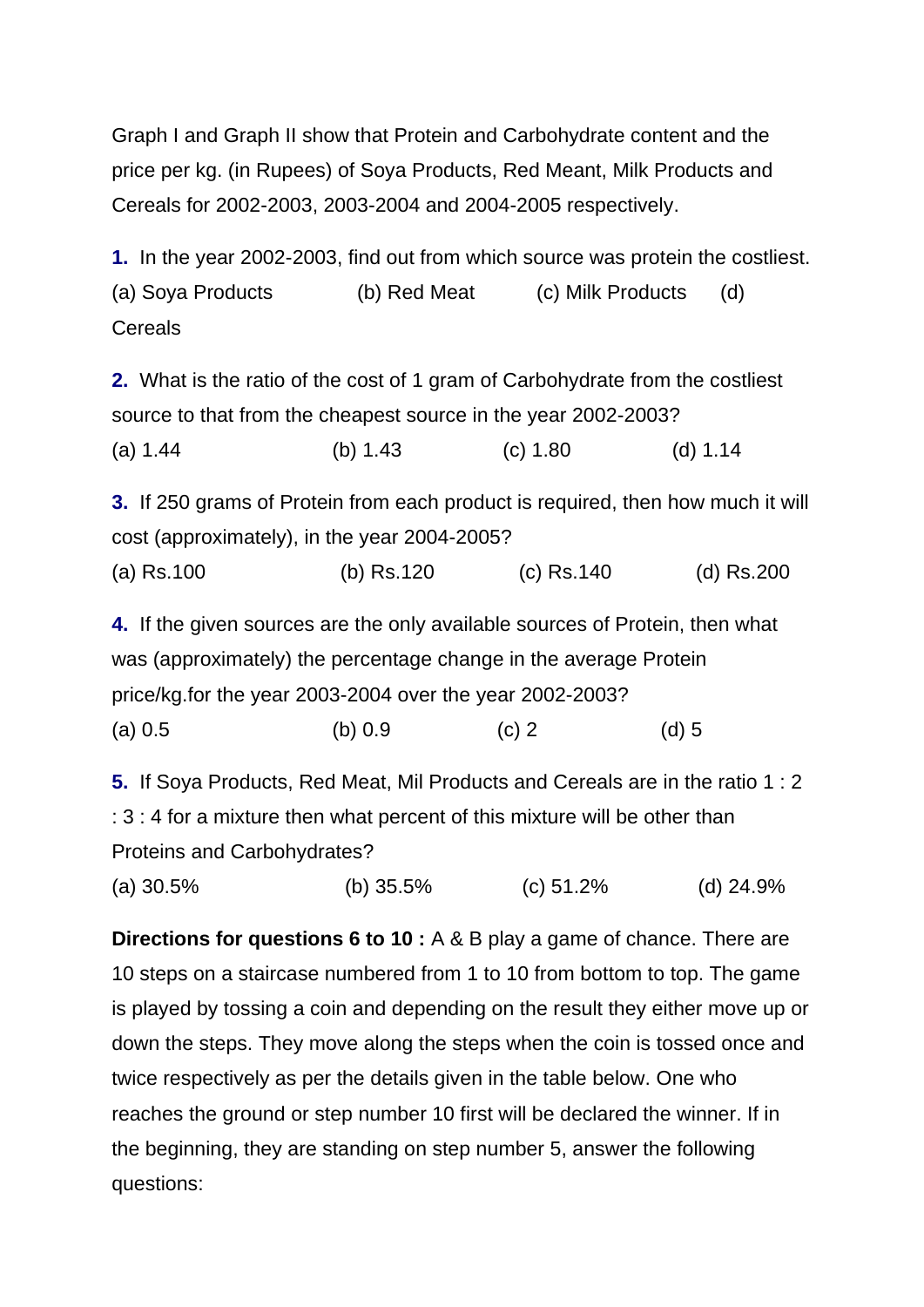| A                                                                |                | B              |                 |                |                |
|------------------------------------------------------------------|----------------|----------------|-----------------|----------------|----------------|
| <b>Outcomes</b>                                                  | Move-1A        | Move-2A        | <b>Outcomes</b> | Move-1B        | Move-2B        |
| H                                                                | 1 <sub>U</sub> | 1 <sub>D</sub> | <b>HH</b>       | 2U             | 1 <sub>D</sub> |
| T                                                                | 1 <sub>D</sub> | 1 <sub>U</sub> | <b>HT</b>       | 1 <sub>U</sub> | 2U             |
|                                                                  |                |                | <b>TH</b>       | 1 <sub>D</sub> | 2D             |
|                                                                  |                |                | <b>TT</b>       | 2D             | 1 <sub>U</sub> |
| $H = Head$ , T= Tail, U= Upward Movements, D= Downward Movements |                |                |                 |                |                |

**6.** Find the minimum number of tosses required so that A & B are 3 steps apart.

(a) 2 (b) 3 (c) 4 (d) 5

**7.** Find the minimum number of tosses required so that Bwins the game.

| (a) 5 | (b) 6 | (c) 8 | (d) $10$ |
|-------|-------|-------|----------|
|       |       |       |          |

**8.** Find the conditions such that A is always the winner.

(a) (i), (ii) (b) (i), (i) (c) (ii), (i) (d) None

**9.** After the coin is being tossed 5 times, find the maximum number of steps between A and B.

(a) 6 (b) 5 (c) 8 (d) 9

**10.** Find the number of times the coin must be tossed so that A reaches the ground and B reaches the 10th step at the same time?

(a) 8 (b) 13 (c) 15 (d) None

## **Data for questions 11 to 15 :**

There are six women, Shalini, Divya, Ritu, Rashmi, Nisha andRenu in a family of 12 members. There are few married couples in the family and none of the grand children are married. Sunil is married into the family. Rohan, Mahesh and Jatin have a nehhewDippesh who is the only son of Rashmi. Ravi is the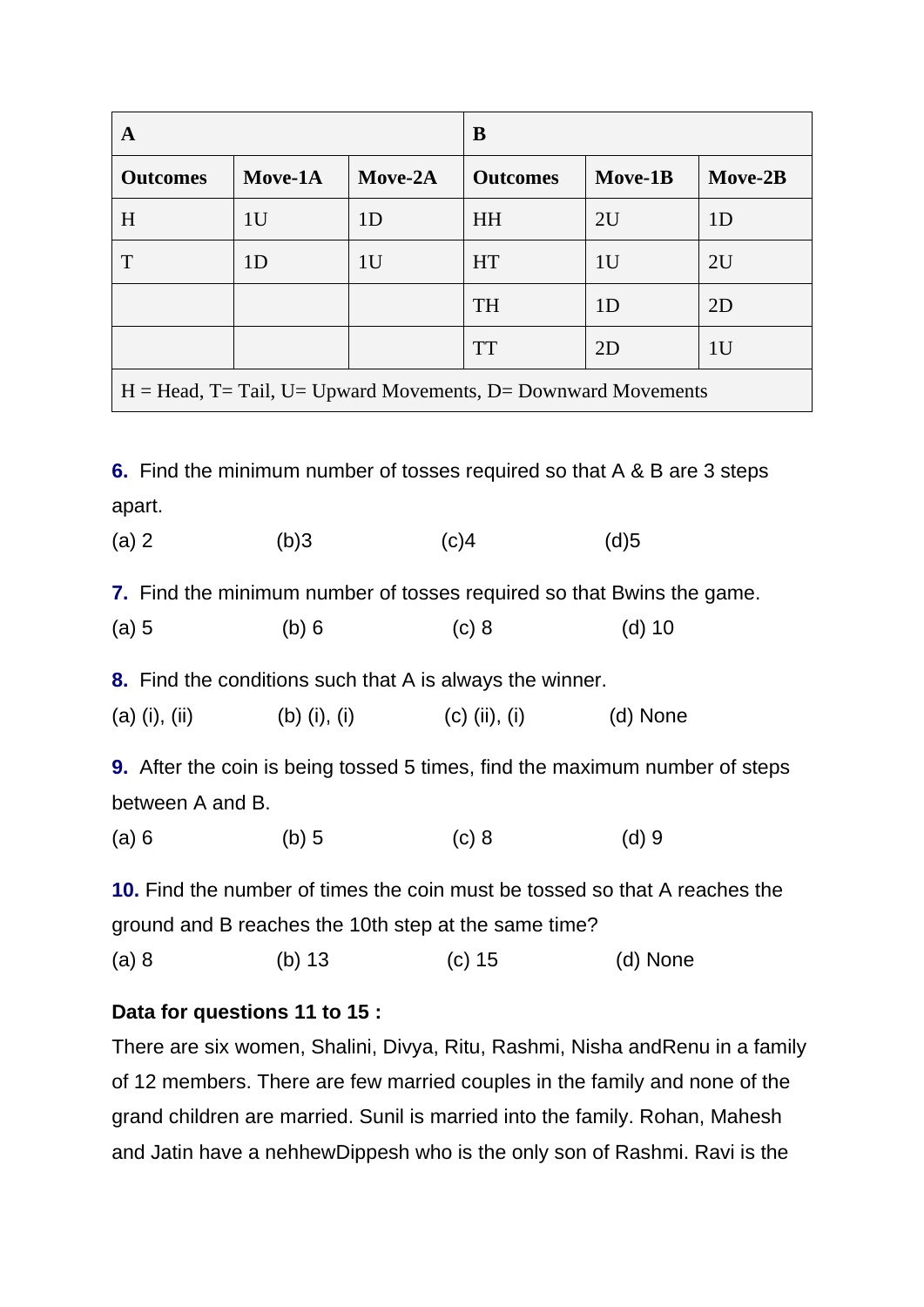parental grandfather of Nisha. Ritu is the daughter-in-law of Shalini. Renu is the first cousin of Dipesh. Shalini has only three grand grandchildren. Mahesh has two brothers and only unmarried maternal uncle, Jatin is the brother-inlaw of Sunil. Rohan is the parental uncle of Nisha. Ritu has two daughters one of whom is Nisha.

**11.** How married couples are there in the second generation?

| $(a)$ 1                   | (b) 2                                                  | $(c)$ 3               | $(d)$ 4                |
|---------------------------|--------------------------------------------------------|-----------------------|------------------------|
| <b>12.</b> Who is Dipesh? |                                                        |                       |                        |
| (a) Son of Mahesh         |                                                        |                       | (b) Grandson of Ravi   |
| (c) Son of Rohan          |                                                        | (d) Nephew of Sunil   |                        |
|                           | <b>13.</b> Which of the following is a married couple? |                       |                        |
| (a) Rohan and Ritu        |                                                        |                       | (b) Shalini and Mahesh |
| (c) Renu and Sunil        |                                                        | (d) Mahesh and Ritu   |                        |
| 14. Who is Rashmi?        |                                                        |                       |                        |
| (a) Wife of Mahesh        |                                                        | (b) Aunt of Renu      |                        |
| (c) Mother of Nisha       |                                                        | (d) Mother of Shalini |                        |
|                           | <b>15.</b> Which one of the following is true?         |                       |                        |
|                           | (a) Dipesh is son of Mahesh                            |                       |                        |
|                           | (b) Ravi has only two married children                 |                       |                        |

- (c) Ravi is parental grandfather of Renu
- (d) None of these

# **Directions for questions 16 to 19 :** Thefollowing questions are based on the diagram given below, where

(i) Rectangle represents males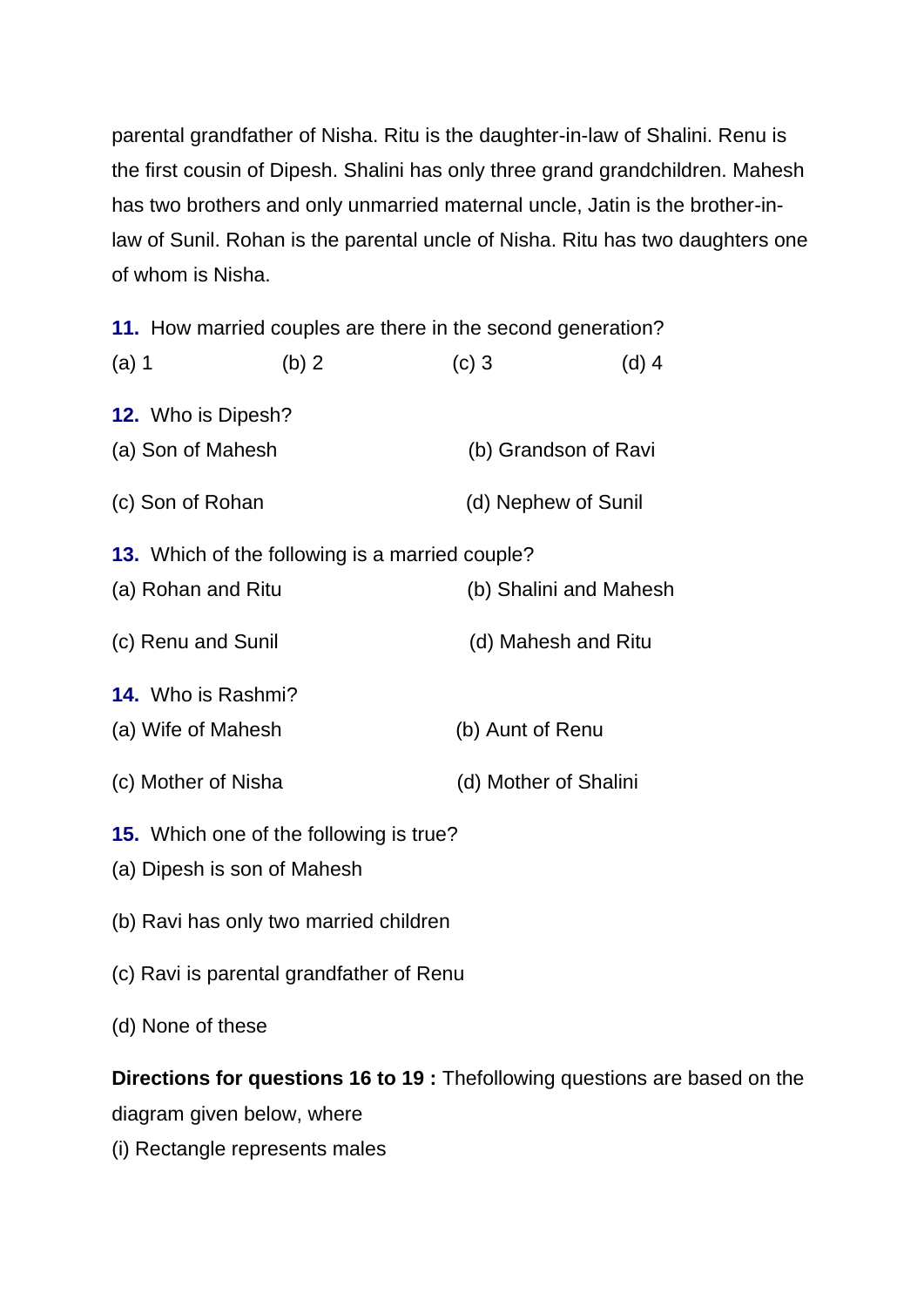- (ii) Triangle represent educated people
- (iii) Circle represents urban
- (iv) Square represents civil servants



**16.** Who among the following is an educated male who is not an urban resident?

|       | $(a)$ 4                                                                          |  | (b) 5 |  | $(C)$ 9 | (d)      | 11 |
|-------|----------------------------------------------------------------------------------|--|-------|--|---------|----------|----|
|       | 17. Who among the following is an educated male who hails from urban             |  |       |  |         |          |    |
| area? |                                                                                  |  |       |  |         |          |    |
|       | (a) 4 (b) 2 (c) 11 (d) 5                                                         |  |       |  |         |          |    |
|       | 18. Who among the following is uneducated and also an urban male?                |  |       |  |         |          |    |
|       | (a) 2 (b) 3 (c) 11                                                               |  |       |  |         | (d)      | 12 |
|       | 19. Who among the following is only a civil servant but not a male nor urban     |  |       |  |         |          |    |
|       | oriented and uneducated?                                                         |  |       |  |         |          |    |
|       | (a) 7 (b) 8                                                                      |  |       |  | $(c)$ 9 | $(d)$ 14 |    |
|       | <b>Directions for questions 20 to 21 :</b> In the following questions the actual |  |       |  |         |          |    |
|       | alphabets are replaced by certain other alphabets according to some rule to      |  |       |  |         |          |    |

form its code.

**20.** If *BE QUICK* is coded as *ZC OSGAI,* then the code of last letter of the third word in the sentence *I LOVE MY COUNTRY* is

(a) A (b) T (c) U (d) W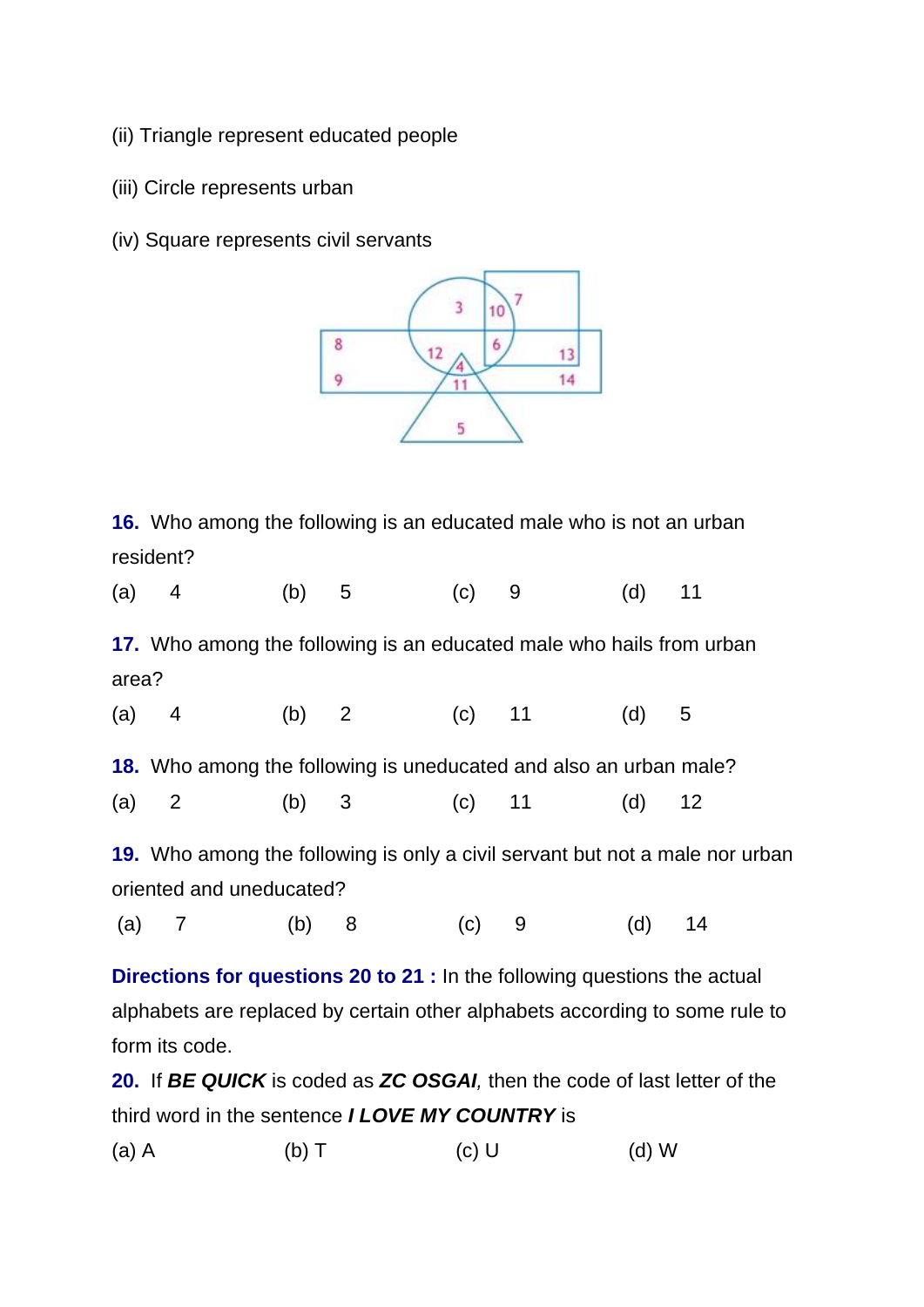**21**. If *BELIEF* is written as *AFKKDI*, then how is *SELDOM* written in that code?

(a) TFKENP (b) RFKFNP (c) RFKENN (d) RDKCNL

**Directions for questions 22 to 23 :** A solid wooden cube is painted RED on two adjacent faces and BLACK on the faces opposite to the red faces and GREEN on the remaining faces. It is now cut into 64 smaller cubes all of same size then find:

**22.** How many cubes have only one face painted red?

(a) 8 (b) 12 (c) 16 (d) 24

**23.** How many cubes have one face green and one of the adjacent black or red?

(a) 8 (b) 16 (c) 24 (d) 28

**Directions for questions 24 to 26 :** The annual sugarcane production (in million tonnes) in Meethagaon for the period 2000-2006 is shown in the bar graph given below.



**24.** What is the approximate average annual sugarcane production (in million tonnes) in Meethagaon for the period 2000-2005?

(a) 281.4 (b) 326.5 (c) 272.1

(d) 328.3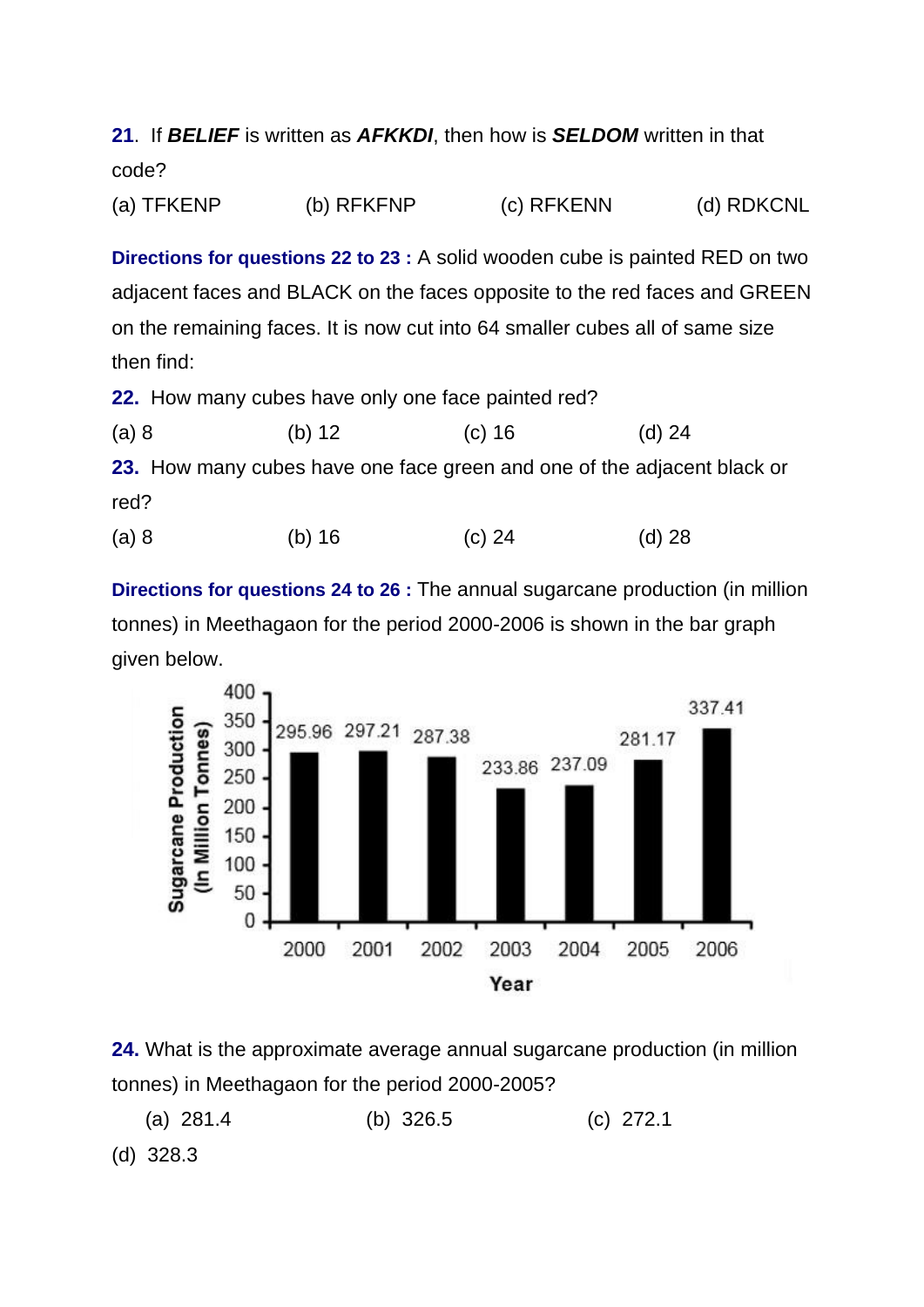**25.** The sugarcane production in Meethagaon in the year 2007 increases by 15% over the year 2006. What is the approximate compounded annual growth rate of sugarcane production in Meethagaon over the period 2004-2007?

 (a) 19% (b) 17% (c) 16% (d ) 18%

**26.** Out of the following, which year has shown the highest percentage increase in sugarcane production in Meethagaon compared to the previous year?

 (a) 2001 (b) 2004 (c) 2005 ( d) 2006

**Directions for questions 27 to 29 :** Four machines A, B, C and D can produce four items E, F, G and H. The efficiency (in units/hr) of the machines for each product (while working alone on that product) is given in the table below.

|             | ${\bf E}$ | $\mathbf F$ | G   | H   |
|-------------|-----------|-------------|-----|-----|
| A           | 75        | 150         | 125 | 50  |
| B           | 125       | 75          | 100 | 100 |
| $\mathbf C$ | 100       | 125         | 125 | 75  |
| D           | 125       | 75          | 75  | 125 |

**27.** If 5000 units each of E, F, G and H are required then which machine will take the least time if used alone?

(a) C (b) D (c) B (d) A

**28.** 1680 units each of E, F, G and H are required. Each machine can produce only one item and no two machines can work simultaneously. How should the items be assigned to different machines so that the total time taken is minimum?

(a) A– H, B– E, C– G, D- F (c) A– F, B– E, C– G, D– H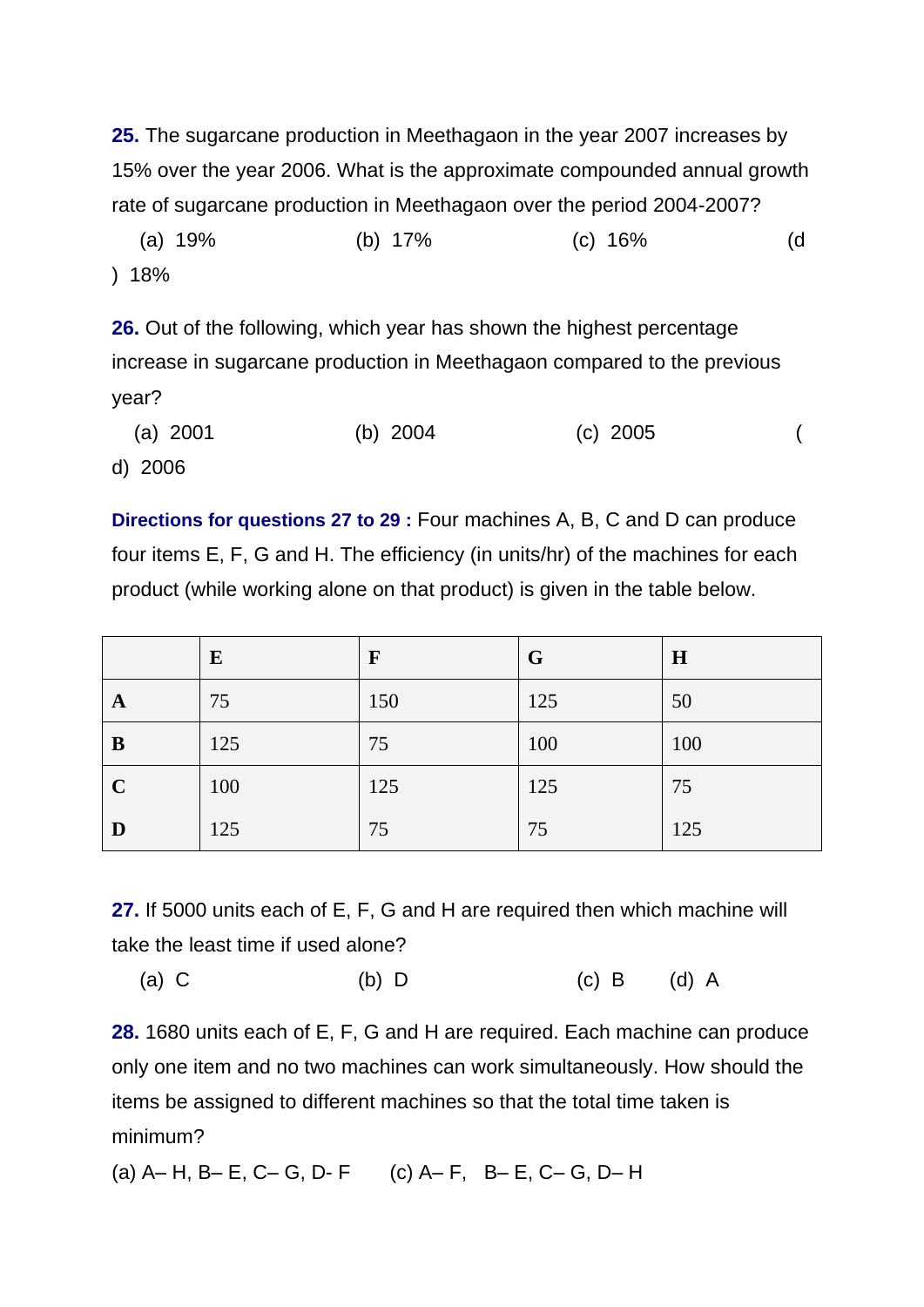## (b) A– H, B– G, C– E, D– F (d) A– F, B– E, C– H, D– G

**29.** Machines A and B can be operated only between 10 a.m. and 2 p.m. on a given day. They have to produce equal number of units of each item e.g. If machine A produces 100 units then it has to be 25 units each of E, F, G and H. What is the ratio of the maximum number of units that A and B can produce respectively?

(a) 31 : 36 (b) 83 : 96 (c) 31 : 37 (d) None of these

**Directions for questions 30 to 32 :** A team of 5 players Arpit, Bimal, Chatur, Dinu and Elan participated in a 'Freaket' tournament and played four matches (1 to 4). The following table gives partial information about their individual scores and the total runs scored by the team in each match.

Each column has two values missing. These are the runs scored by the two lowest scorers in that match.None of the two missing values is more than 10% of the total runs scored in that match.

|                       |              | Match-1 | <b>Match-2</b> | Match-3 | Match-4 |
|-----------------------|--------------|---------|----------------|---------|---------|
| Runs scored by player | Arpit        |         | 100            |         | 53      |
|                       | <b>Bimal</b> | 88      | 65             |         | 52      |
|                       | Chatur       |         |                | 110     |         |
|                       | Dinu         | 72      | 75             | 20      | 56      |
|                       | Elan         | 60      |                | 78      |         |
| <b>Total</b>          |              | 270     | 300            | 240     | 200     |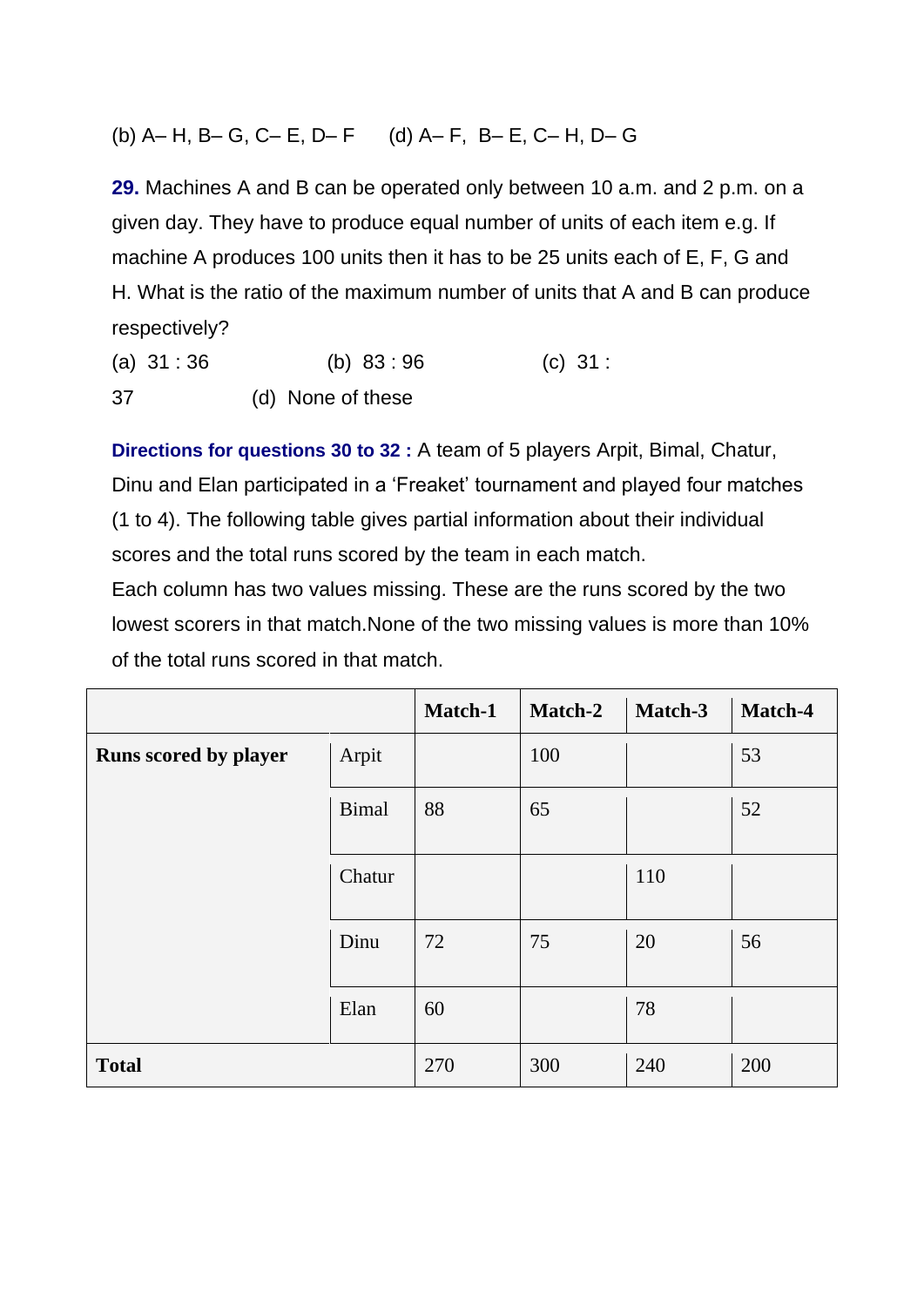**30.** What is the maximum possible percentage contribution of Arpit in the total runs scored in the four matches?

(a) 19.7% (b) 19.9% (c) 20.1% (d) 2 0.2%

**31.** If the absolute difference between the total runs scored by Arpit and Chatur in the four matches is minimum possible then what is the absolute difference between total runs scored by Bimal and Elan in the four matches? (a) 32 (b) 37 (c) 27 (d) C annot be determined

**32.** The players are ranked 1 to 5 on the basis of the total runs scored by them in the four matches, with the highest scorer getting Rank 1. If it is known that no two players scored the same number of total runs, how many players are there whose rank can be exactly determined?

(a) 0 (b) 1 (c) 3 (d) 5

**Directions for questions 33 to 35 :** The following table shows the sales figures of the four brands of laptops - HP, Compaq, IBM and Sony in the various regions of the world. The figures are given either in absolute numbers or as percentage of the total sales in the region. Assume that no other brand of laptops is present in the given regions. Based on the given table, answer the questions that follow.

|                      | HP   | Compaq | <b>IBM</b> | <b>Sony</b> |
|----------------------|------|--------|------------|-------------|
| <b>North Asia</b>    | 4960 | 18%    | 14%        | 480         |
| <b>East Europe</b>   | 19%  | 630    | 22%        | 17%         |
| <b>West Europe</b>   | 32%  | 13%    | 19%        | 2160        |
| <b>North America</b> | 4260 | 9%     | 12%        | 8%          |
| <b>South America</b> | 5%   | 1260   | 990        | 20%         |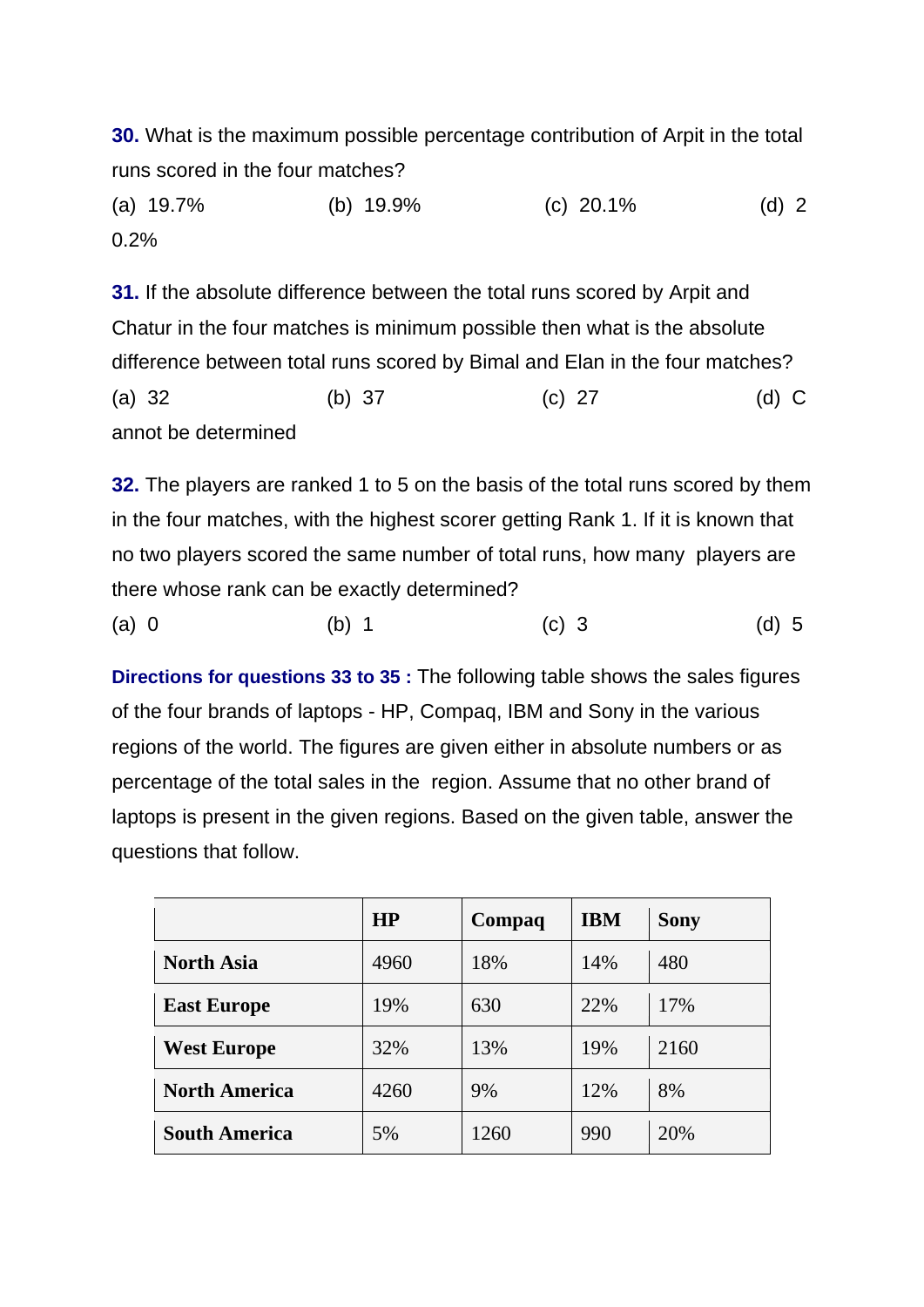| <b>East Africa</b> | 225 | 484  | 517  | 128  |
|--------------------|-----|------|------|------|
| <b>West Africa</b> | 180 | 26%  | 900  | 2250 |
| <b>South Asia</b>  | 450 | 4050 | 1350 | 35%  |
| <b>Australia</b>   | 25% | 32%  | 14%  | 754  |

**33.** What is the total number of laptops sold by IBM across all the regions combined?

| $(a)$ 7431 | (b) $12680$ | (c) 8451 | (d) |
|------------|-------------|----------|-----|
| 7831       |             |          |     |

**34.** The ratio of laptops sold in South Asia, West Africa and East Europe is (a)  $3:6:1$  (b)  $3:6:2$  (c)  $6:3:1$  (d) 3 : 2 : 1

**35.** Which of the following options is/are true?

**I.** Total sales of Laptops in South America is 3000 units.

**II.** Sales of IBM in East Africa is 25% more than sales of HP in West Africa.

**III.** The ratio of sales of Compaq in North America to the sales in South America is 3 : 7.

| (a) Only I | $(b)$ I and II | (c) land |
|------------|----------------|----------|
|            |                |          |

III (d) II and III

**Directions for questions 36 to 38 :** The following data pertains to the profiles of 100 students who have appeared for the 'Selection Process' of a B-School, ISW College in the year 2009.

1. Each student has written exactly one of the two tests LAT or BAT, and every one of them has at least one of the two features - Good Academic Record (GAR) or Extra Curricular Activities (ECA).

2. No student who has written LAT has both GAR and ECA.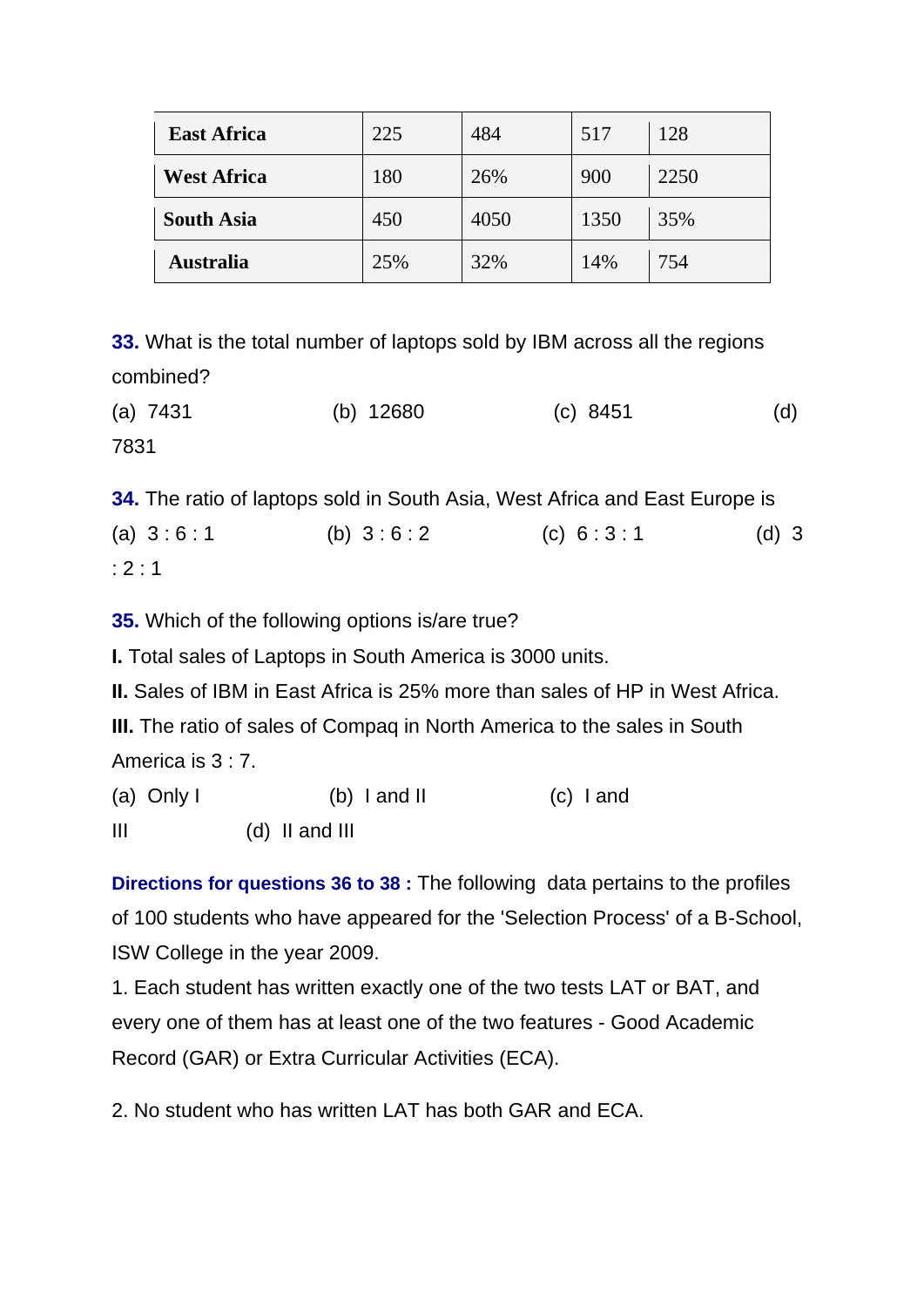3. Sixty percent (60%) of the students who have appeared for the Selection Process have written LAT, of which 40% have Work Experience.

4. Fifty percent (50%) of the students who have appeared for the Selection Process have Work Experience, of which 30 students have GAR.

5. The number of students who have written BAT and also have both Work experience and GAR is 20.

6. The number of students who have written LAT and also have GAR is 25.

7. The number of students who have ECA but have no Work Experience is 35

**36.** Out of all the students who have appeared for the Selection Process of ISW College, how many have written BAT and have Work Experience and GAR, but no ECA?

(a) 10 (b) 15 (c) 20 (d) Cannot be determined

**37.** Out of all the students who have appeared for the Selection Process of ISW College, what is the maximum possible number of students who have GAR and who have also written BAT but have no Work Experience? (a) 10 (b) 12 (c) 14 (d) Cannot be determined

**38.** Out of all the students who have appeared for the Selection Process of ISW College, what is the total number of students who have written LAT and have ECA?

| (a) 31               | (b) 35 | (c) 28 | (d) |
|----------------------|--------|--------|-----|
| Cannot be determined |        |        |     |

**Directions for questions 39 to 41 :** The bar graph given below shows the marks obtained by five students - Anup, Himanshu, Sudip, Vishal and Rohan in three subjects - Physics, Chemistry and Mathematics. The five students are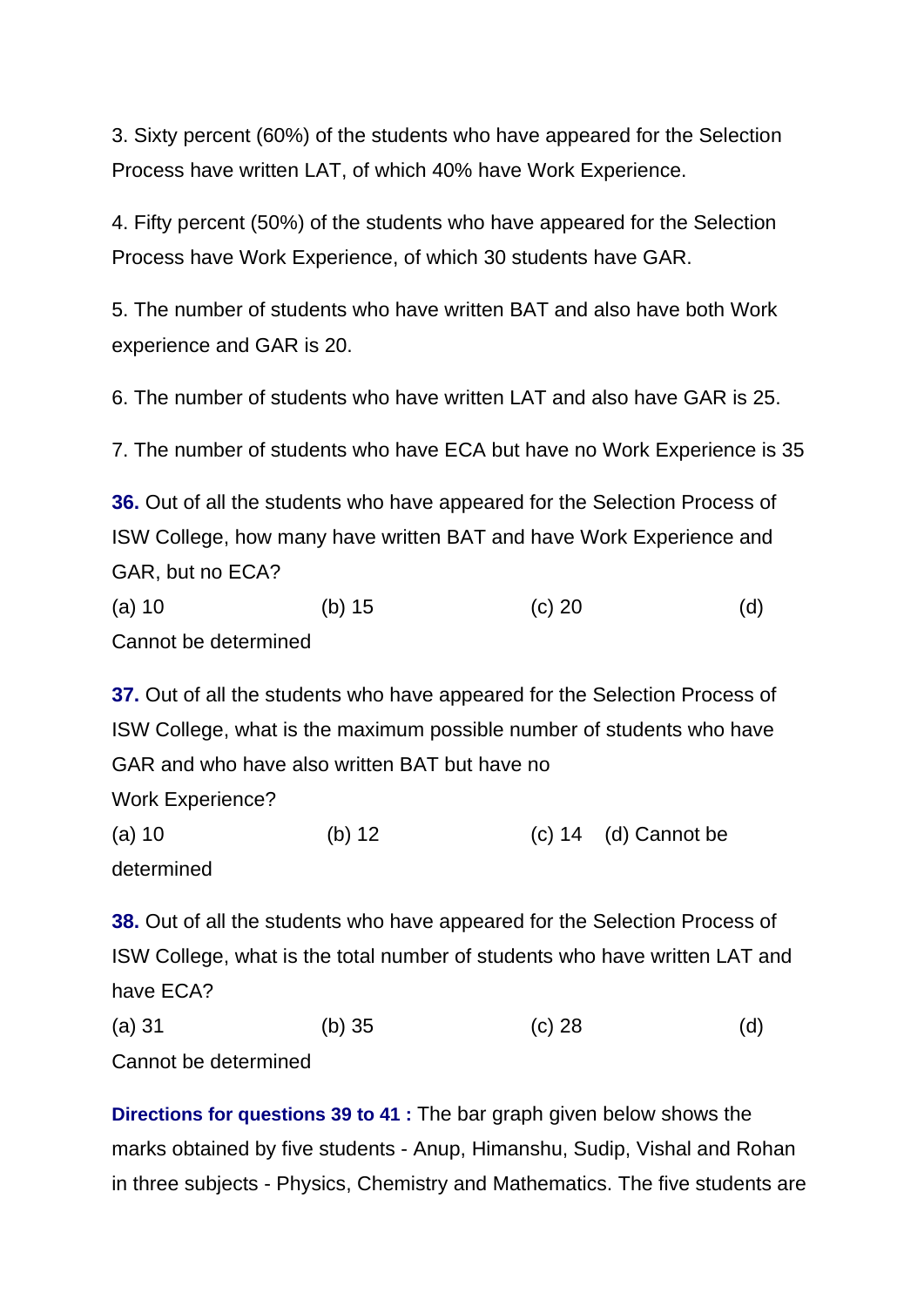disguised as S1, S2, S3, S4 and S5, in no particular order. Rohan's total score in all the three subjects combined was 4 marks more than that of Himanshu. Anup obtained 50 marks in Chemistry.



**39.** Who is disguised as S3?

| (a) Himanshu         | (b) Vishal | (c) Sudip | (d) |
|----------------------|------------|-----------|-----|
| Cannot be determined |            |           |     |

**40.** Given below are two Statements based on the data provided in the question. Choose the most appropriate option.

I. Sudip obtained the lowest marks in Chemistry among the five students.

II. Himanshu's total score in all the three subjects combined was more than that of Sudip.

(a) If Statement I is true, then Statement II is definitely true.

- (b) If Statement II is true, then Statement I is definitely true.
- (c) If Statement I is false, then Statement II is definitely false.
- (d) None of the above options is correct.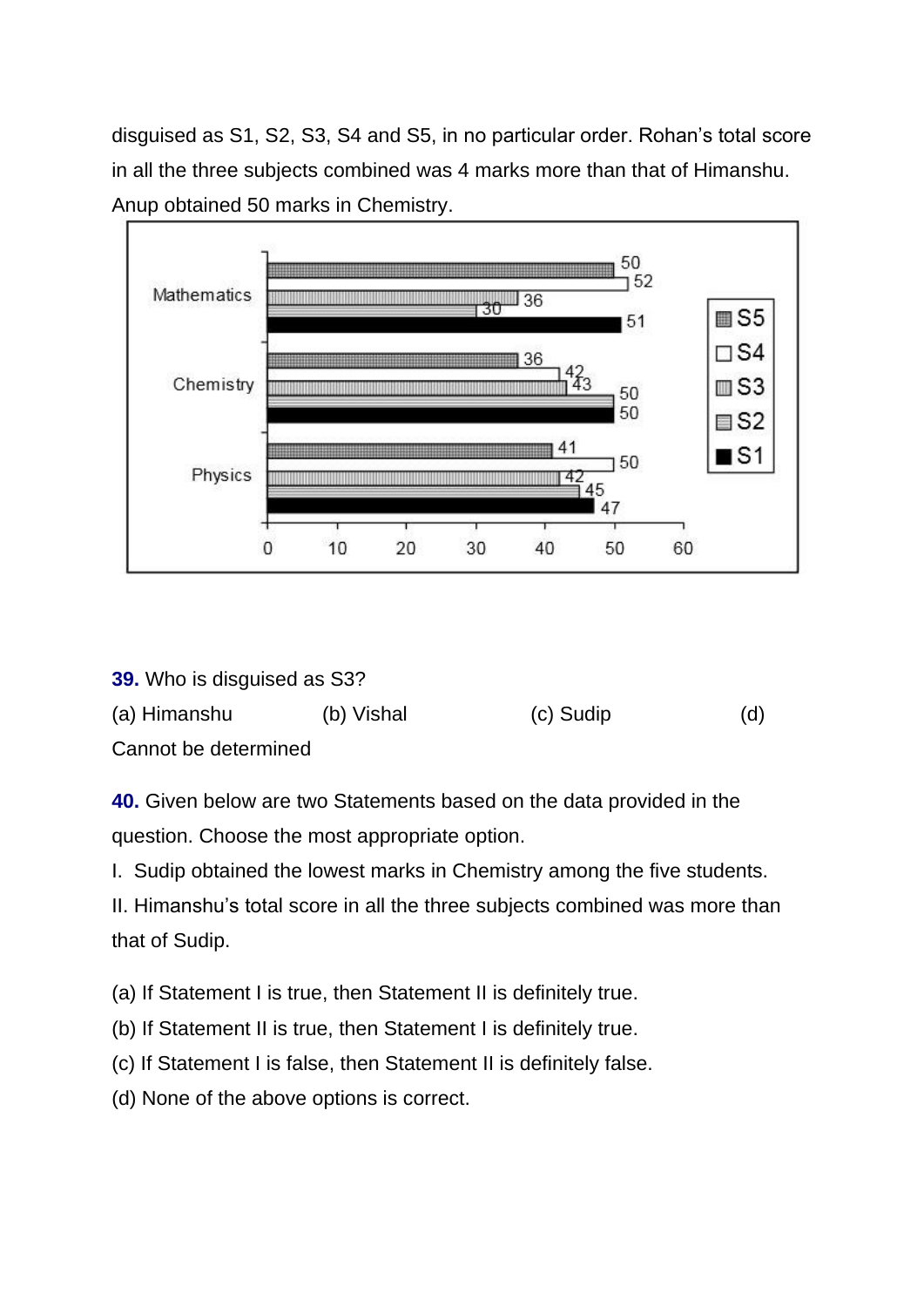**41.** Given below are two statements based on the data provided in the question. Choose the most appropriate option.

I. Himanshu obtained the highest marks in Mathematics among the five students.

II. Rohan's total score in all the three subjects combined was the highest.

(a) If Statement I is true, then Statement II is definitely true.

(b) If Statement II is true, then Statement I is definitely false.

(c) If Statement I is false, then Statement II is definitely true.

(d) More than one of the above options are correct

**Directions for questions 42 to 44 :** Twelve people Aashu, Abhishek, Feroz, Himanshu, Jatin, Manoj, Mohit, Sajid, Saral, Shivku, Tarun and Vijay are sitting at a rectangular table. The table has 12 chairs numbered from 1 to 12 (see figure) and each chair is occupied by one of the 12 people (not necessarily in the same order). Some additional information is given below: (1) Manoj, sitting at chair number 1, is diagonally opposite Feroz who is sitting opposite Himanshu.

(2) Jatin is sitting opposite Saral who is the only person sitting between Abhishek and Vijay.

(3) Aashu is sitting opposite Tarun who is the only person sitting between Feroz and Shivku.



**42.** If Shivku is not sitting opposite Vijay, then who is sitting next to Manoj? (a) Abhishek (b) Jatin (c) Vijay (d) Either Jatin or Vijay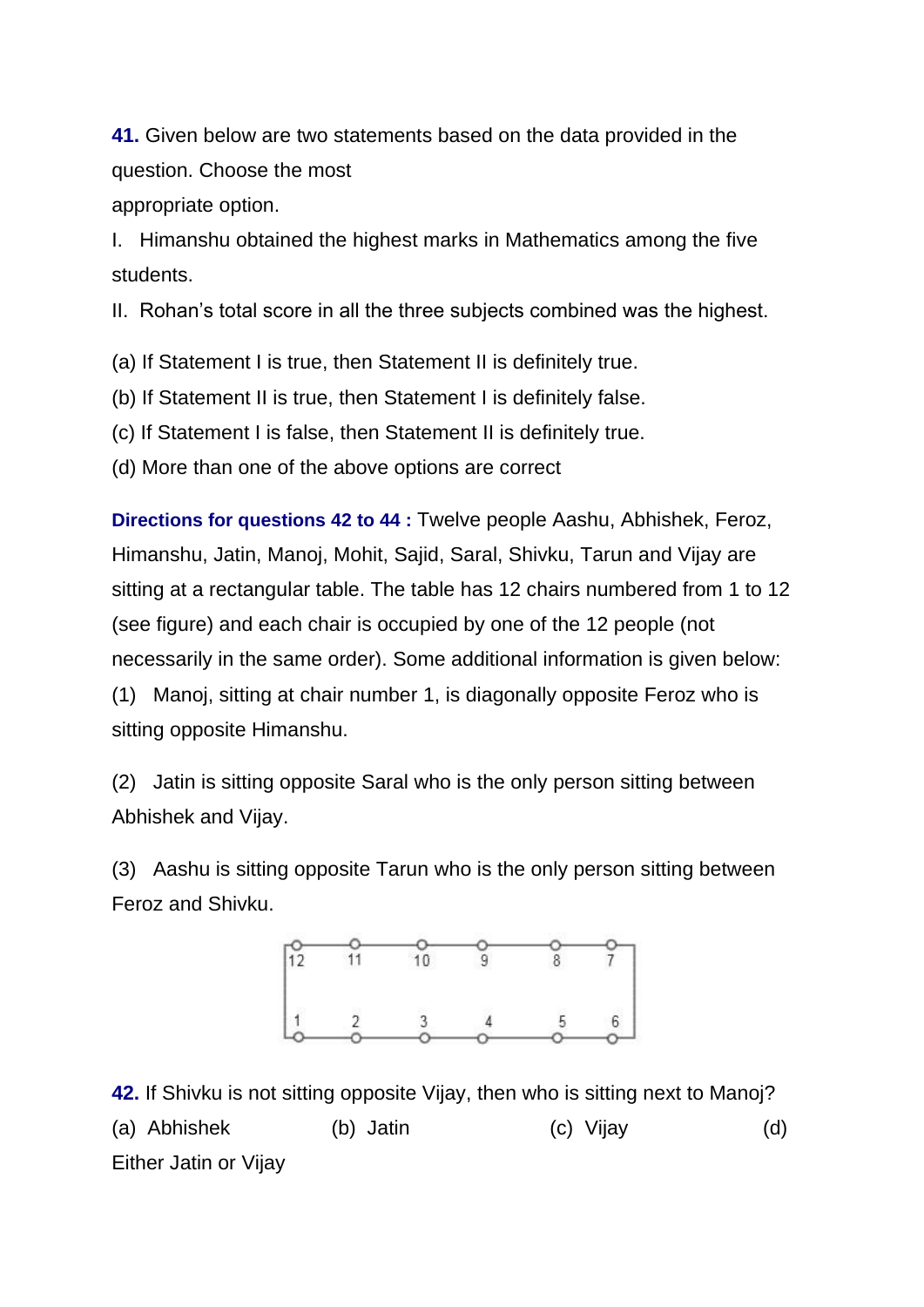**43.** How many different seating arrangements are possible if Manoj is not sitting next to Vijay?

| (a) Two | (b) Three |
|---------|-----------|
|---------|-----------|

(c) Four (d) Six

**44.** If Sajid is sitting at one of the corner seats, then who is sitting opposite him?

(a) Manoj (b) Jatin (c) Himanshu (d) Aashu

**Directions for questions 45 to 46 :** Sharma Jee wants to buy a book and is confused between four novels of different genres - mystery, horror, comedy and thriller. The novels are written by Lalu, Monu, Nonu and Ovattio and published by Purshottam, Quattchori, Rajveer and Sarkar, not necessarily in the same order. The horror novel is published by Quattchori and the thriller novel is written by Nonu. Each novel is written by a different author and published by a different publisher. It is also known that Lalu and Monu get their books published by Purshottam or Quattchori only.

**45.** If the mystery novel is written by Ovattio then who can be the publisher of the comedy novel?

| (a) Purshottam or Quattchori | (b) Only Purshottam          |
|------------------------------|------------------------------|
| (c) Purshottam or Rajveer    | (d) Purshottam or Rajveer or |
| Sarkar                       |                              |

**46.** How many combinations of publisher and author are possible for the mystery novel?

(a) 6 (b) 3 (c) 4 (d) 5

**47.** Sixteen candies are to be distributed among four boys Raja, Ram, Mohan and Roy such that each boy receives at least one candy and no two boys receive the same number of candies. Roy should receive 4 more candies than Ram. The number of candies received by Ram should be less than that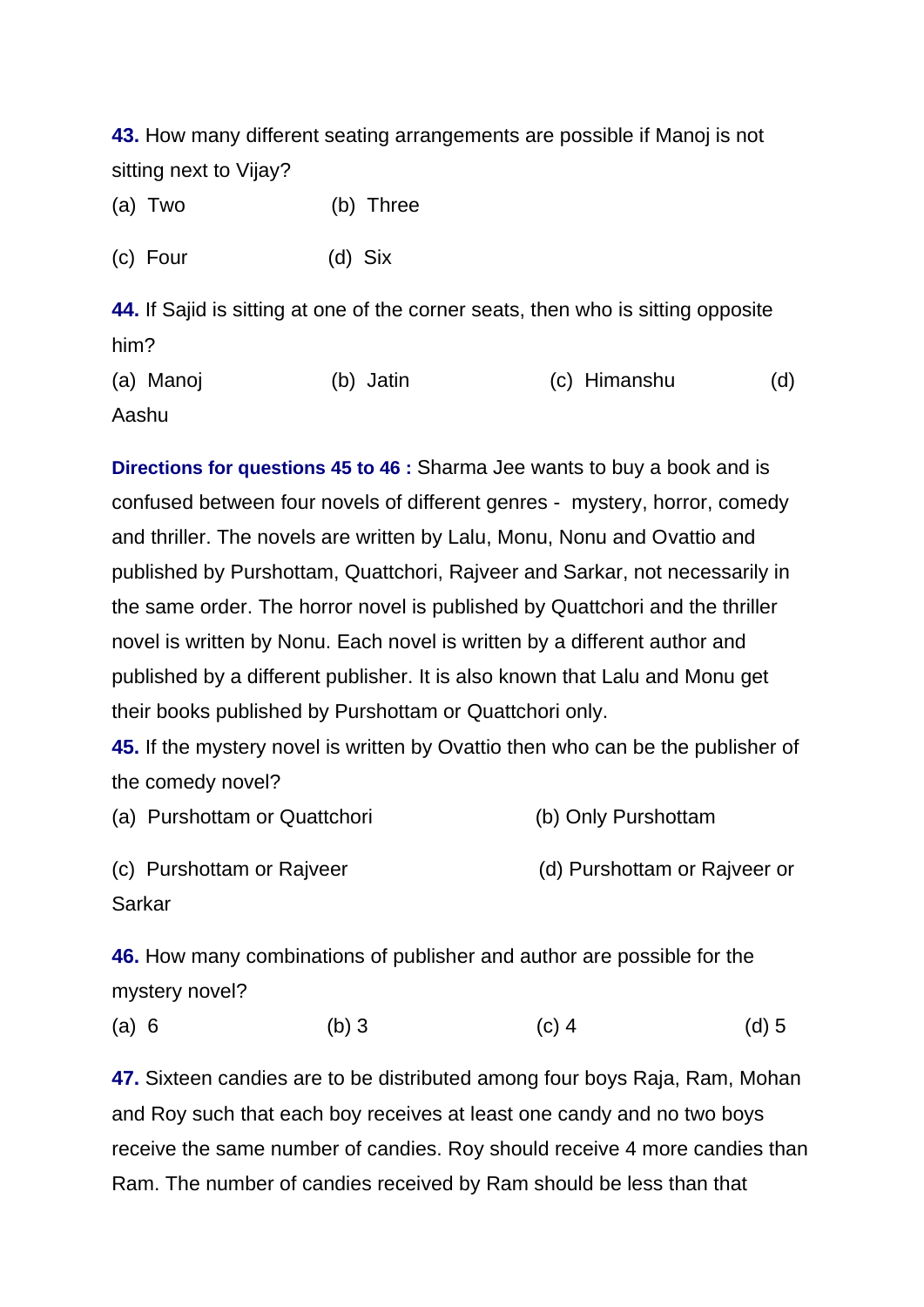received by Raja but more than that received by Mohan. What is the difference between the maximum

and the minimum number of candies that Raja can receive?

(a) 1 (b) 2 (c) 3 (d) 4

**48.** Eight floors in a building (from 1 to 8) are occupied by A, B, C, D, E, F, G and H, with each person occupying a distinct floor. Further it is known that:

- 1. A lives 5 floors above B.
- 2. H lives on the only floor between C and E.
- 3. D and F live on adjacent floors.
- 4. B does not live on the 1st floor.

'N' is defined as the difference between the floor numbers of C and D. How many different values of'N' are possible?

| $(a)$ 4 | (b) 8 | $(c)$ 6 | $(d)$ 5 |
|---------|-------|---------|---------|
|         |       |         |         |

**49.** Six balls, each having a distinct colour are equally distributed among three boys Amar, Billu and Chiklu. The balls are coloured blue, green, yellow, pink, red and black. All the boys make three Statements each. All the Statements are true except Statement 3 made by two of the boys.

| Amar          | Statement 1 : I don't have the red ball          |  |  |  |  |  |
|---------------|--------------------------------------------------|--|--|--|--|--|
|               | Statement 2 : I have the green ball              |  |  |  |  |  |
|               | Statement 3 : Chiklu does not have the pink ball |  |  |  |  |  |
| Billu         | Statement 1 : I don't have the black ball        |  |  |  |  |  |
|               | Statement 2 : I have the red ball                |  |  |  |  |  |
|               | Statement 3 : Amar does not have the blue ball   |  |  |  |  |  |
| <b>Chiklu</b> | Statement 1 : I don't have the yellow ball       |  |  |  |  |  |
|               | Statement 2 : I have the black ball              |  |  |  |  |  |
|               | Statement 3 : Billu does not have the blue ball  |  |  |  |  |  |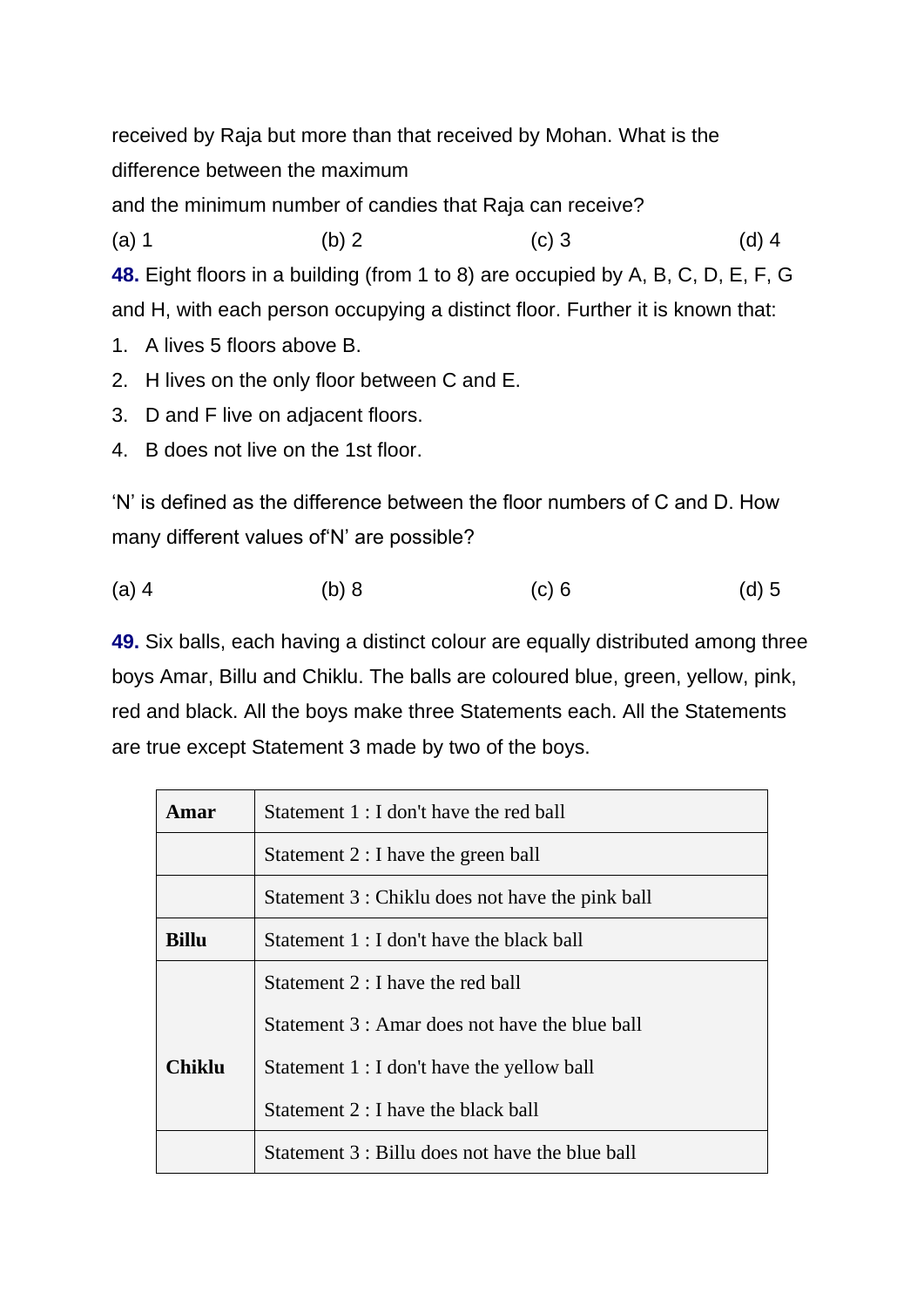Who speaks the truth in all the three statements?

(a) Amar (b) Billu (c) Chiklu (d) Cannot be determined

**50.** The question given below is followed by two statements, A and B. Mark the answer using the following instructions:

Mark (a) if the question can be answered by using one of the statements alone, but cannot be answered by using the other statement alone.

Mark (b) if the question can be answered by using either statement alone.

Mark (c) if the question can be answered by using both the statements together, but cannot be answered by using either statement alone.

Mark (d) if the question cannot be answered even by using both the statements together.

Q. A train started from point P towards point Q and met with an accident after traveling 30 km. The train's speed got reduced because of the accident and it finally reached Q 16 minutes late. What is the distance covered by the train between P and Q?

A. The train would have reached 21 minutes late had the accident taken place 20 km after P.

B. The train would have reached 12 minutes late had the accident taken place 20 km before Q.

**51.** The question given below is followed by two statements, A and B. Mark the answer using the following instructions:

Mark (a) if the question can be answered by using one of the statements alone, but cannot be answered by using the other statement alone.

Mark (b) if the question can be answered by using either statement alone.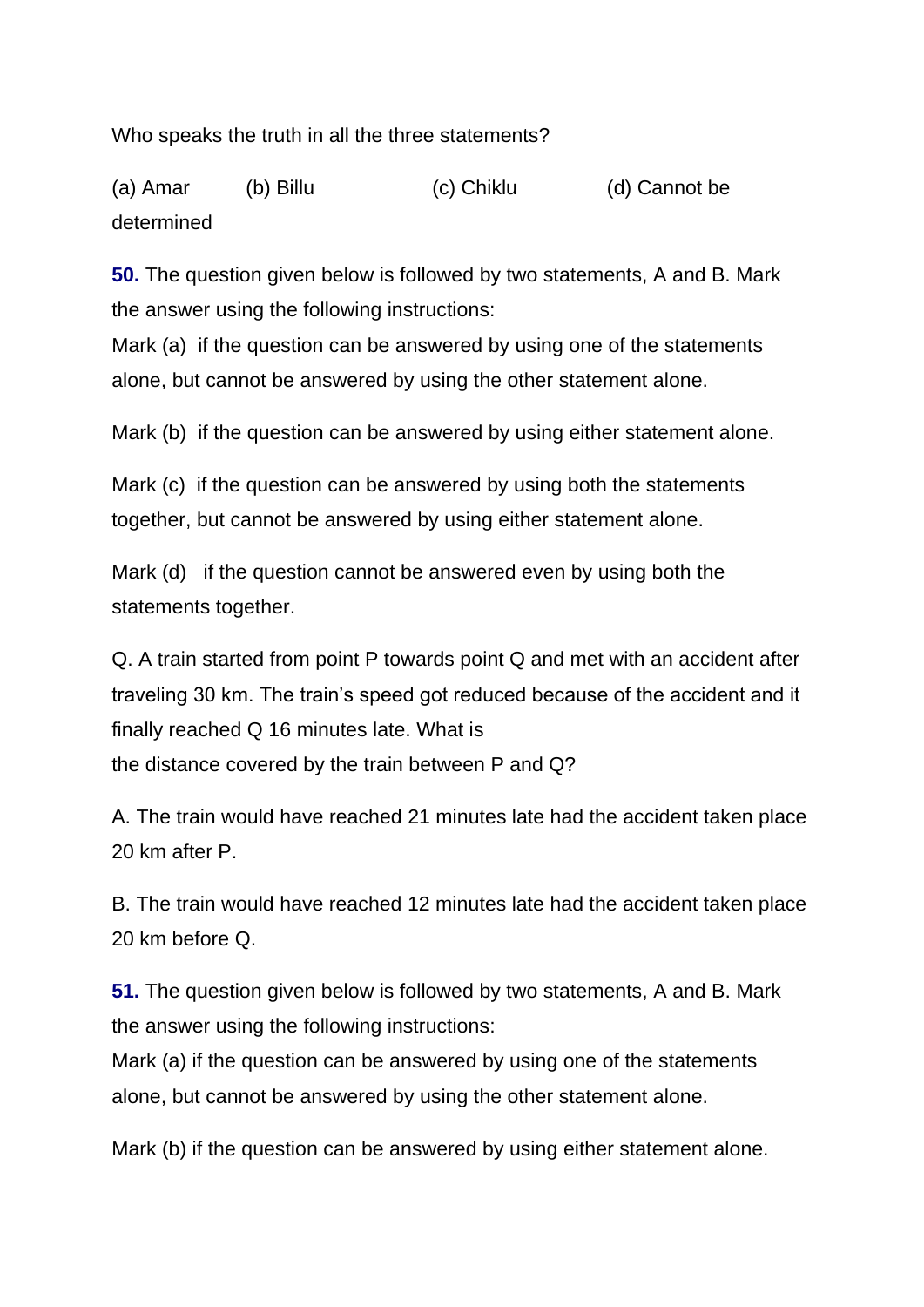Mark (c) if the question cannot be answered even by using both the statements together.

Mark (d) if the question can be answered by using both the statements together, but cannot be answered by using either statement alone.

Q. What is the age of Mohan (in completed years) on 31st December, 2000?

A. Mohan was born after 1950 and the last two digits of the birth year of Mohan form a prime number.

B. Mohan's son is 24 years younger than Mohan and the last two digits of his birth year form a prime number.

**Directions for questions 52 to 56 :** IILK organized a 2-day Indian Classical Music Event with three slots on each day. Four artists – Subbu, Kumar, Shankar and Kehsanloy – and three bands – Delhi Sea, GTH and Mitti – performed at the event. In each slot, an artist or a band or a combination of an artist and a band performed. No artist performed alone in the last slot of a day and no band performed alone in the first slot. Whenever Delhi Sea and Mitti performed, they did it in two successive slots with Delhi Sea performing before Mitti. The number of performances given by Shankar was less than that given by GTH and the last performance of Shankar was held before the first performance of GTH. Subbu performed alone only once during the event and that was in the first slot on the second day. The sum of the number of performances given by Mitti, Kehsanloy and Kumar respectively wasn't a prime number. The total number of performances given by the artists was equal to the total number of performances given by the bands. **52.** It is known that Kehsanloy performed in the last slot on both the days. If a combination of an artist and a band performed in two of the slots on the second day, then who performed in the second slot on the first day?

(a) Shankar-GTH (b) Shankar-Mitti (c) Mitti (d) Kumar-Mitti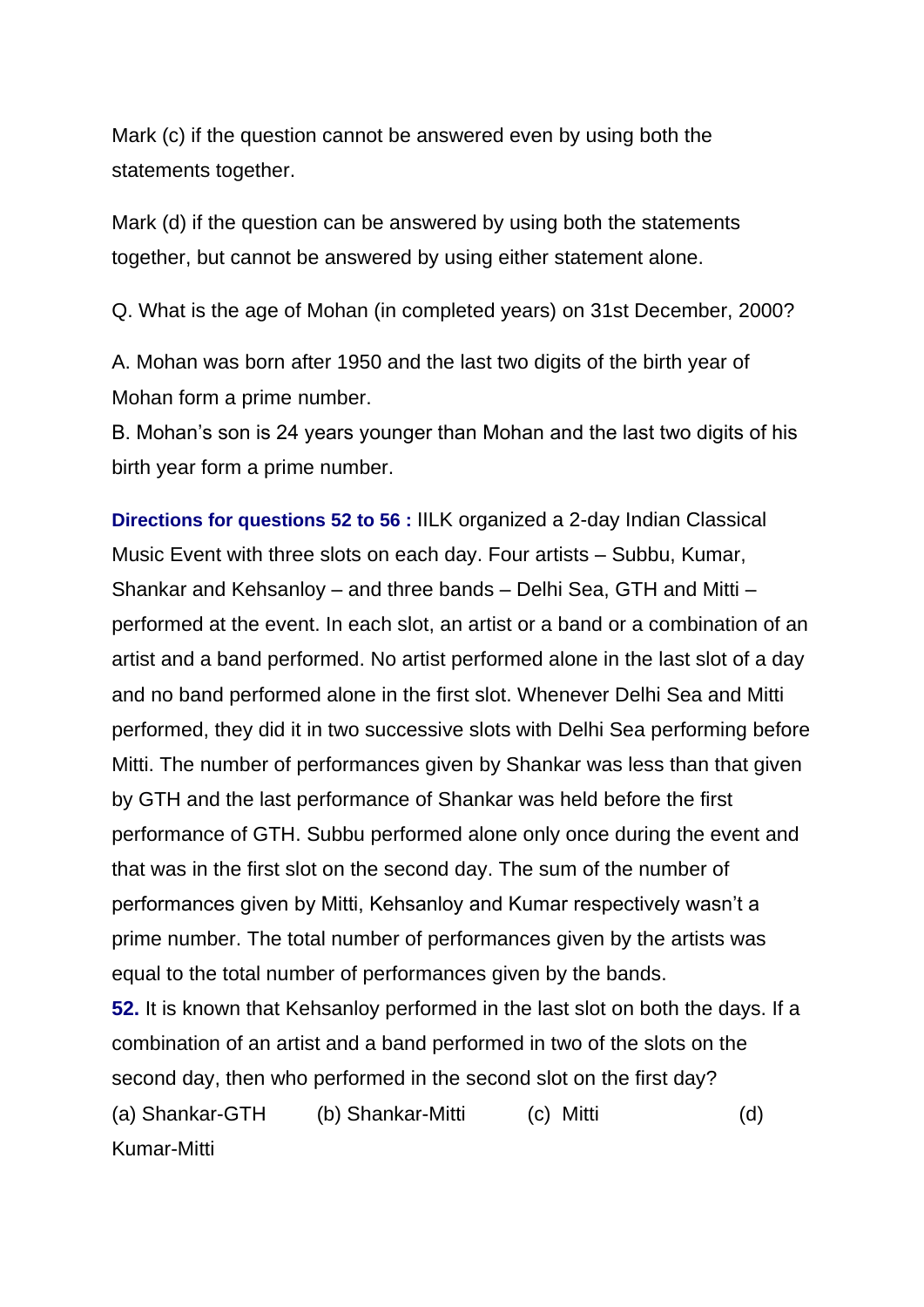**53.** If Kumar performed on both the days, then he must have performed with which of the bands?

(a) Delhi Sea (b) GTH (c) Mitti (d) Cannot be determined

**54.** Which of the following statements cannot be true?

(a) Kehsanloy and GTH performed in the third slot on the first day.

(b) Shankar and Mitti performed in the second slot on the first day.

(c) Kumar and GTH performed in the third slot on the second day.

(d) None of these

**55.** The question given below is followed by two statements, A and B. Mark the answer using the following instructions:

Mark (a) if the question can be answered by using one of the statements alone, but cannot be answered by using the other statement alone.

Mark (b) if the question can be answered by using either statement alone.

Mark (c) if the question can be answered by using both the statements together, but cannot be answered by using either statement alone.

Mark (d) if the question cannot be answered even by using both the statements together.

**56.** Each of the five children – Aman, Bhanu, Chaman, Deepak and Elhan – likes at least one activity among Rowing, Singing, Dancing, Sketching and Running. Each activity except Dancing is liked by at least three of the five children. There are two children who like exactly the same set of activities. Aman likes Rowing and Running. There is no activity which is liked by both Aman and Deepak. Both Bhanu and Deepak like Dancing but there is no other activity which is liked by both of them. Deepak likes Sketching. Who among the five children definitely like Running?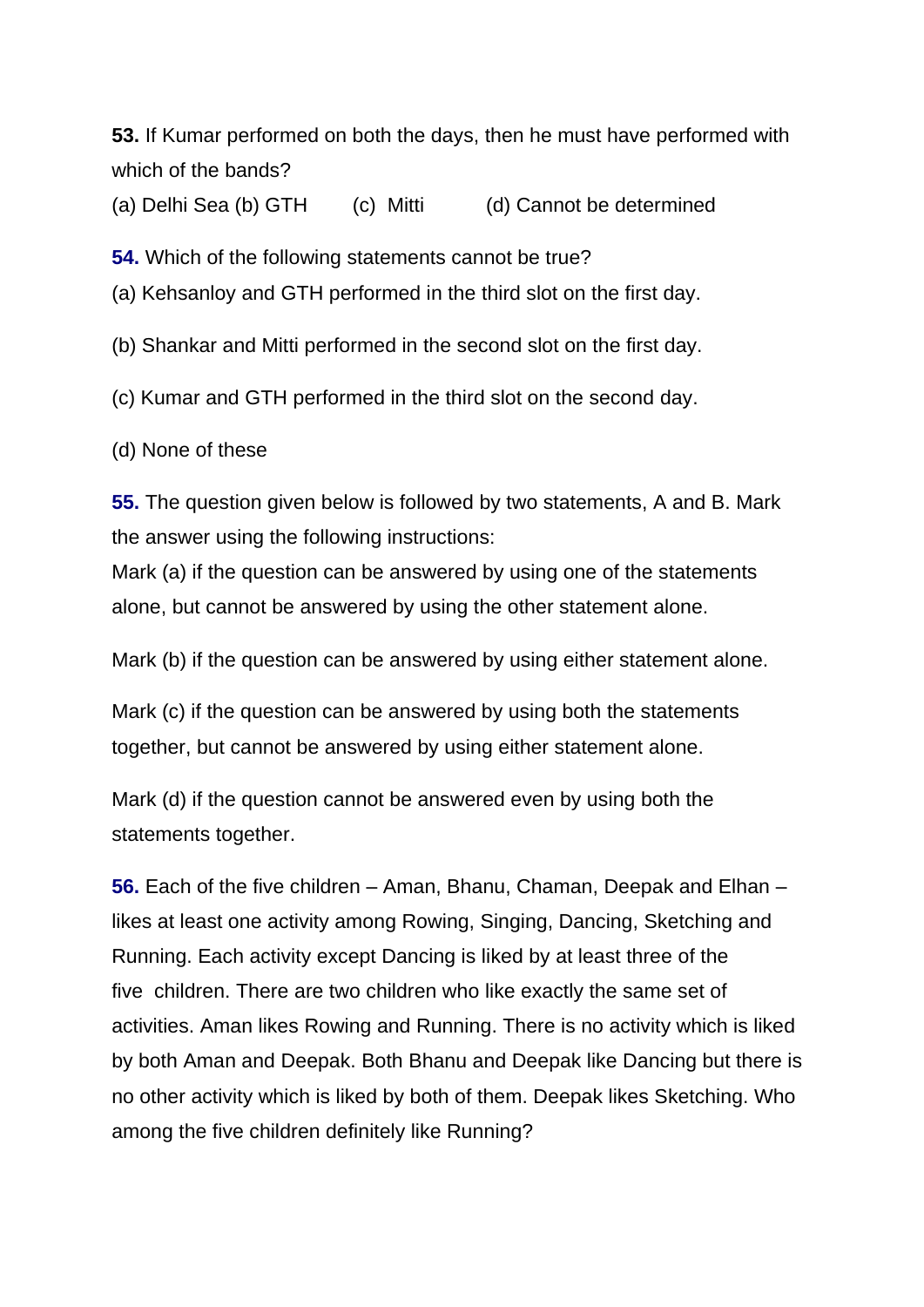(a) Aman, Bhanu, Chaman and Elhan. (b) Aman, Chaman, Deepak and Elhan.

(c) Aman, Chaman and Elhan. (d) Aman, Bhanu and Chaman.

**Directions for questions 57 to 62 :** Ten people – Chuck, Berry, David, Gilmour, Eric, Clapton, Jimmy, Page,Kirk and Hammett – live in a building that has six floors numbered 1 to 6 (lowest to highest). Each floor is occupied by at least one of the ten people. If N(x) represents the number of people living on floor x, then N(1) = N(6)  $\neq$  N(3) and N(2) = N(5). Also, N(x) $\neq$  N(x+1) for x = 1 to 5. It is also known that:

(i) Both Chuck and Berry live on the floor that is immediately above the floor on which Kirk lives.

(ii) David lives on a higher floor as compared to Clapton, Jimmy and Hammett but on a lower floor as compared to Chuck.

(iii) Gilmour and Page live on the same floor.

(iv) The number of people who live on the floor on which Jimmy lives is equal to that on which Eric lives.

**57.** What is the difference between the number of people who live on floor 3 and floor 5?

(a) 0 (b) 1 (c) 3 (d) 2

**58.** Who among the following lives on floor 6?

(a) Eric (b) David (c) Chuck (d) Gilmour

**59.** How many people live on a floor higher than the one on which Jimmy lives?

(a) 7 (b) 5 (c) 9 (d) 6

**60.** Five sentences are given below, labeled A, B, C, D and E. They need to be arranged in a logical order to form a coherent paragraph. From the given options, choose the most appropriate one.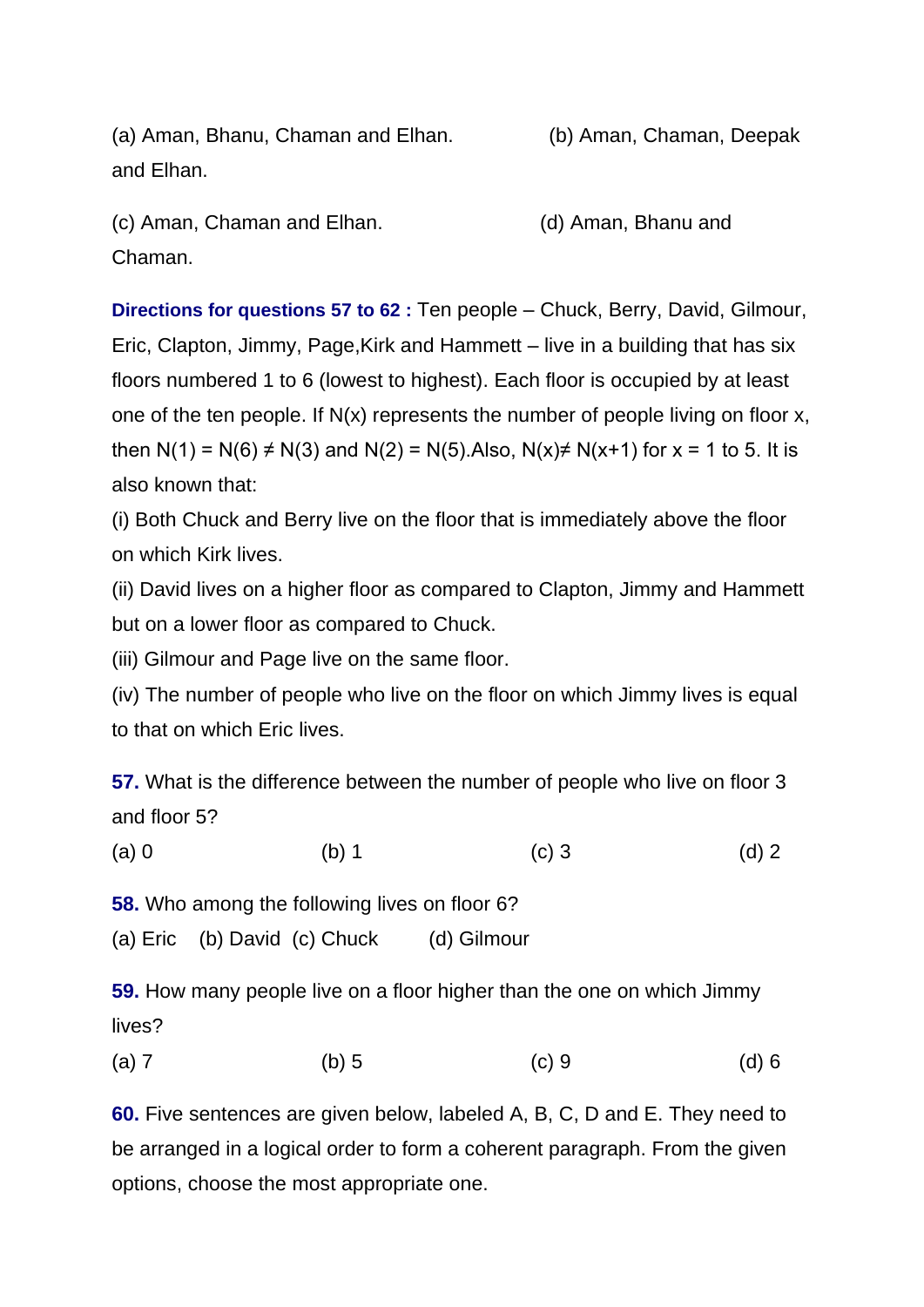A. In 1986 it was renamed Recent Acquisitions because, as the museum's director Philippe de Montebello wrote, the rise in art prices "has limited the quantity and quality of acquisitions to the point where we can no longer expect to match the standards of just a few years ago."

B. And as the museum's buying power fades, public experience of art is impoverished, and the brain drain of gifted young people from curatorship into art dealing accelerates.

C. From the point of view of American museums, the art-market boom is an unmitigated disaster.

D. The symbol of the Metropolitan Museum of Art's plight is an annual booklet that used to be titled Notable Acquisitions.

E. These institutions voice a litany of complaints, a wrenching sense of disfranchisement and weakness, as their once adequate annual buying budgets of \$2 million to \$5 million are turned to chicken feed by art inflation.

| (a) ABECD | (b) DABEC |
|-----------|-----------|
| (c) CEDAB | (d) DABCE |

**61.** Six persons – Chetan, Kartik, Hari, Pankaj, Naresh and Vicky – are married to Radha, Kiran, Shama, Hema, Divya, and Charu, not necessarily in the same order. There is no person among the six whose name starts with the same letter as his wife's name. They are going on a picnic in three cars such that each car has two couples. It is known that:

(i) Charu is not in the same car as Hari.

(ii) Radha is in the same car as Pankaj.

(iii) Shama is in the same car as Hema.

(iv) Kiran is not in the same car as Naresh.

(v) Divya is not in the same car as Charu.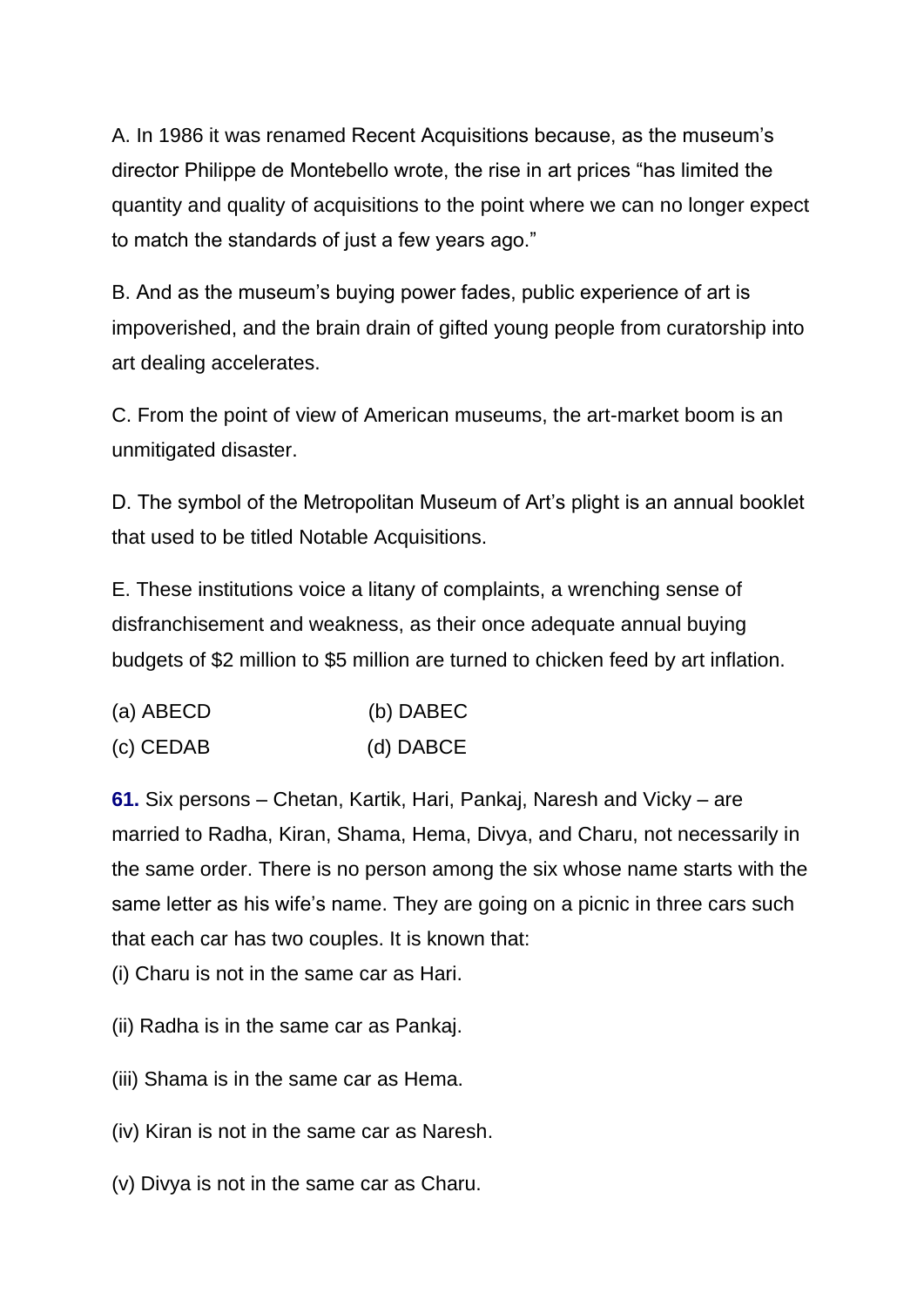If Vicky is in a car in which nobody's name starts with the same letter as that of any of the other eleven persons, then which of the following statements cannot be true?

- (a) Shama is married to Hari.
- (b) Hema is married to Kartik.
- (c) Radha is married to Vicky.
- (d) Pankaj is married to Divya

**62.** Eight persons – Anu, Bindu, Candy, Dolly, Emran, Fiza, Gauri and Hemant – are sitting at a square table, in the same order, in clockwise direction. Two persons are sitting on each side of the table. Two of them are Managers, two Executives, two Consultants and two Engineers. The Executives are sitting opposite each other. One of the Executives is sitting on the same side of the table as an Engineer and on his/her left. The Consultants are sitting opposite each other and each of them is sitting next to an Engineer. The Managers are sitting next to each other. If Anu is a Consultant who is sitting next to a Manager, then which of the following statements is definitely false? (a) Fiza is an Executive.

- (b) Hemant is sitting next to a Manager.
- (c) Emran is an Engineer.
- (d) None of these

**Directions for questions 63 to 64 :** A traveller spent some money in six different nations. The pie charts given below show the money spent in each of the nations as a percentage of the total money spent in that year. The money spent in China in the year 2007 was 75% less than the money spent in China in the year 2006. The money spent in India was same for the two years.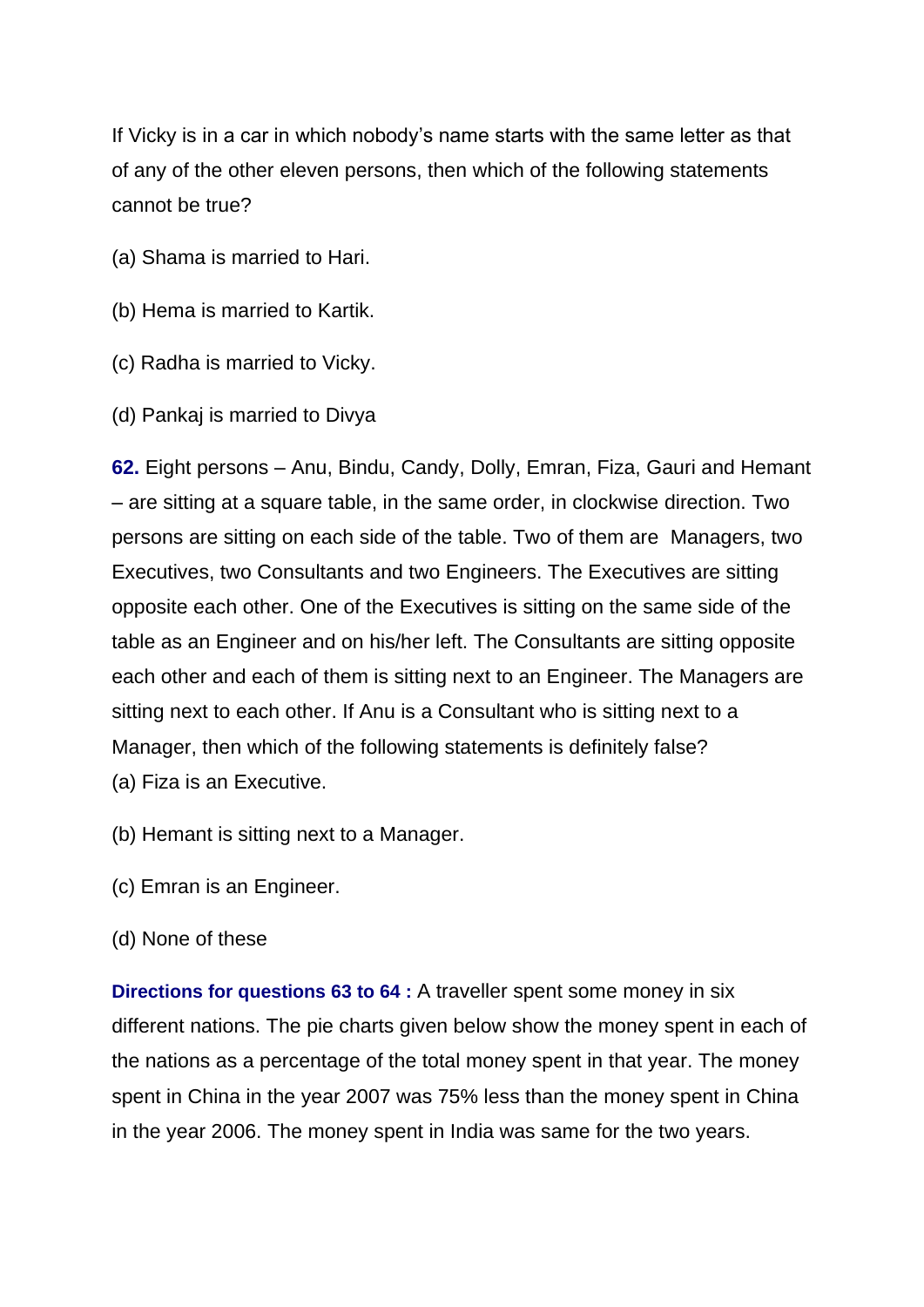

**63.** In the year 2007, what percentage of the total money spent by the traveller was spent in China?

(a) 8% (b) 6% (c) 4% (d) 5  $\%$ 

**64.** If the money spent by the traveller in Britain, America and Africa together was 32 dollars more in 2006 than in 2007, then how much money (in dollars) was spent by the traveller in Australia in the year 2007?

- (a) 64 (b) 120
- (c) 96 (d) 80

**Directions for questions 65 to 67 :** In a country called XYZ, the number of patients changes every year. The graph given below shows the percentage change in the number of patients w.r.t. the previous year. The table given below shows the number of hospitals available in XYZ. The number of patients in 1999 were 2,00,000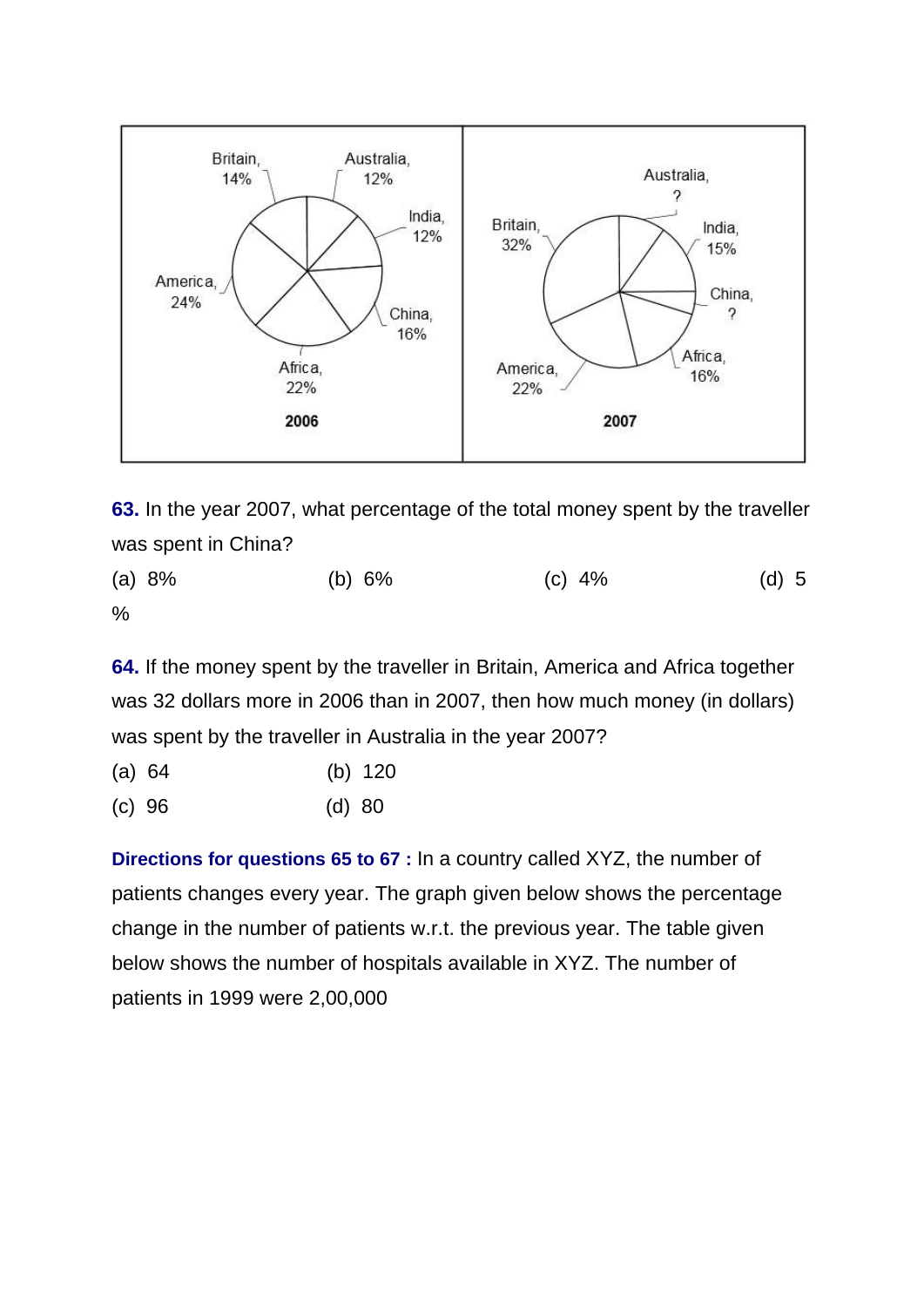

| Year | <b>Number of Hospitals</b> |
|------|----------------------------|
| 2000 | 4700                       |
| 2001 | 4850                       |
| 2002 | 5100                       |
| 2003 | 5200                       |
| 2004 | 5350                       |
| 2005 | 5500                       |
| 2006 | 5700                       |

The Unhealthiness Index of XYZ for a year is defined as the number of patients per hospital in the country.

**65.** Find the year for which the Unhealthiness Index of XYZ was the maximum.

(a) 2000 (b) 2003 (c) 2004 (d) 2006

**66.** In 2006, WHO launched a massive health improvement program in XYZ. As a result there was 30% reduction in the number of patients per year for the next two years and the number of hospitals in the country was also increased by 10% per year during the same period. Find the Unhealthiness Index of XYZ for the year 2008.

(a) 15.4 (b) 19.8 (c) 13.9 (d) 21.3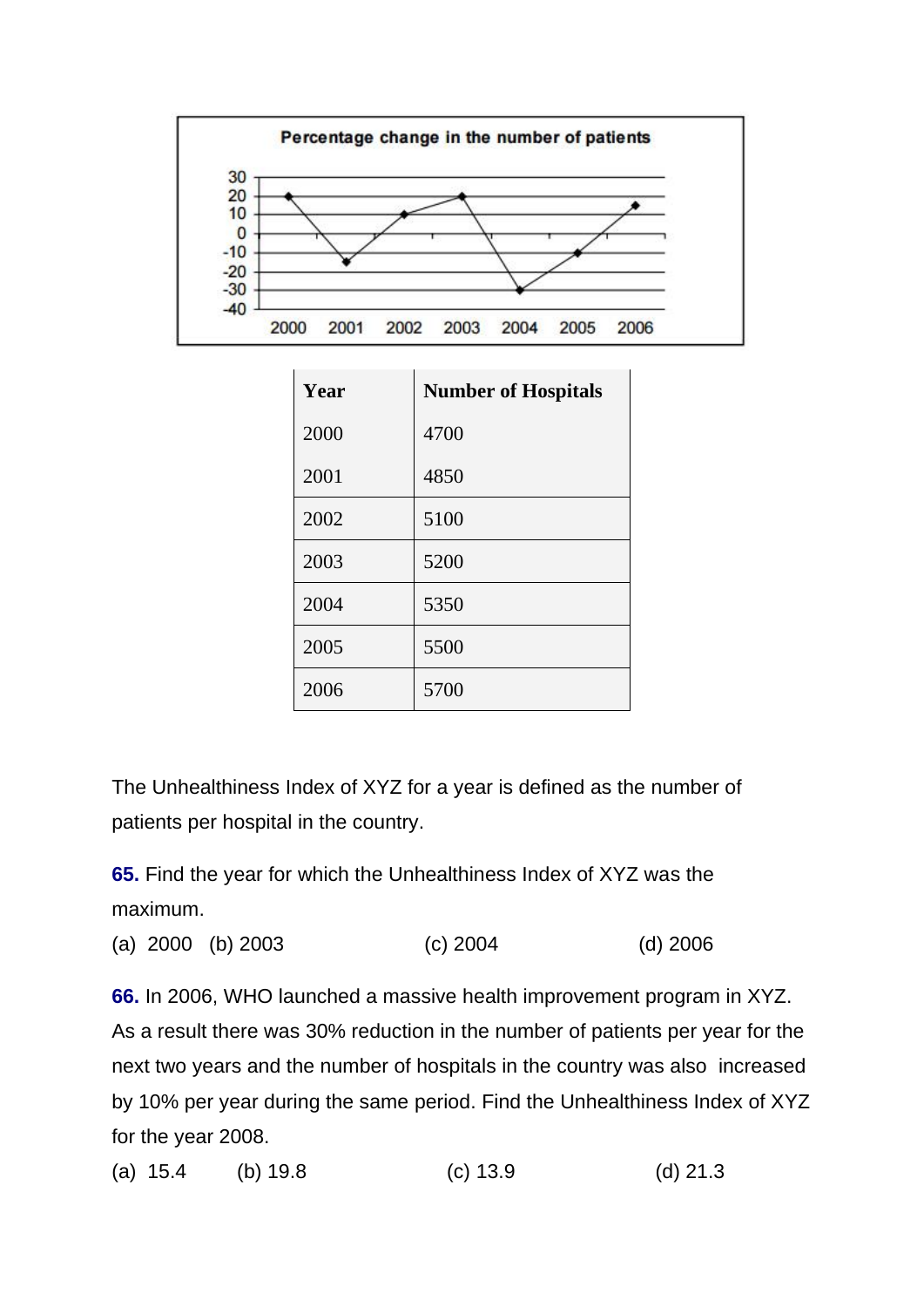**67.** The Government of XYZ targets an Unhealthiness Index of 15 for the year 2007. By approximately what percent should the number of hospitals be increased in 2007 over the previous year if the number of patients in 2007 is expected to decrease by 40% over the previous year?

(a) 27% (b) 34% (c) 47% (d) 37%

**Directions for questions 68 to 69 :** In a five-star hotel there are 100 employees of which some are chefs. Each chef can make cuisine of at least one type among Chinese, Indian and Continental. For each cuisine, the number of chefs who can make only that cuisine is two and a half times the number of chefs who can make exactly one more cuisine apart from that cuisine. The number of chefs who can make only Indian and Chinese cuisine is equal to the number of chefs who can make only Chinese and Continental cuisine and is also equal to the number of chefs who can make only Continental and Indian cuisine.

**68.** There are 40 employees who are not chefs and 6 chefs who can make all the three cuisines in the hotel. How many chefs can't make Continental cuisine?

(a) 18 (b) 33 (c) 30 (d) 15

**69.** The number of employees who are not chefs is greater than the number of chefs who can make only Indian cuisine. What is the maximum possible number of chefs who can make exactly one cuisine?

```
(a) 30 (b) 45 (c) 60 (d) 75
```
**Directions for questions 70 to 72 :** Four people M<sub>1</sub>, M<sub>2</sub>, M<sub>3</sub> and M<sub>4</sub> own four different brands of bikes  $B_1$ ,  $B_2$ ,  $B_3$  and  $B_4$  and four different brands of cars  $C_1$ ,  $C_2$ ,  $C_3$  and  $C_4$  respectively. Each person likes exactly one of the four bikes and one of the four cars mentioned. Each bike and each car is liked by exactly one of the four persons. Further it is known that: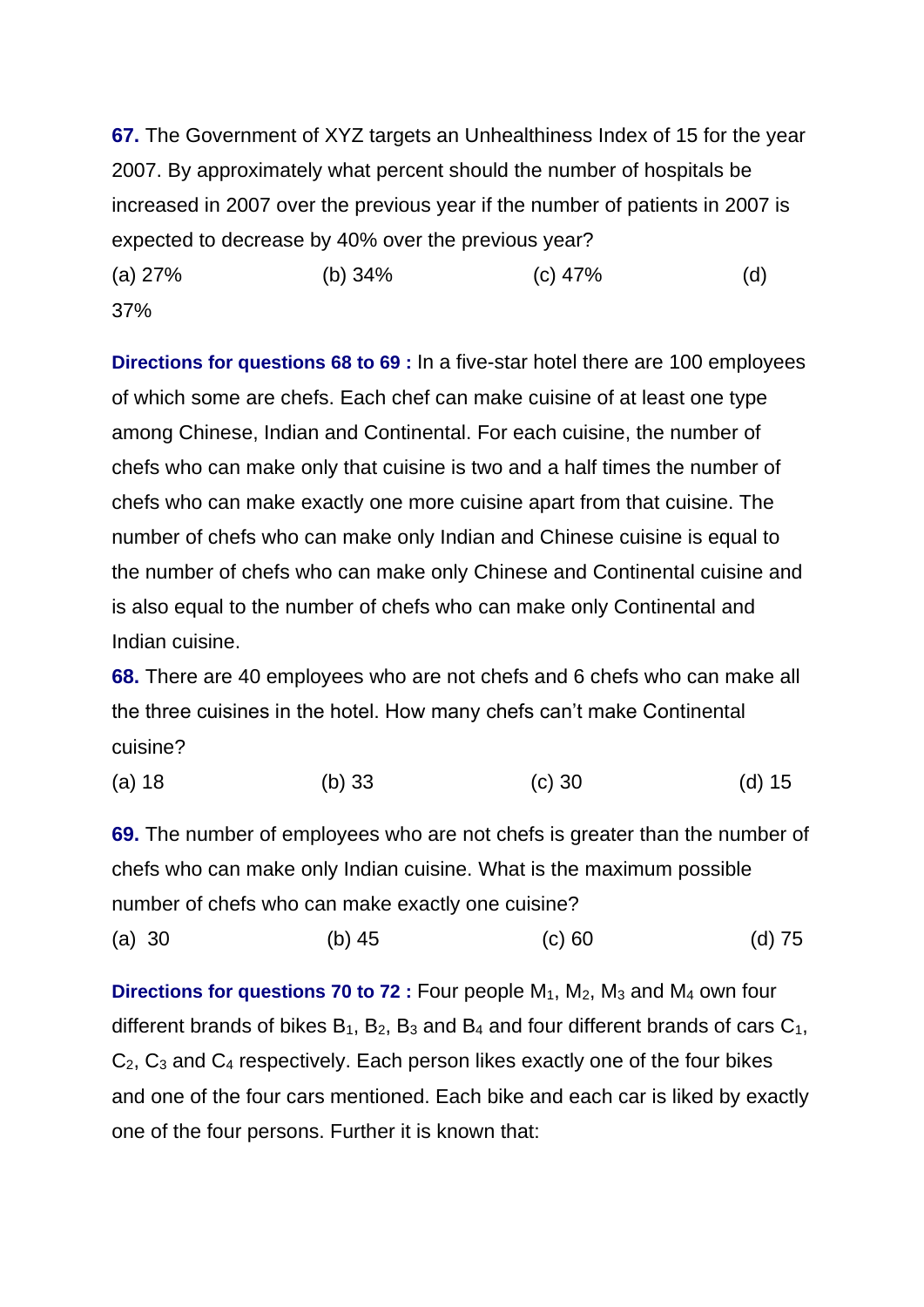i.  $M_1$  likes the bike of the person who likes  $C_1$  and  $B_4$ .

ii. The person who likes  $B_3$  is the only person who likes his own car and he is not M<sub>3</sub>.

**70.** Which bike is liked by M<sub>2</sub>?

(a)  $B_1$  (b)  $B_2$  (c)  $B_3$  (d)  $B_4$ 

- **71.** Which car is liked by M<sub>3</sub>?
- (a)  $C_1$  (b)  $C_2$  (c)  $C_3$  (d)  $C_4$
- **72.** Which of the following statements is correct?
- (a)  $M_1$  likes  $M_2$ 's bike and  $M_4$ 's car.
- (b)  $B_4$ 's owner likes  $C_1$ .
- (c) The person who likes  $C_3$  also likes  $B_2$ .
- (d)  $C_4$  is liked by the owner of B3

**Directions for questions 73 to 74 :** There are six people Akhil, Beena, Chetan, Dheeraj, Ekta and Feroz who are to be seated on six chairs numbered 1 to 6, each facing North, with 1 being the chair lying on the extreme left and 6 on the extreme right. Some other information is also given regarding their seating plan.

- Chetan is sitting to the right of Akhil and Ekta.
- **Beena is sitting to the left of Dheeraj.**
- **Exta is sitting immediately to the left of Feroz.**
- Dheeraj is not sitting in any of the two rightmost positions.

**73.** How many positions are possible for Akhil?

(a) 2 (b) 3 (c) 4 (d) 5

**74.** If there are exactly two people between Beena and Feroz, who is sitting second from the left?

- (a) Beena (b) Dheeraj
- $(c)$  Either  $(a)$  or  $(b)$  (d) None of these

**75.** Each one of the three friends Budha, Lallu and Sharad is either from Earth or from Jupiter. Budha and Sharad make statements which are given below.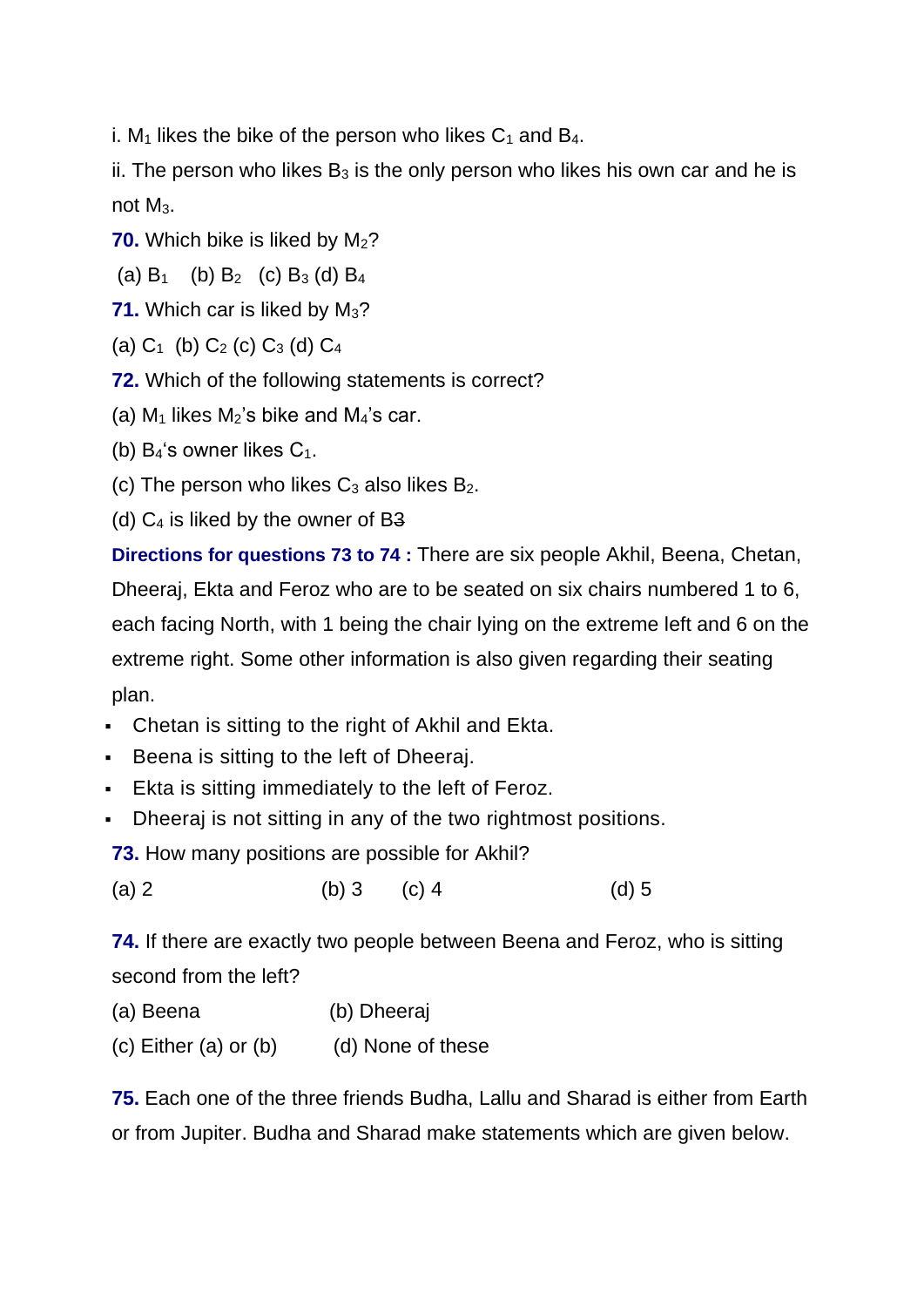Budha: Both Lallu and Sharad are from Jupiter. Sharad: Lallu says that he is not from Jupiter.

If it is known that the residents of Earth never speak a lie and the residents of Jupiter never speak the truth, then who is definitely from Jupiter?

| (a) Budha                 | (b) Sharad |
|---------------------------|------------|
| (c) Both Budha and Sharad | (d) Lallu  |

**76.** The question given below is followed by two statements, A and B. Mark the answer using the following instructions:

Mark (a) if the question can be answered by using Statement A alone, but cannot be answered by using Statement B alone.

Mark (b) if the question can be answered by using Statement B alone, but cannot be answered by using Statement A alone.

Mark (c) if the question cannot be answered even by using both the statements together.

Mark (d) if the question can be answered by using either statement alone.

Q. Three leading strikers - Torres, Messi and Rooney make some interesting statements on their respective international goals at the start of the World Cup.

I. Rooney: If I score 7 goals in the World Cup, my total goals would be equal to Torres' present total.

II. Torres: If I score 8 goals in the World Cup, my total goals would be double of Messi's present total.

What is the total number of goals scored by each of them before the World Cup?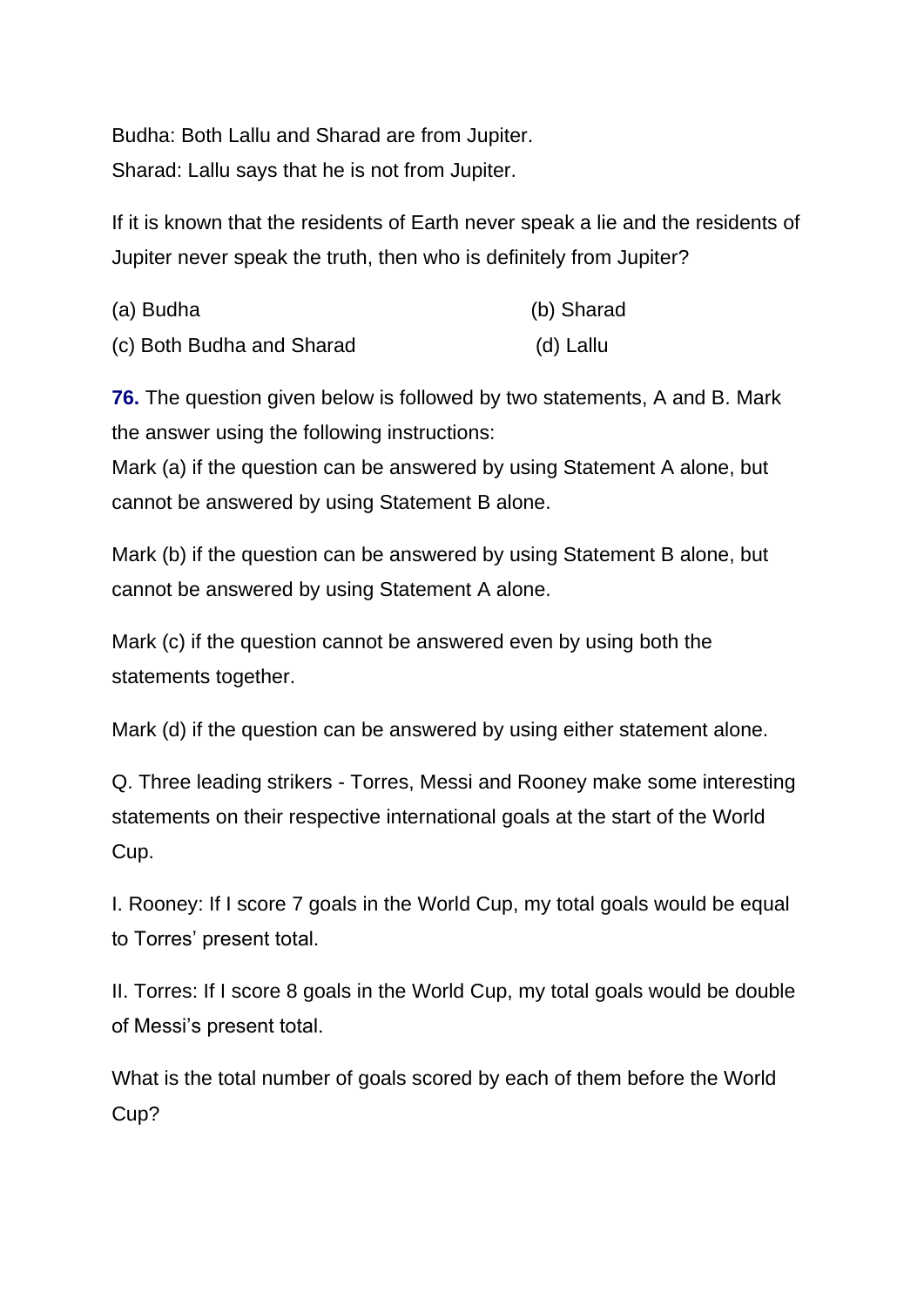A. Rooney and Messi together have 21 goals before the World Cup.

B. The absolute difference between the total goals scored by Rooney and Messi before the World Cup is 3

**77.** P, Q, R, S and T are statements such that, if P is true then both Q and S are true, and if both R and S are true then T is false. So we can conclude that

- (a) if T is true then both P and R must be true.
- (b) if T is true then both P and R must be false.
- (c) if T is true then atleast one of P and R must be true.
- (d) if T is true then atleast one of P and R must be false.

**78.** A team of three, comprising two boys and one girl, has to be selected from a group of seven people A, B, C, D, E, F and G in which there are three girls and four boys. Some of the possible teams are shown below :

| <b>Team 1</b> | <b>ACE</b> |
|---------------|------------|
| <b>Team 2</b> | <b>BDF</b> |
| <b>Team 3</b> | <b>EFG</b> |
| <b>Team 4</b> | <b>ABD</b> |

Who among the following is/are girl(s)?

(a) A (b) C

(c) G (d) Both C and G

**79.** The question given below is followed by two statements, A and B. Mark the answer using the following instructions:

Mark (a) if the question can be answered by using one of the statements alone, but cannot be answered by using the other statement alone.

Mark (b) if the question can be answered by using both the statements together, but cannot be answered by using either statement alone.

Mark (c) if the question can be answered by using either statement alone.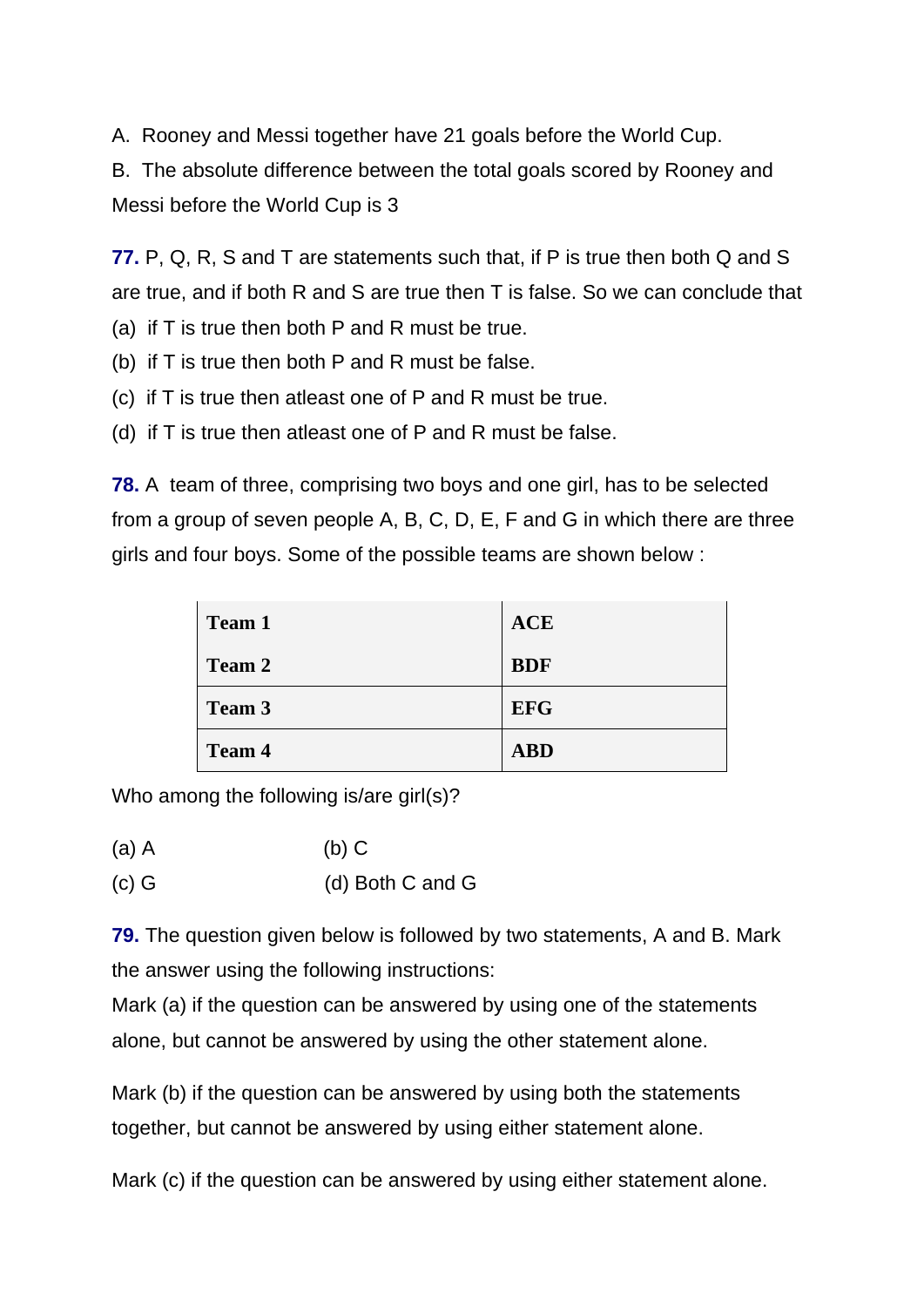Mark (d) if the question cannot be answered even by using both the statements together

**Directions for questions 80 to 81 :** Travelabad is famous for its vast railway network. It has three types of trains – Super Fast, Express and Passenger – and each type of train has two classes of travel –Sleeper and Air Conditioned. The train fare in Travelabad has two components– fixed fare and variable fare. The fixed fare is based on the class of travel – Rs. 60 for Sleeper and Rs. 100 for Air Conditioned. The variable fare depends on the distance of the journey, the type of train and the class of travel. The table given below shows the variable fare (in Rs.) for different distance ranges from the source station to the destination station.

| <b>Distance</b><br>Range | $<$ 150 km |     | $151 - 500$<br>km |     | $501 - 1000$<br>km |     | $1001 - 1800$<br>km |     | $\geq$ 1801km |      |
|--------------------------|------------|-----|-------------------|-----|--------------------|-----|---------------------|-----|---------------|------|
| <b>Class</b>             | <b>SL</b>  | AC  | <b>SL</b>         | AC  | <b>SL</b>          | AC  | <b>SL</b>           | AC  | <b>SL</b>     | AC   |
| <b>Super</b><br>Fast     | 80         | 200 | 155               | 500 | 250                | 650 | 340                 | 950 | 480           | 1250 |
| <b>Express</b>           | 60         | 160 | 110               | 300 | 175                | 450 | 240                 | 650 | 330           | 900  |
| <b>Passenger</b>         | 45         | 120 | 80                | 225 | 125                | 325 | 160                 | 425 | 225           | 550  |

## **AC = Air Conditioned Class SL = Sleeper Class**

**80.** Ghumakkad Das travels only in the Sleeper class of Super Fast trains. He travelled from Delni to Bhokal and then took another train from Bhokal to Mumtai. Next day he returned to Delni directly from Mumtai. The total train fare while going to Mumtai from Delni via Bhokal exceeded the train fare while coming back to Delni from Mumtai by Rs.125. If Bhokal lies on the only rail route connecting Delni and Mumtai, in which range does Delni-Mumtai rail distance fall?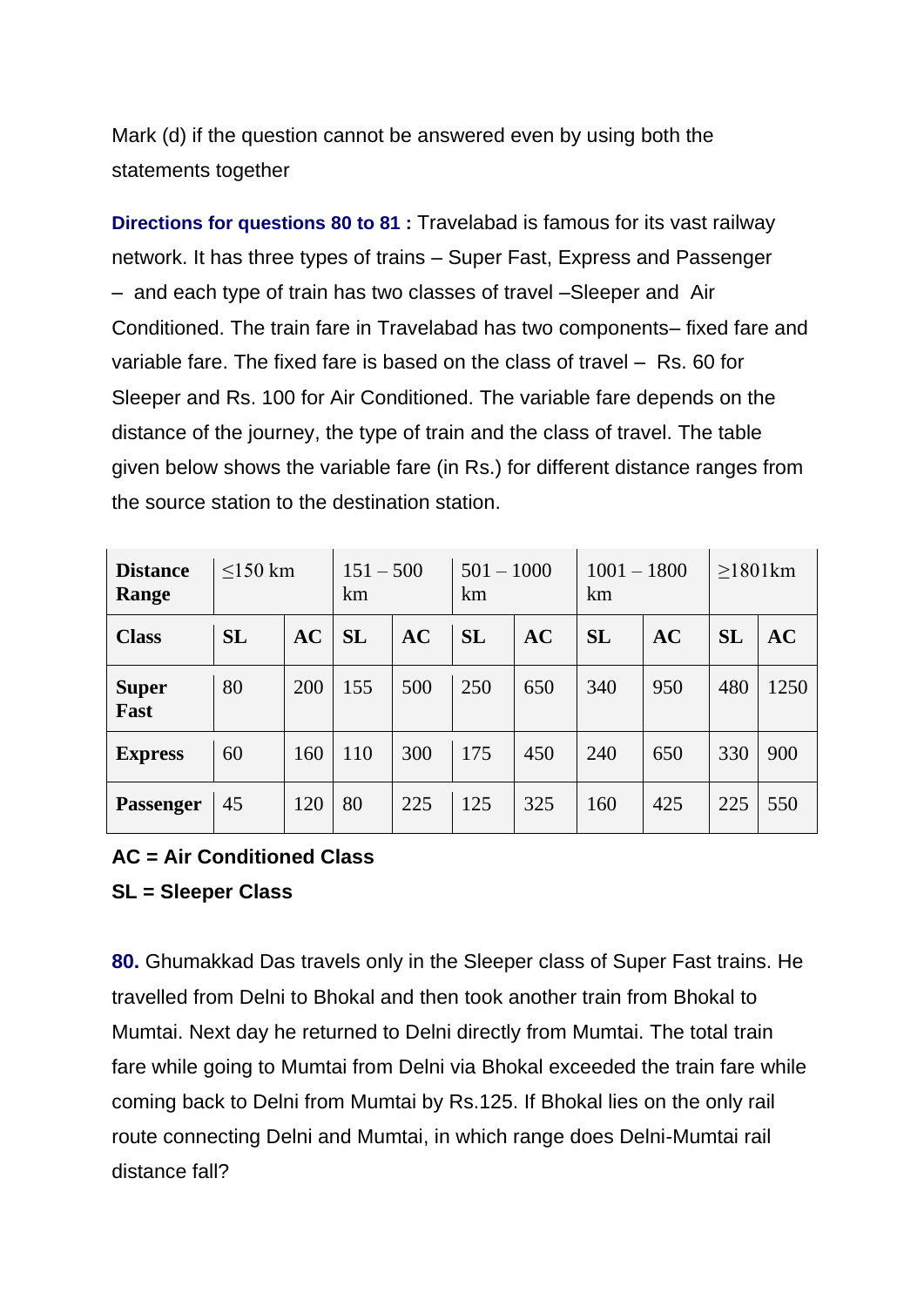(a)  $151 - 500$  km (b)  $501 - 1000$  km (c)  $1001 - 1800$  km (d) 1801 km

**81.** One day Yatri Kumar travelled in the Sleeper Class of a train. Next day he travelled in the Air Conditioned Class of the same type of train for a different journey. If the train fare on the two days was exactly the same, in which type of train did he travel?

(a) Super Fast (b) Express (c) Passenger (d) Cannot be determined

**Directions for questions 82 to 84 :** Bar Graph - I shows the month-wise total sales (in'00 units) of cars by Naruti Kuzuki Ltd. from April 2010 to July 2010. Bar Graph - II shows the sales (in' 000 units) of four of the car models– Ken, Sezire, Palto and Dwift– of Naruti Kuzuki Ltd. in the four months.





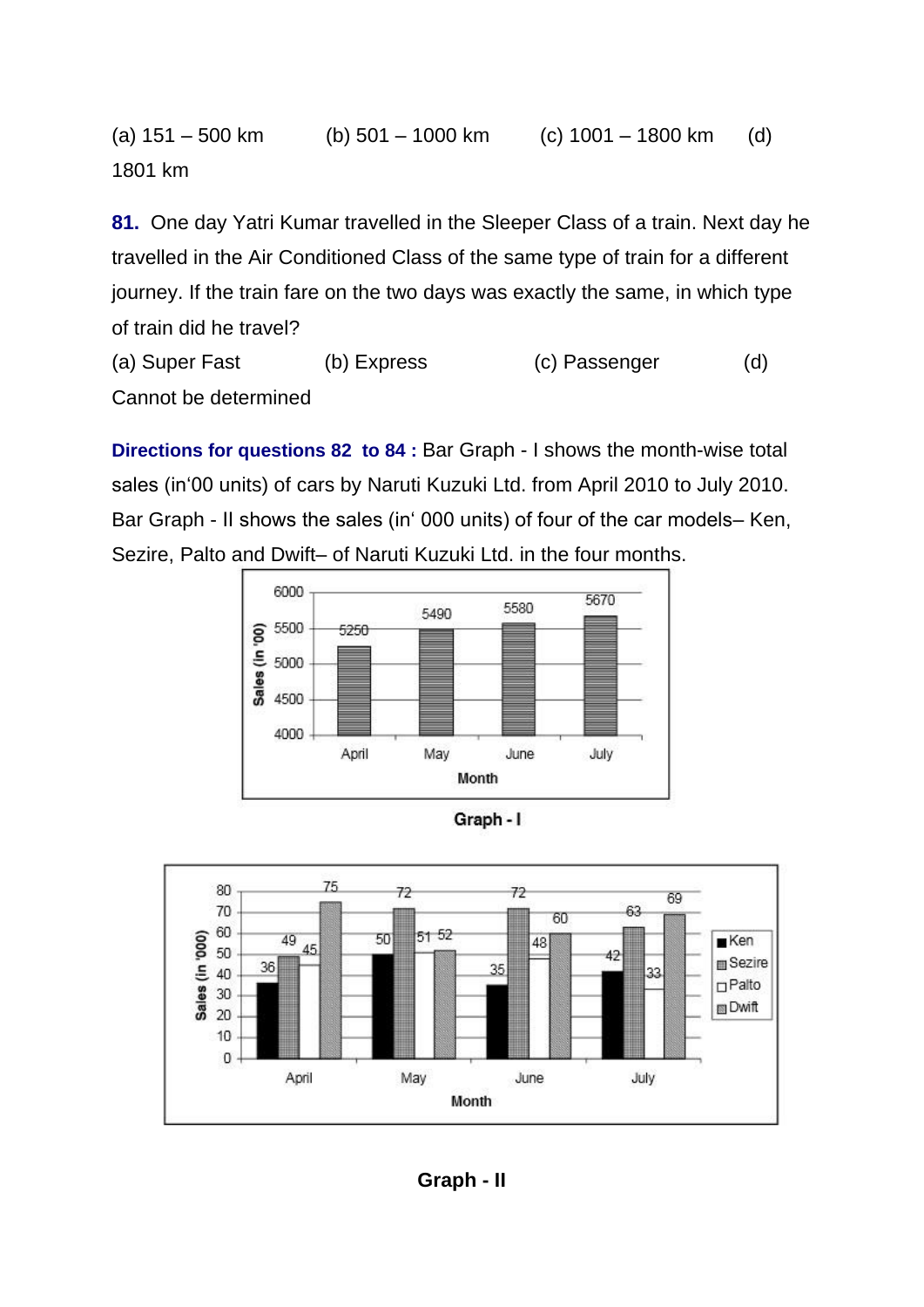**82.** For which of the four car models is the absolute percentage change in the sales from April 2010 to July 2010 equal to the absolute percentage change in the total sales of cars by Naruti Kuzuki Ltd. during the same period?

(a) Dwift (b) Ken

(c) Sezire (d) Palto

**83.** What is the percentage increase in the sales of the rest of the car models (other than the given four) by Naruti Kuzuki Ltd. from May 2010 to July 2010?

(a) 7.5% (b) 8% (c) 9.09% (d) None of these

**84.** For which month is the ratio of the sales of Sezire to the total sales of cars by Naruti Kuzuki Ltd. the highest?

(a) April (b) May (c) June (d) July

**Directions for questions 85 to 87 :** The table given below shows the various costs (in Rs. lakhs) incurred on the production of one ton of five different crops and the Selling Price (in Rs. lakhs) per ton of each crop.

| Crop                             | Maize | Rice | <b>Sugar Cane</b> | Cotton | <b>Mustard</b><br>Seeds |
|----------------------------------|-------|------|-------------------|--------|-------------------------|
| Raw material cost                | 10.5  | 12   | 7.5               | 27     | 19                      |
| Insecticides/<br>Pesticides cost | 11.5  | 8    | 9.5               | 42.5   | 32.5                    |
| Fertilizers cost                 | 13.5  | 10   | 17.5              | 20     | 21                      |
| <b>Fuel Consumption</b><br>Cost  | 20    | 15   | 12.5              | 10     | 22.5                    |
| Irrigation cost                  | 8     | 11.5 | 22                | 33     | 16.5                    |
| Storage cost                     | 14    | 8.5  | 21                | 20     | 11                      |
| <b>Transportation cost</b>       | 12.5  | 10   | 15                | 7.5    | 17.5                    |
| <b>Selling Price</b>             | 120   | 90   | 125               | 175    | 180                     |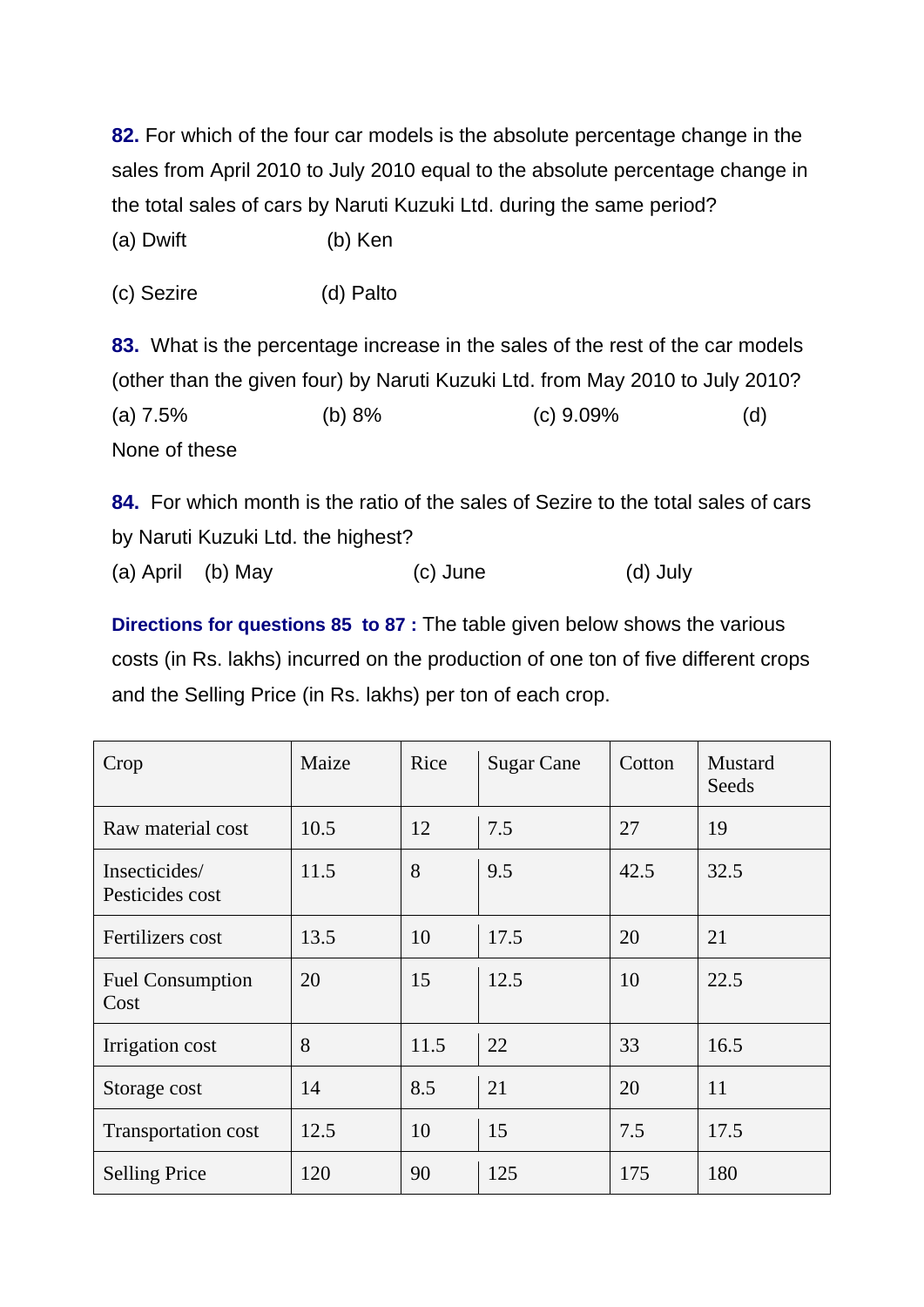Note: Profit = Selling Price – Total Cost

**85.** For which crop is the profit percentage per ton the highest?

(a) Cotton (b) Maize (c) Mustard Seeds (d) None of these

**86.** For how many of the given crops is the Irrigation cost more than 20% of the total cost?

(a) 0 (b) 1 (c) 2 (d) 3

**87.** If 1 kg of raw material of Cotton costs Rs. 54 and 200 grams of raw material is sown in 10 m2 of land, then what is the area of land required for producing 1 ton of Cotton?

(a)  $2500 \text{ m}^2$ (b)  $500 \text{ m}^2$ (c)  $2.5 \text{ km}^2$ (d)  $5 \text{ km}^2$ **Directions for questions 88 to 90 :** Alok, Bharti, Chaman, Dinu, Ekant and

Faisal are the only people available for selection in a team. The team should have at least two people subject to the following conditions.

- **If Bharti is selected then Dinu should also be selected while Ekant should** be rejected.
- If Alok is selected then exactly one from Bharti and Chaman should also be selected.
- If Chaman is selected then Ekant should also be selected while Faisal should be rejected.
- If the size of the team is less than 4 then Dinu and Faisal cannot be selected together

**88.** If Bharti and Faisal are not selected in the team then who should definitely be selected?

(a) Chaman (b) Ekant (c) Dinu (d) Alok

**89.** Which of the following pairs of two people cannot be selected along with any one else out of the remaining 4 people?

| (a) Bharti and Dinu | b) Chaman and Ekant | (c) Dinu and |
|---------------------|---------------------|--------------|
|---------------------|---------------------|--------------|

Ekant (d) Ekant and Faisal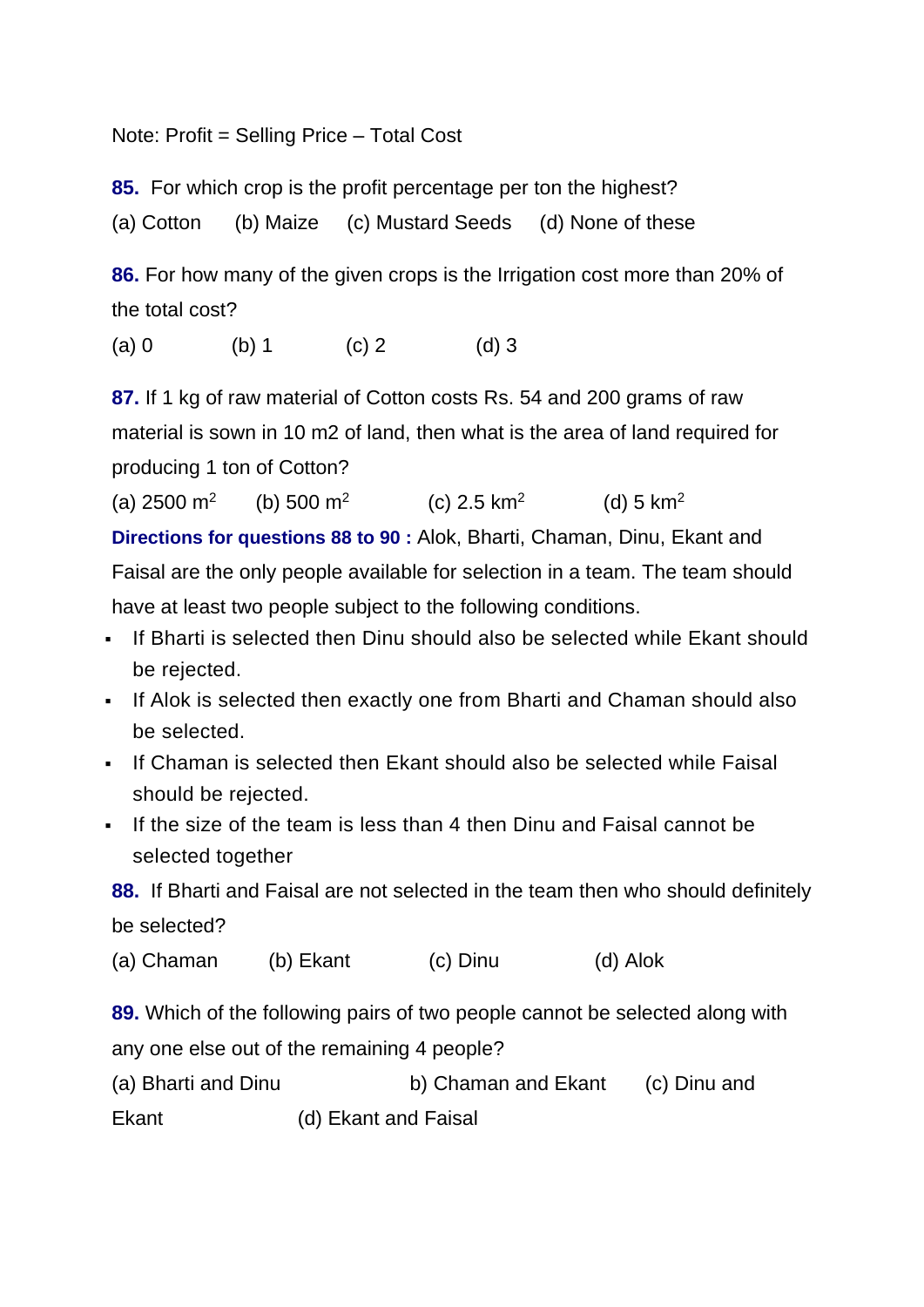**90.** If the team selected is of the maximum possible size, then who is/are definitely selected in the team?

(a) Alok (b) Dinu (c) Bharti (d) Both Alok and Dinu

**91.** P, Q, R, S and T were the five participants in a race. Before the race, there were five predictions made for the final positions. The predictions were:

- (1) TRQPS
- (2) SPTRQ
- (3) SRQPT
- (4) QSPTR
- (5) SRQTP

The leftmost means the first position and the rightmost means the fifth position in any sequence. No prediction was completely correct. But two of them correctly predicted the position of exactly two of the runners. The remaining three predictions were incorrect for all the five participants. What was the actual outcome of the race?

(a) QPSTR (b) QPTSR (c) QTPSR (d) QPTRS

**92.** In a family of seven people A, B, C, D, E, F and G there is exactly one pair of twins. B is younger than F but older than E, G and D. C is younger than E but older than A and D. G is younger than F and E. Which of the following can be the pair of twins?

(a) B, C (b) A, E (c) C, G (d) F, G

**93.** Five men are sitting around a circular table in such a way that all of them can see each other. Each of these five men is wearing a hat the colour of which is not known to him. However, all of them are aware that the hats have to be either black or white in colour and there are at least two hats of each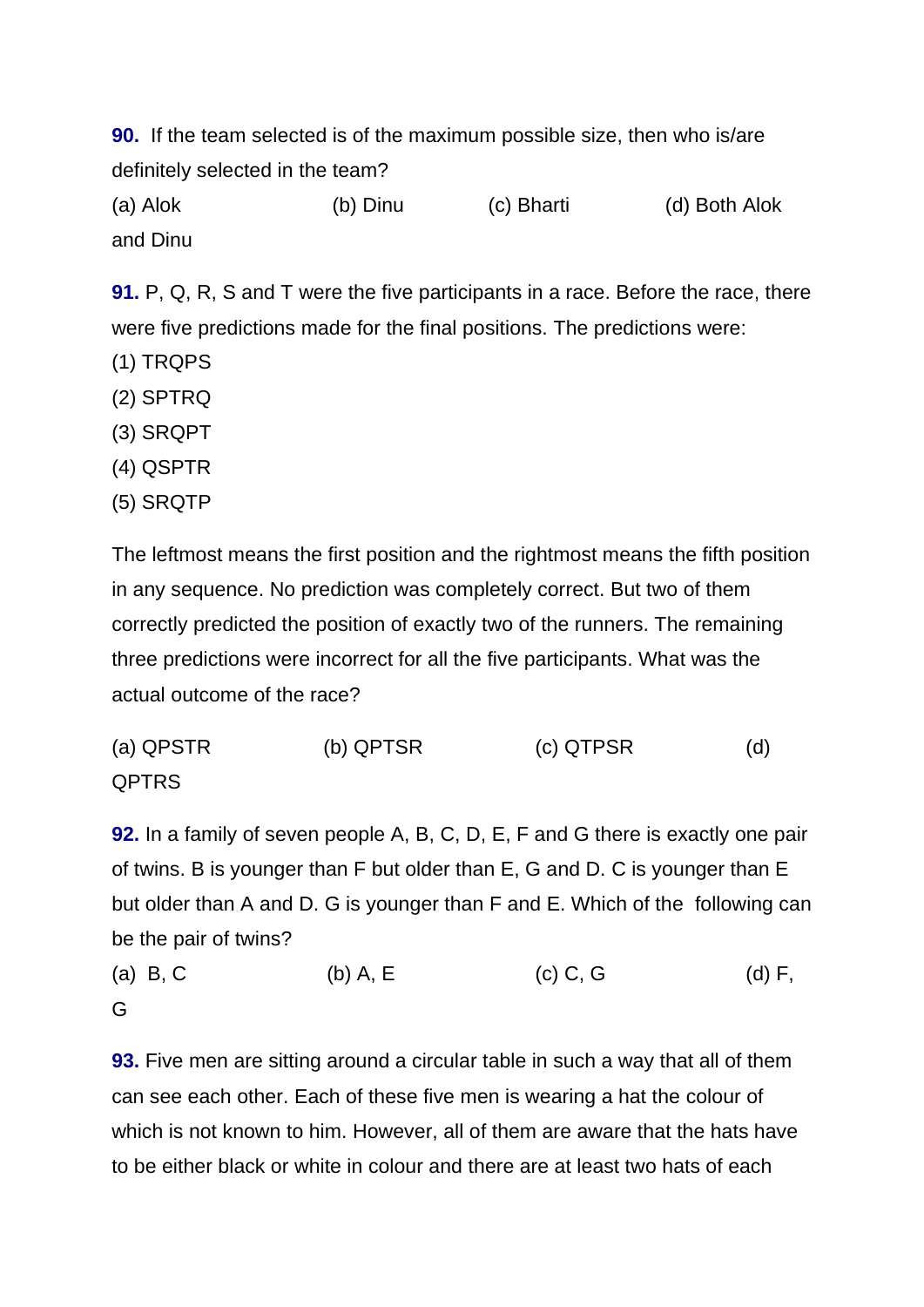colour. How many of them can deduce the colour of their hats if they are not allowed to communicate with each other?

(a) 1 (b) 2 (c) 3 (d) 4

**94.** The question given below is followed by two statements, A and B. Mark the answer using the following instructions:

Mark (a) if the question can be answered by using either statement alone.

Mark (b) if the question can be answered by using one of the statements alone, but cannot be answered by using the other statement alone.

Mark (c) if the question cannot be answered even by using both the statements together.

Mark (d) if the question can be answered by using both the statements together, but cannot be answered by using either statement alone.

Q. Two friends, Mubashir and Himanshu, are standing in a room in a way that Mubashir is 5 steps to the left of Door 1 and 4 steps to the right of Door 2, and Himanshu is 4 steps to the left of Door 1 and 5 steps to the right of Door 2. Each of them tosses a coin and moves one step right if the outcome is heads and moves one step left if the outcome is tails. After a series of tosses both of them stop on reaching a door

Who is at which door?

A. Mubashir gets 5 more heads than tails, and Himanshu 5 more tails than heads.

B. They stop after 17 tosses each

**Directions for questions 95 to 96 :** In the data given below, Table - 1 indicates the number of fruit bearing trees planted by six friends on three days - Day1, Day 2 and Day 3. Table - 2 shows the number of trees of each of the six types planted on these three days. The following conditions must be valid: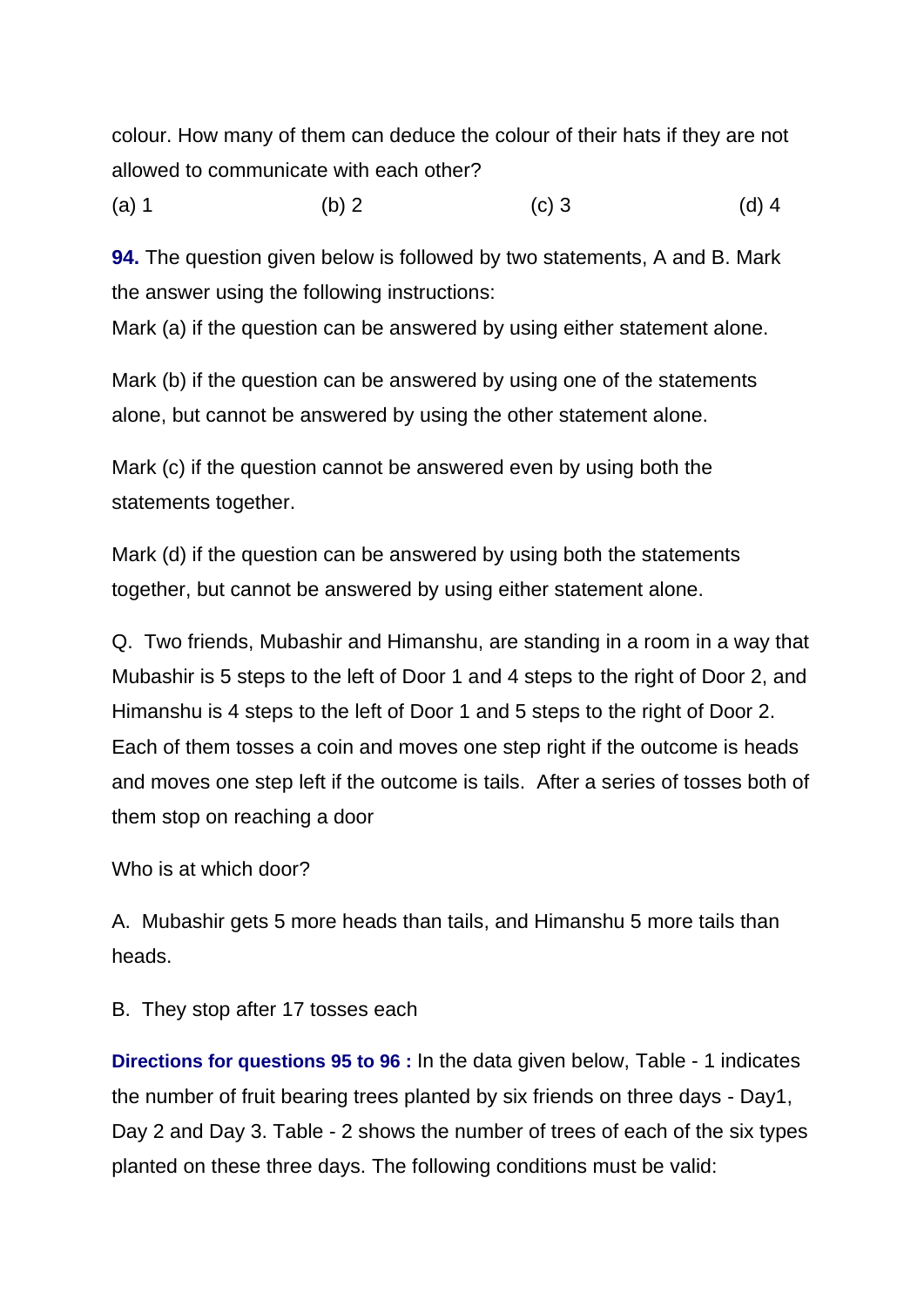- On any given day, each of them planted only one type of tree.
- From among Ashish, Dinesh and Farhan exactly two people planted the same type of tree(s) on Day 2 and Day 3 as they planted on Day 1.
- The person who planted exactly one Orange tree on Day 3 had also planted Orange trees on each of the first two days.
- Dinesh did not plant a Banana tree on Day 2

| Name         | Day 1          | Day 2          | Day 3          |
|--------------|----------------|----------------|----------------|
| Ashish       | $\overline{4}$ | $\overline{4}$ | 4              |
| <b>Bobby</b> | $\overline{2}$ | 1              | $\overline{2}$ |
| Chetan       | $\overline{2}$ | 1              | $\overline{4}$ |
| Dinesh       |                | -1             |                |
| Ekant        | $\overline{2}$ | 1              | 1              |
| Farhan       | $\overline{2}$ | $\overline{2}$ |                |

| Tree    | Day 1          | Day 2          | Day 3          |
|---------|----------------|----------------|----------------|
| Apple   | $\overline{4}$ | $\overline{4}$ | $\overline{4}$ |
| Banana  | $\overline{2}$ |                | $\overline{2}$ |
| Coconut | $\overline{2}$ |                | $\overline{4}$ |
| Guava   | 1              |                |                |
| Mango   | $\overline{2}$ |                |                |
| Orange  | 2              | $\overline{2}$ |                |

**95.** Who planted Orange trees on all the three days?

(a) Dinesh (b) Ekant (c) Ekant or Farhan (d)

Dinesh or Ekant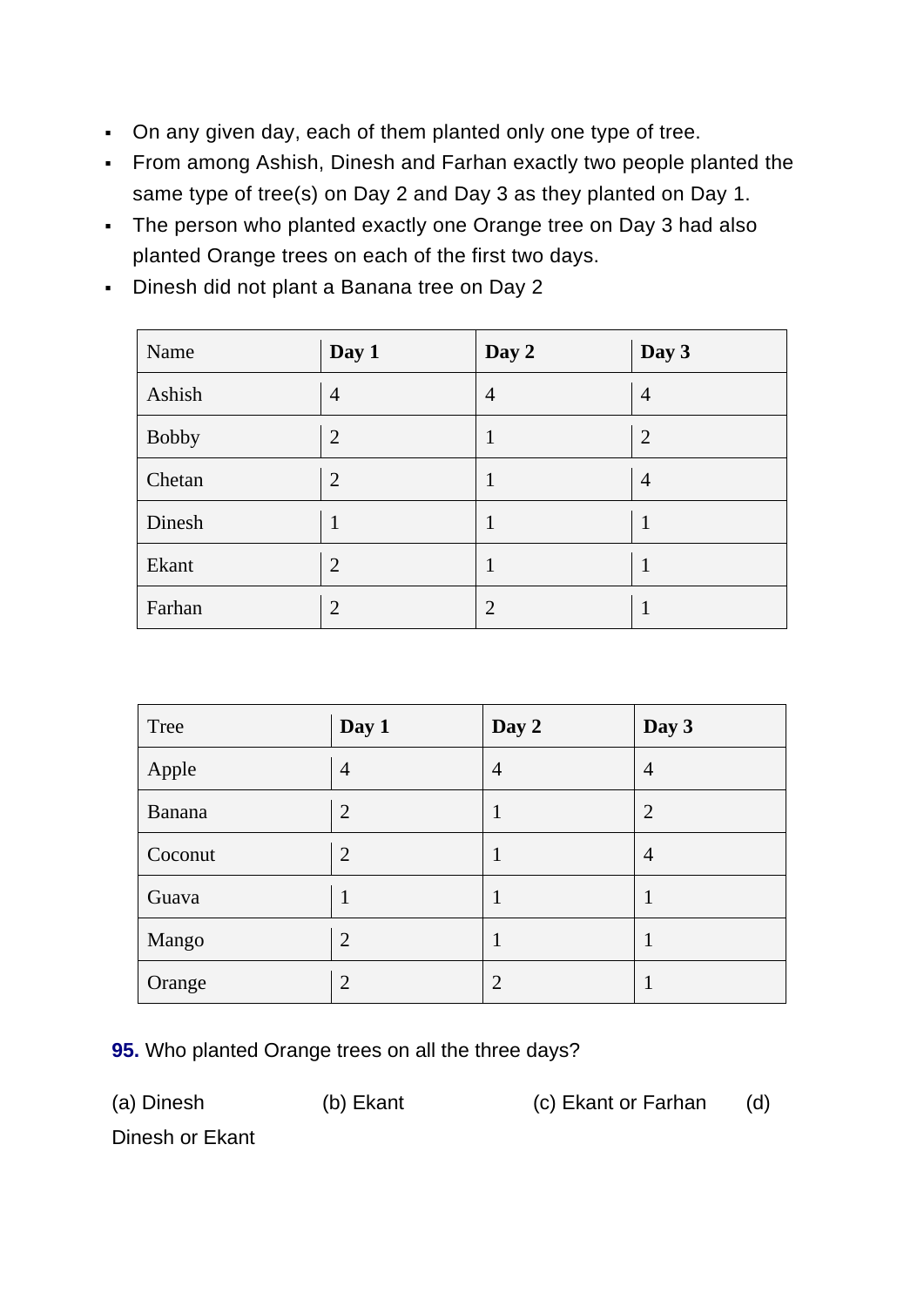**96.** For how many friends can the number of trees planted of each type be conclusively determined?

(a) 3 (b) 4 (c) 5 (d) None of these

**97.** The question given below is followed by two statements, A and B. Mark the answer using the following instructions:

Mark (a) if the question can be answered by using one of the statements alone, but cannot be answered by using the other statement alone.

Mark (b) if the question can be answered by using either statement alone.

Mark (c) if the question cannot be answered even by using both the statements together.

Mark (d) if the question can be answered by using both the statements together, but cannot be answered by using either statement alone.

Q. There are six brothers Steven, Gerrard, Wayne, Rooney, Frank and Lampard. Each brother has a different age. If Steven is the oldest then who is the youngest among the six brothers?

A. Rooney, who is not the youngest brother, has the same number of brothers younger than him as the number of brothers who are younger than Frank but older than Lampard.

B. Wayne has at least 3 brothers older than him. The number of brothers older than Wayne is the same as the number of brothers younger than Gerrard.

**98.** Four friends James, Cliff, Lars and Dave decide to watch a movie together. Each of them arrives at the movie theatre at a different time. It is also known that:

1. If James arrives before Cliff then Lars definitely arrives before Dave.

2. If Cliff arrives before Lars then James definitely arrives before Dave.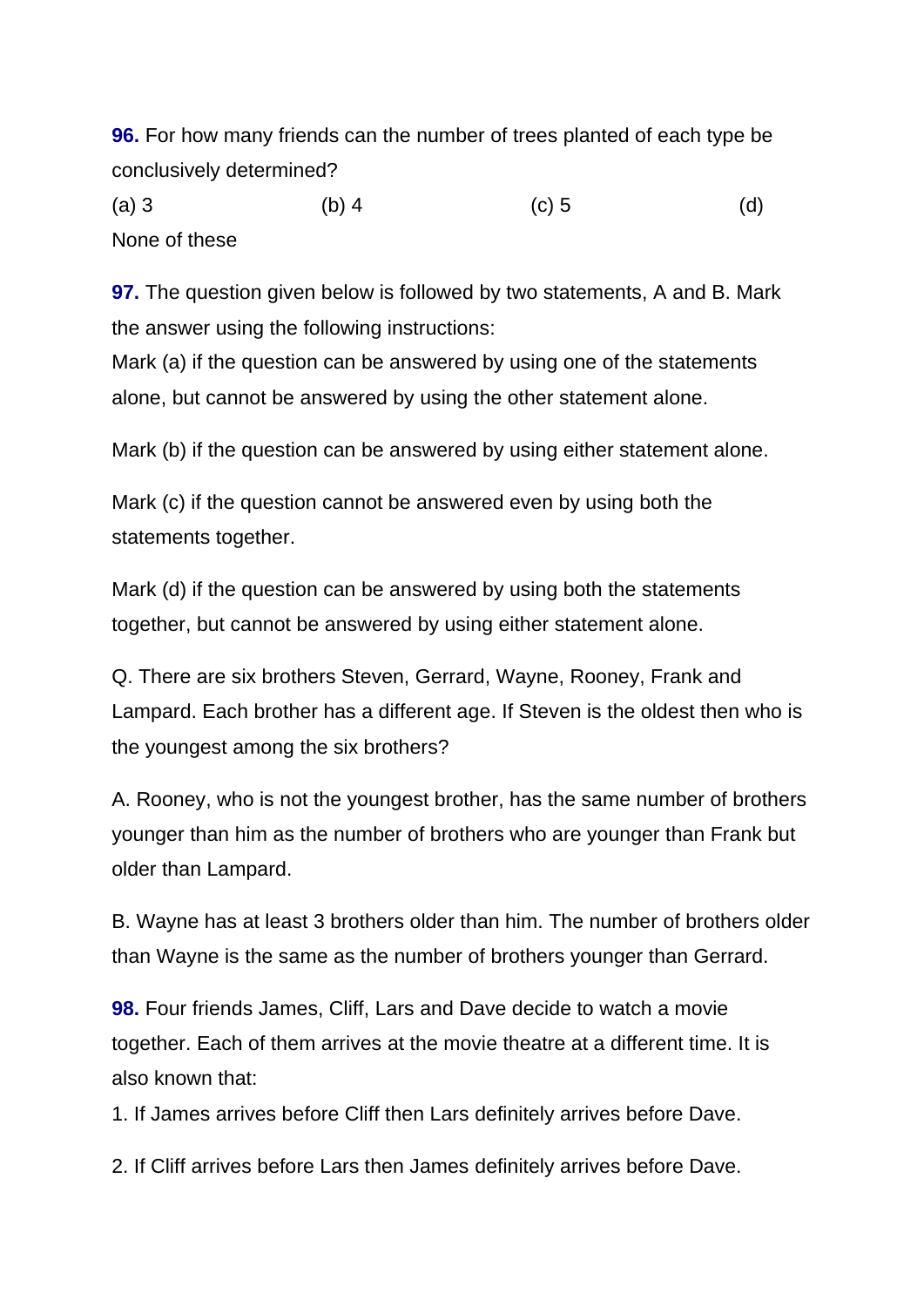If James arrives before Lars then who cannot be the second person to arrive?

(a) James (b) Cliff (c) Lars (d) Dave

**99.** There are four persons Kurt, Cobain, Jim and Morrison out of whom two always lie and the other two always speak the truth. Each of the four persons makes a statement which is given below.

**Kurt:** Cobain lies.

**Cobain:** Jim lies.

**Jim:** Kurt speaks the truth.

**Morrison:** Exactly two out of Kurt, Cobain and Jim lie.

Who can be the liers?

(a) Kurt and Cobain (b) Cobain and Morrison (c) Kurt and Jim (d) Either (b) or (c)

**100.** Six people P, Q, R, S, T and V are standing in a row facing North. Further information is given below:

1. There are exactly 3 people between Q and S. One of them is T.

2. V and T are on the same side of S and there are exactly 2 people between them.

3. P is to the left of V but to the right of R.

How many people are there between R and V?

(a)  $1$  (b)  $3$  (c)  $4$  (d)  $5$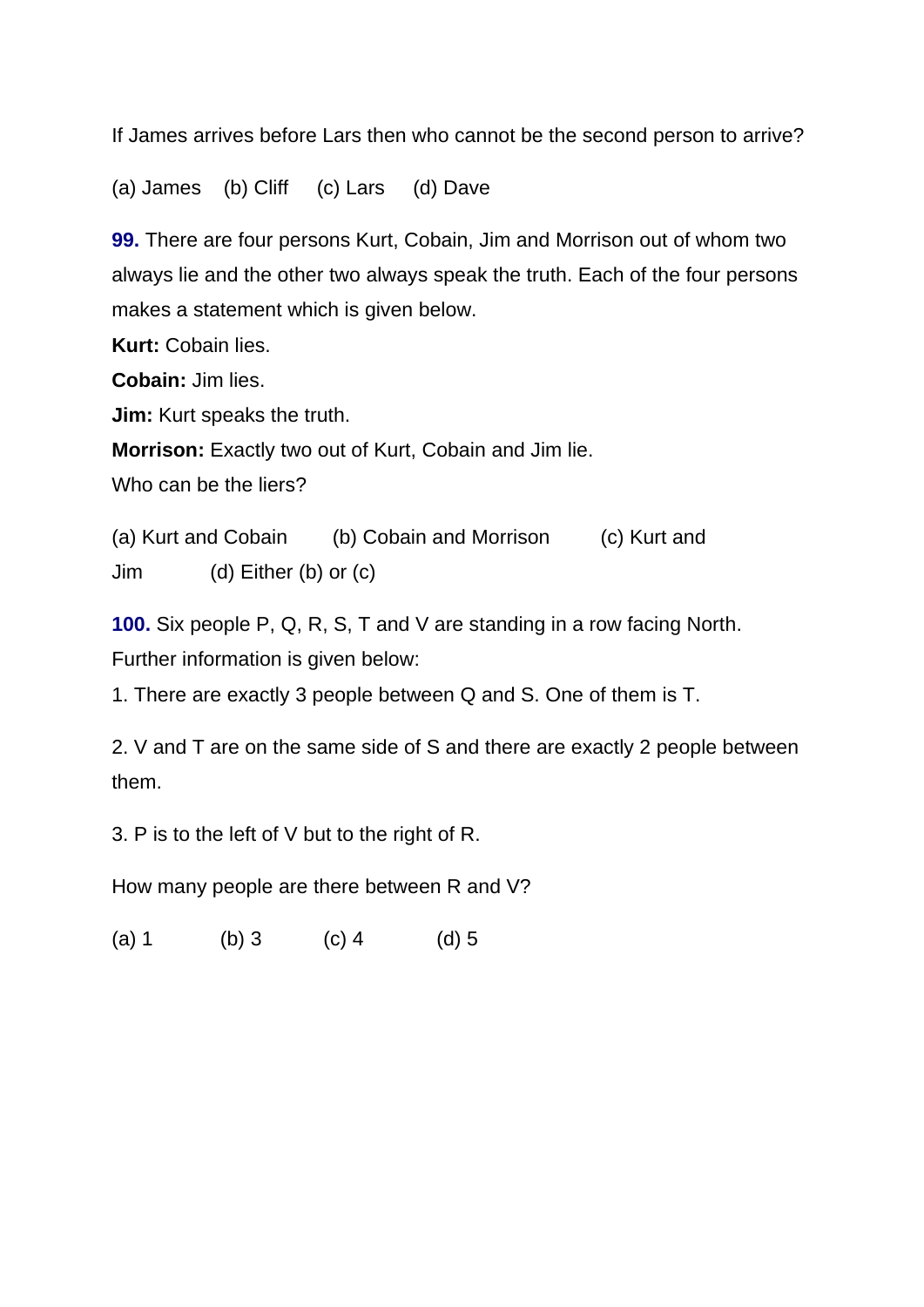# **Answer Key**

| 1.                                                                    | $\left  \right $ (d) | 2.   (c)   3.   (c)   4.   (b)   5.   (b)              |  |  |  | $\begin{pmatrix} 6. \\ \end{pmatrix}$ (b) |  |
|-----------------------------------------------------------------------|----------------------|--------------------------------------------------------|--|--|--|-------------------------------------------|--|
| $7.$ (b)                                                              |                      | 8.   (d)   9.   (b)   10   (d)   11.   (c)   12.   (b) |  |  |  |                                           |  |
| 13.   (d)   14.   (b)   15.   (c)   16.   (d)   17.   (a)   18.   (d) |                      |                                                        |  |  |  |                                           |  |
| $\vert$ 19.                                                           | (a)                  | 20.   (d)   21.   (b)   22.   (a)   23.   (b)          |  |  |  |                                           |  |

# **Hints & Solution**

**1.** To get one kg. of Protein we need to spend Rs.  $(40x100)/50 =$  Rs.80 in case of Soya Products,

Rs.(60x100)/40 = Rs.150 in case of Red Meat,

 $Rs.(35x100)/25 = Rs.140$  in case of Milk Products and

 $Rs.(50x100)/25 = Rs.200$  in case of Cereals.

Hence, (d)

**2.** The cost of one gram of Carbohydrates from Soya products =  $(40x100)/(25x1000)$  = Rs.4/25

 The cost of one gram of Carbohydrates from Red Meat =  $(60x100)/(30x1000) =$ Rs.2/10

 The cost of one gram of Carbohydrates from Milk Products =  $(35x100)/(25x1000) =$ Rs.14/100

 The cost of one gram of Carbohydrates from Cereals =  $(50x100)/(45x1000)$  = Rs. 1/9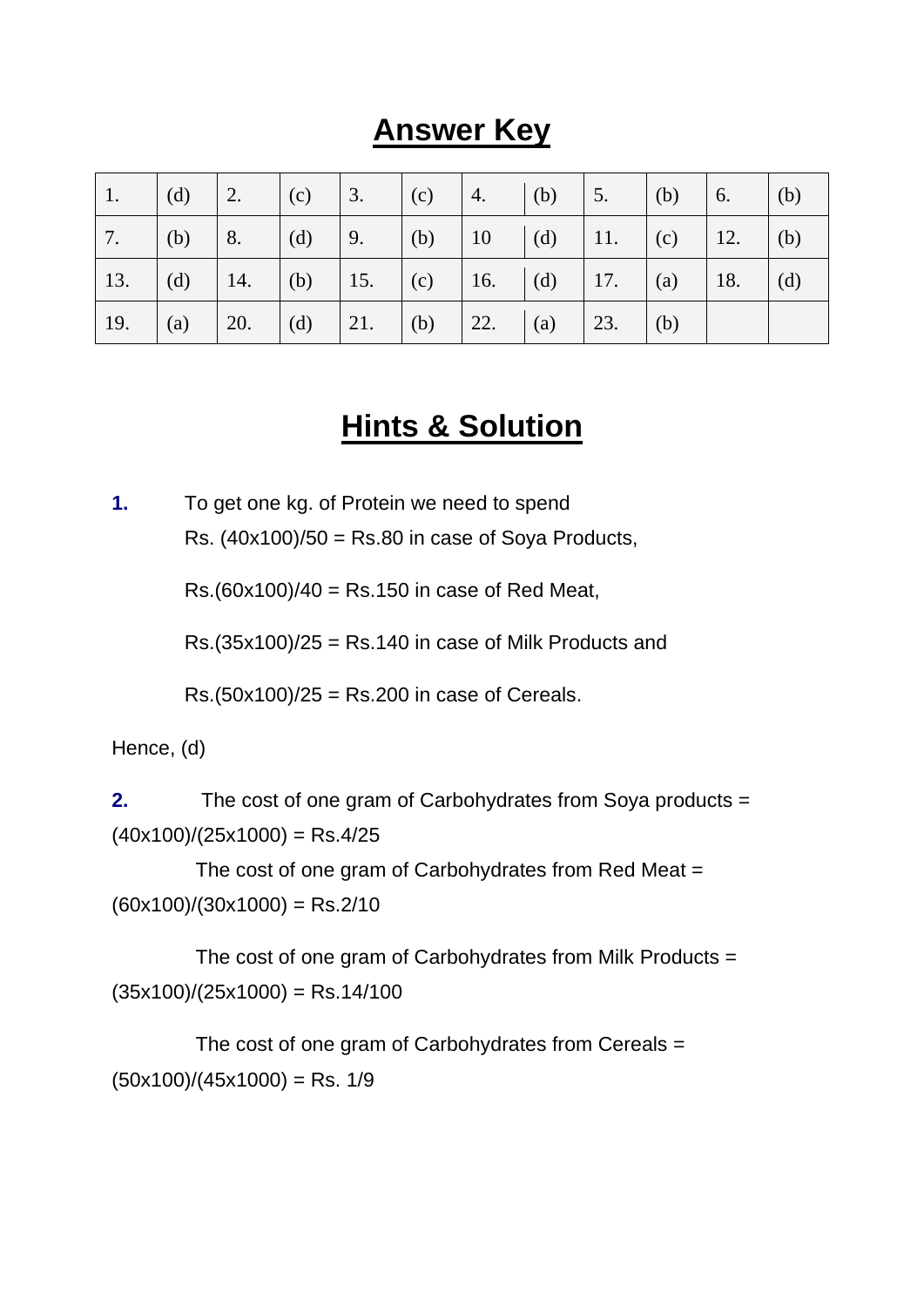Hence the desired ratio  $=$ 

 $\mathbf{z}$  $\overline{10}$  $= 1.80$ ō

**3.** Cost of Protein per kg. from Soya Products in 2004-2005  $=(50x100)/50 =$ Rs.100

Cost of Protein per kg. from Red Meat in 2004 – 2005

 $=(55x100)/40 =$ Rs.137.5.

Cost of Protein per kg. from Milk Products in 2004-2005

 $=(30x100)/25 =$ Rs. 120.

Cost of Protein per kg. from Cereals in 2004-2005

 $=(50x100)/25 =$ Rs.200.

Desired price  $=(100+137.5+120+200)/4 =$ Rs.140.

Hence, (c).

**4.** Average Protein price/kg. in 2002-2003

$$
\frac{40 \times \frac{100}{50} + 60 \times \frac{100}{40} + 35 \times \frac{100}{25} + 50 \times \frac{100}{25}}{4} =
$$
 Rs. 142.5

Average Protein price/kg. in 2003-2004

$$
\frac{35 \times \frac{100}{50} + 70 \times \frac{100}{40} + 45 \times \frac{100}{25} + 35 \times \frac{100}{25}}{4} =
$$
 Rs.141.25

Hence, percentage change =  $1.25/142.5x100 = 0.9$ 

Hence, (b).

**5.** The desired percentage

$$
= \frac{1 \times \frac{25}{100} + 2 \times \frac{30}{100} + 3 \times \frac{50}{100} + 4 \times \frac{30}{100}}{1 + 2 + 3 + 4} \times 100
$$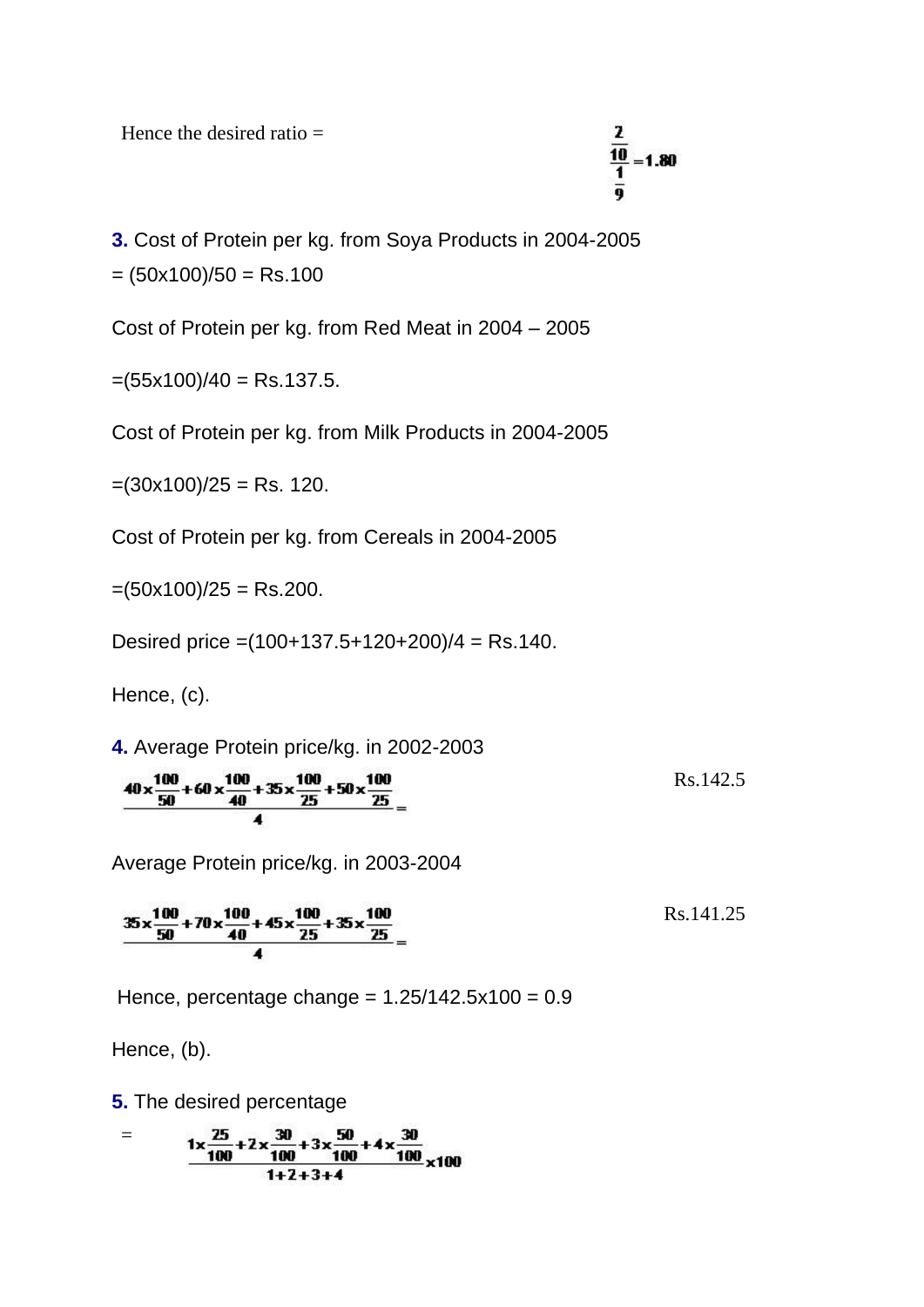$$
= \frac{25+60+150+120}{10} = \frac{355}{10} = 35.5
$$

Hence, (b).

- **6.** (b)
- **7.** (b)
- **8.** (d)
- **9.** (b)
- **10.** (d)

#### **Solution for 11 to 15:**

For answer to questions 11 to 15:



- **11.** 3 married couples. Hence (c).
- **12.** Dipesh is Ravi's grandson. Hence (b).
- **13.** Mahesh and Ritu is the married couple. Hence, (d).
- **14.** Rashmi is Renu's aunt. Hence, (b).
- **15.** Ravi is the paternal grandfather of Renu. Hence, (c).
- **16.** (d)
- **17.** (a)
- **18.** (d)
- **19.** (a)

**20.** (d) Each letter in the given message is moved two steps backward to obtain the corresponding letter in the code. The last letter of the third word in the given sentence is Y, which shall be coded as W.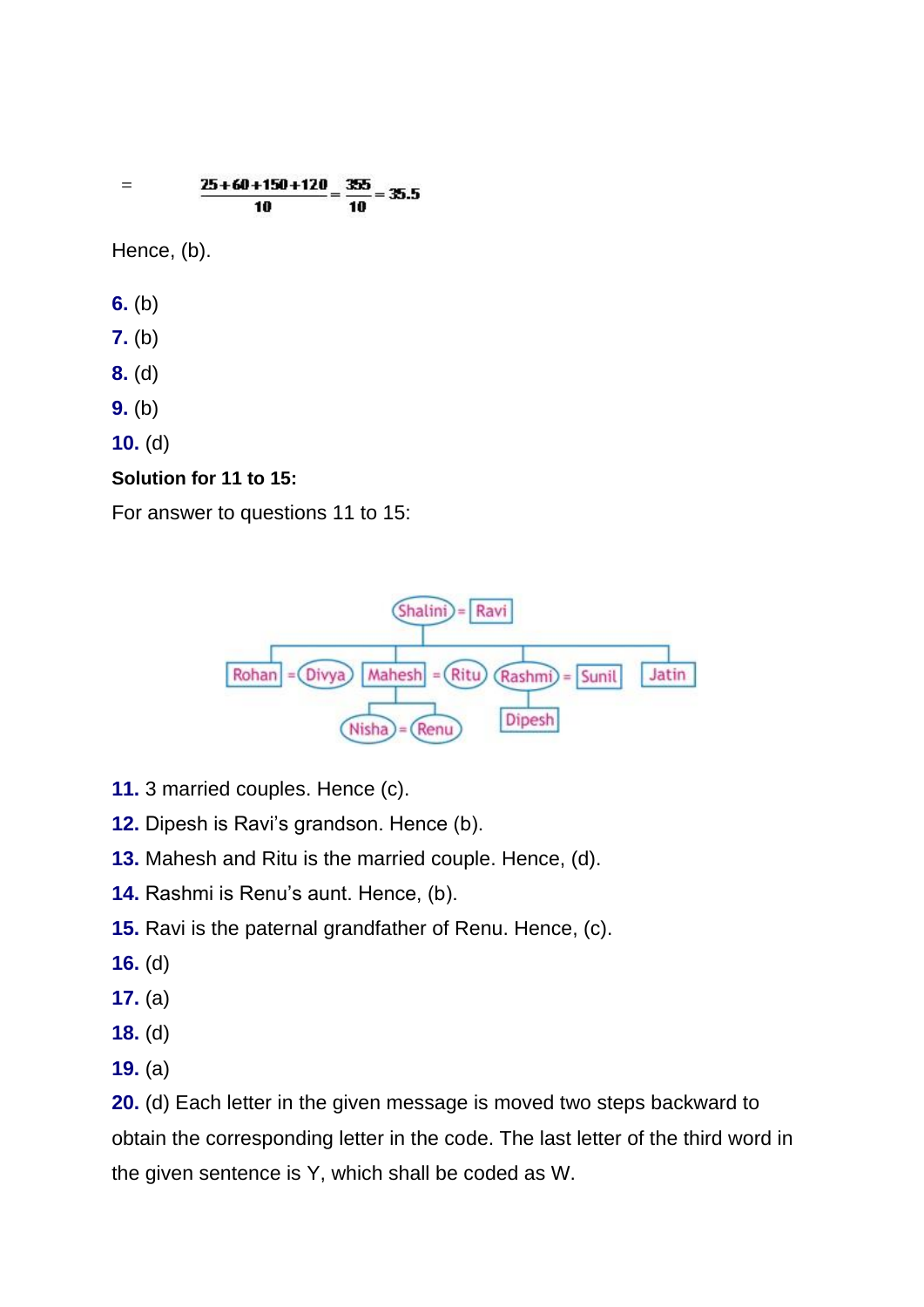**21.** (b) Odd placed letters are moved one step backward, while even placed letters move one, two and three steps forward.

**22.** (a) There are two faces painted red. Hence the number of cubes painted from one face are

 $2\left(\frac{4}{1}-2\right)^3 = 8.$ 

**23.** (b) There are only two faces painted green. Each green face has 4 sides and each will give two such cube painted from two faces painted, one of which is green and other is red or black. Thus each will give 8 such cubes. So 2 green faces will give 16 such cubes.

**24.** (c) Average =  $(295.96 + 297.21 + 287.38 + 233.86$  $+237.09 + 281.17$ 6

 $= 272.11$ 

**25.** (d) Sugarcane production in 2007<br>=  $337.41 \times \frac{115}{100}$  = 388.02 million tonnes Let the required value be x%.

$$
\therefore \frac{\text{Production in } 2007}{\text{Production in } 2004} = \left(\frac{100 + x}{100}\right)^3
$$

$$
\Rightarrow \left(\frac{100 + x}{100}\right)^3 = \frac{388.02}{237.09} = 1.64
$$

$$
\Rightarrow x = 17.85
$$

**26.** (d) For 2001, % change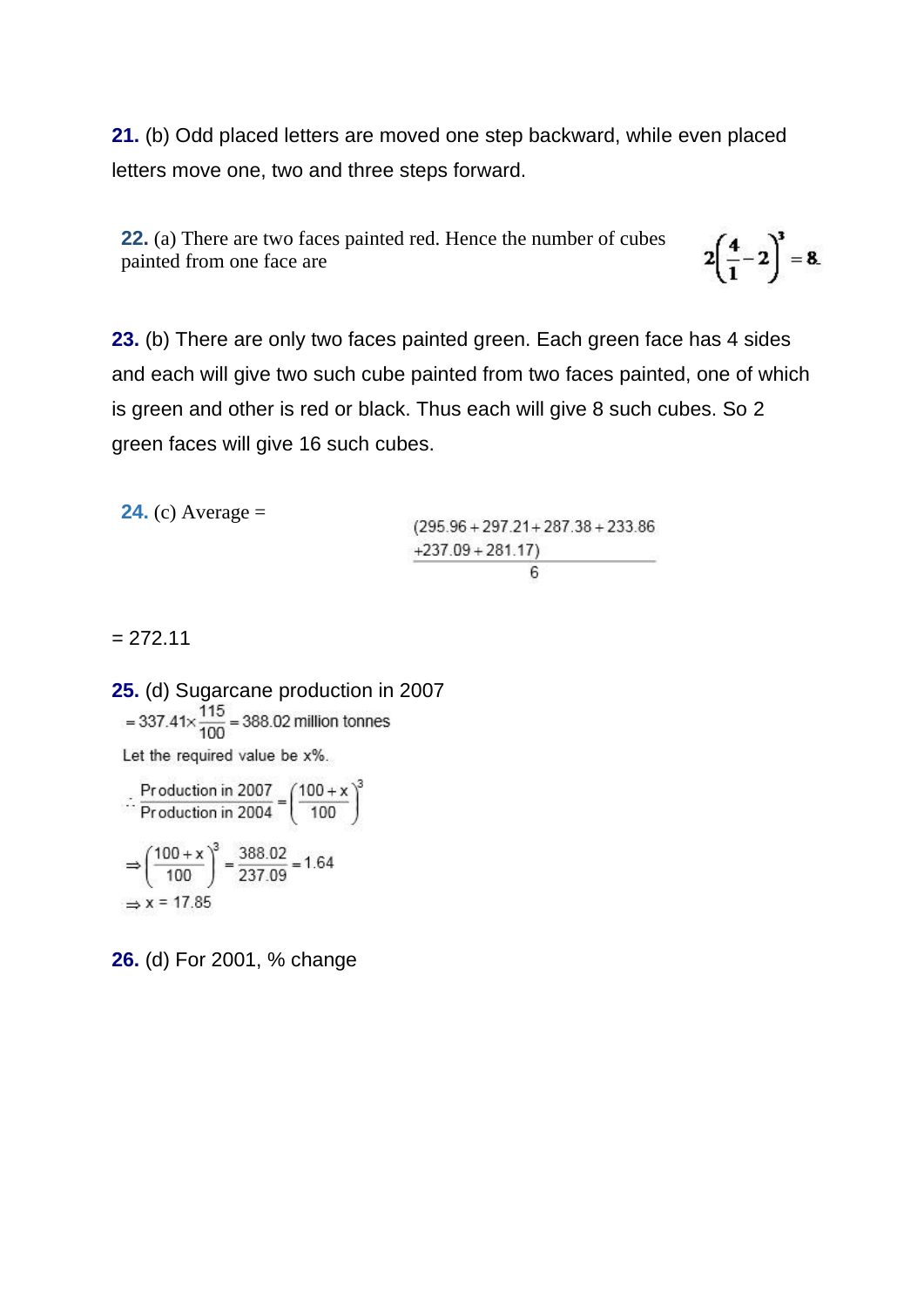$=\left(\frac{297.21-295.96}{295.96}\right) \times 100 = 0.422\%$ For 2004, % change  $=\left(\frac{237.09-233.86}{233.86}\right) \times 100 = 1.38\%$ For 2005, % change  $=\left(\frac{281.17-237.09}{237.09}\right) \times 100 = 18.59\%$ For 2006, % change  $= \left(\frac{337.41 - 281.17}{281.17}\right) \times 100 = 20\%$ 

**27.** (a) Total time taken (in hrs.) to produce 5000 units each of E, F, G and H: For Machine A

 $= 5000/75 + 5000/150 + 5000/125 + 5000/50$ 

$$
= 5000(1/75 + 1/150 + 1/125 + 1/50)
$$

$$
= 200(1/3 + 1/6 + 1/5 + 1/2) = 240
$$

For Machine B :

 $= 5000(1/125 + 1/75 + 1/100 + 1/100)$ 

 $= 200(1/5 + 1/3 + 1/4 + 1/4) = 206.67$ 

For Machine c :

 $= 5000(1/100 + 1/125 + 1/125 + 1/75)$ 

 $= 200(1/4 + 1/5 + 1/5 + 1/3) = 196.67$ (least)

For Machine d :

$$
= 5000(1/125 + 1/75 + 1/75 + 1/125)
$$

 $= 200(1/5 + 1/3 + 1/3 + 1/5) = 213.33$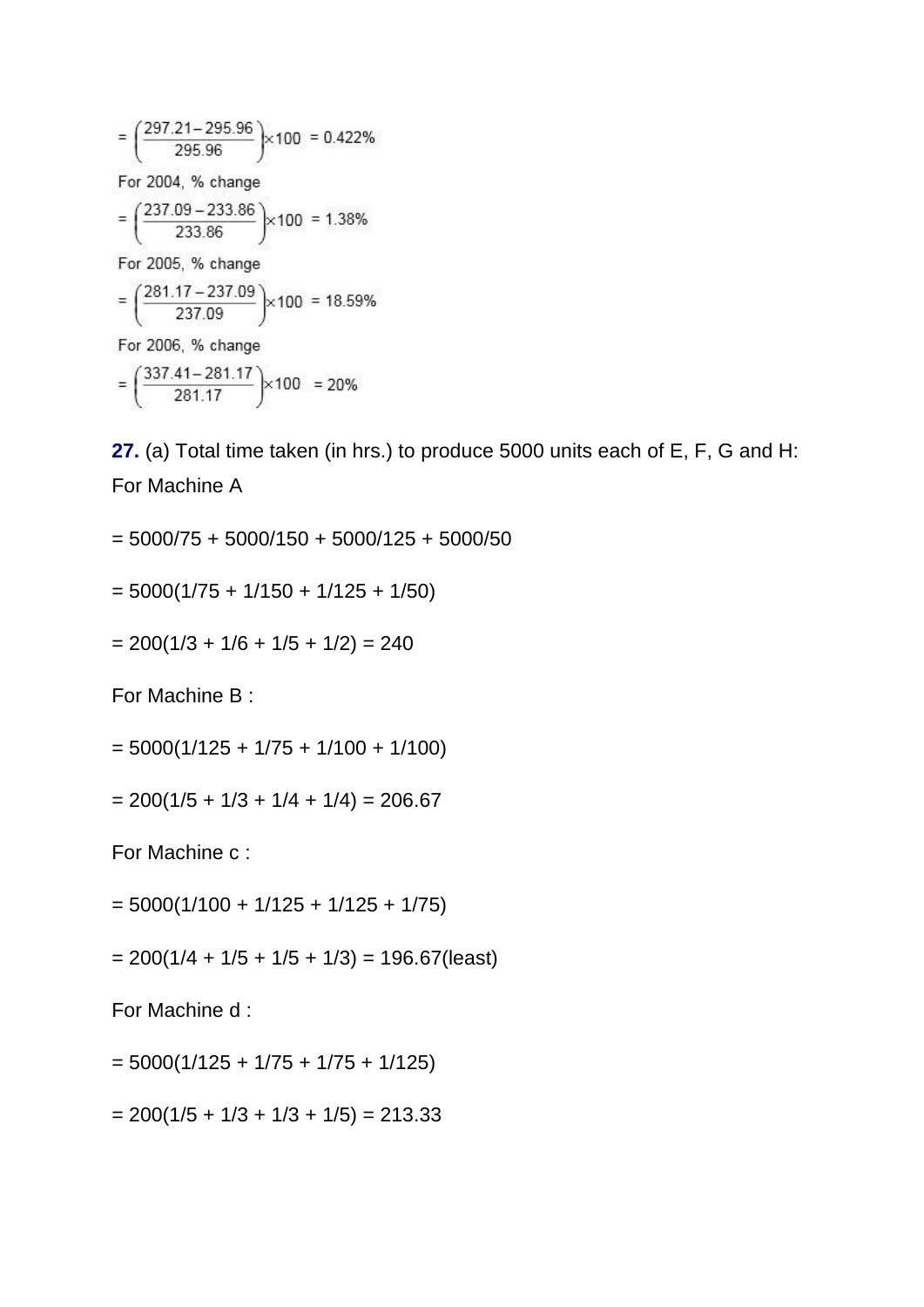**28.** (c) Observation of the table tells us that the answer shouldbe A-F, B-E, C-G, D-H.

**29.** (b) Let n units of each item be produced by machine A:

Hence,  $n/75 + n/150 + n/125 + n/50 = 4$ 

 $=$  n(1/75 + 1/150 + 1/125 +1/50) = 4

 $=$   $(n/25)(1/3 + 1/6 + 1/5 + 1/2) = 4$ 

 $\Rightarrow$  n = 100/1.2 = 83.33

Let k units of each item be produced by machine B:

Hence,  $k/125 + k/75 + k/100 + k/100 = 4$ 

 $\Rightarrow$  k(1/125 + 1/75 + 1/100 + 1/100) = 4

$$
\Rightarrow (k/25)(1/5 + 1/3 + 1/4 + 1/4) = 4
$$

 $\Rightarrow$  k = 100/1.033 = 96.77

At maximum,  $4 \times 96 = 384$  units can be produced by machine B. Hence,  $4k = 384$  $Ratio = 332 : 384 = 83 : 96.$ 

#### **Directions for questions 30 to 32 :**

Let us analyse the scores of Match-1 first:

Runs scored by Bimal, Dinu and Elan =  $88 + 72 + 60 = 220$ 

Hence, runs scored by Arpit and Chatur =  $270 - 220 = 50$ 

Also  $10\%$  of  $270 = 27$ 

So, both Arpit and Chatur can score a maximum of 27 runs but the sum of their scores should be 50.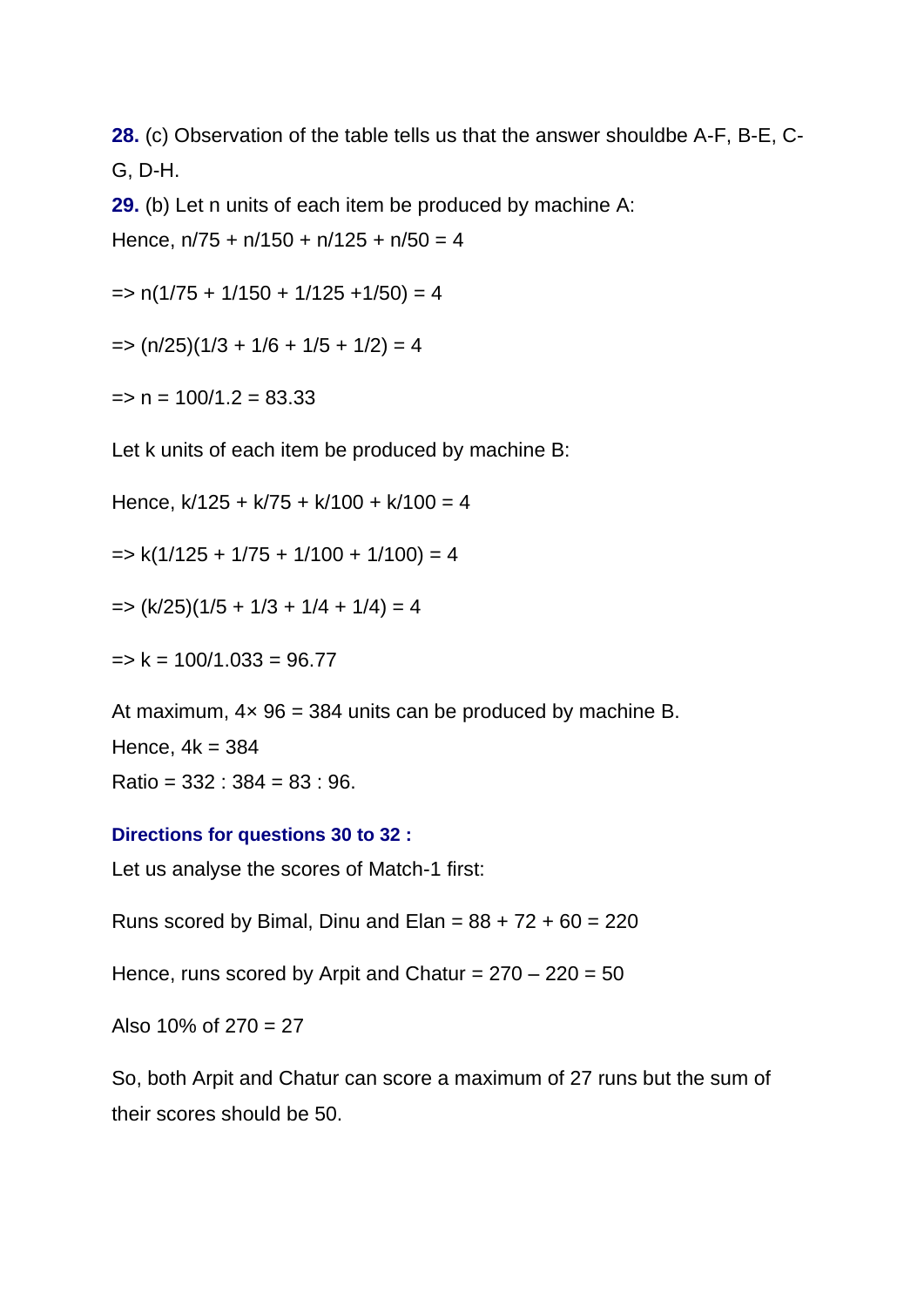Arpit's score's range in Match-1 is 23–27 and subsequently Chatur's score's range in Match-1 is 27–23.

Similarly Chatur and Dinu scored 30 runs each in Match-2.

In Match-3 even though 10% of  $240 = 24$ , as Dinu scored 20 runs, both Arpit and Bimal can score a maximum of 19 runs, but the sum of their scores should be 32.

In Match-4, Chatur and Elan combined scored  $200 - 53 - 52 - 56 = 39$  runs. As 10% of 200 = 20, one of Chatur or Elan scores 20 runs and the other scores 19 runs.

The table can be re-written as :

|                              |              | Match-1   | Match-2 | Match-3   | Match-4   |
|------------------------------|--------------|-----------|---------|-----------|-----------|
| <b>Runs scored by player</b> | Arpit        | $27 - 23$ | 100     | $19 - 13$ | 53        |
|                              | <b>Bimal</b> | 88        | 65      | $13 - 19$ | 52        |
|                              | Chatur       | $23 - 27$ | 30      | 110       | $19 - 20$ |
|                              | Dinu         | 72        | 75      | 20        | 56        |
|                              | Elan         | 60        | 30      | 78        | $20 - 19$ |
| <b>Total</b>                 |              | 270       | 300     | 240       | 200       |

**30.** (a) Maximum possible runs scored by Arpit in Match-1 = 27 Maximum possible runs scored by Arpit in Match-3 = 19

Maximum possible percentage contribution:

 $(27+100+19+53)/(270+300+240+200)x100% = 199/1010x100%$  $= 19.7\%$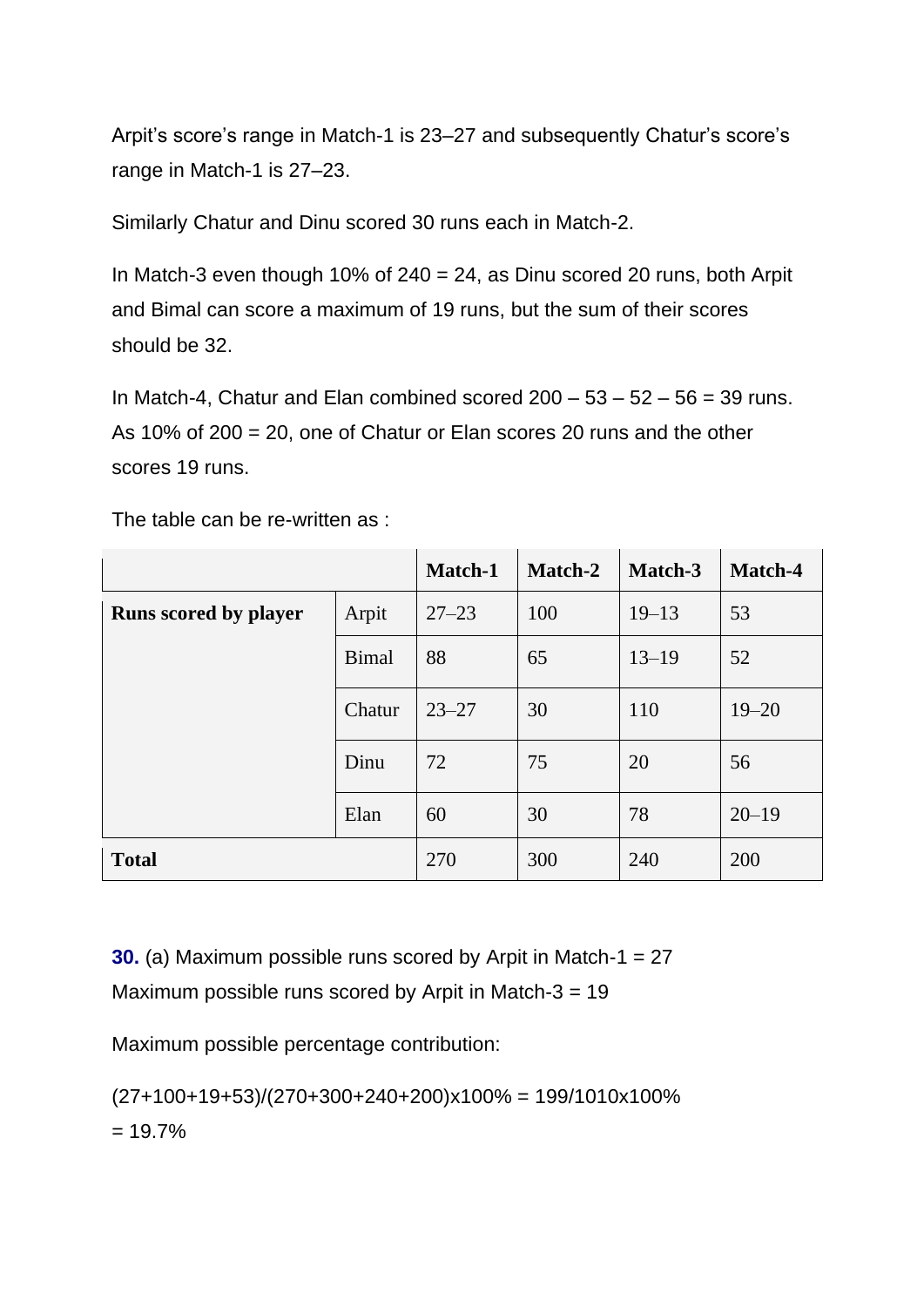**31.** (b) Maximum possible total runs scored by Chatur in the four matches =  $27 + 30 + 110 + 20 = 187$ .

In such a case minimum possible total runs scored by Arpit in the four matches =  $23 + 100 + 13 + 53 = 189$ .

Difference =  $189 - 187 = 2$  (minimum possible) Subsequently total runs scored by Bimal in the four matches =  $88 + 65 + 19 + 52 = 224$ .

Also, total runs scored by Elan in the four matches =  $60 + 30 + 78 + 19 = 187$ 

Absolute difference =  $224 - 187 = 37$ 

**32.** (c) Individual ranges for total score:

Arpit-> 189-199

Bimal-> 218-224

Chatur-> 182-187

Dinu-> 223

Elan-> 187-188

Least total will be of Chatur (Rank 5)

2nd least will be Elan (Rank 4)

Rank 3 must be of Arpit.

It is not possible to determine the exact ranks of Bimal and Dinu.

#### **Directions for questions 33 to 35 :**

|                    | <b>HP</b> | Compaq | <b>IBM</b> | <b>Sony</b> |
|--------------------|-----------|--------|------------|-------------|
| <b>North Asia</b>  | 4960      | 1440   | 1120       | 480         |
| <b>East Europe</b> | 285       | 630    | 330        | 255         |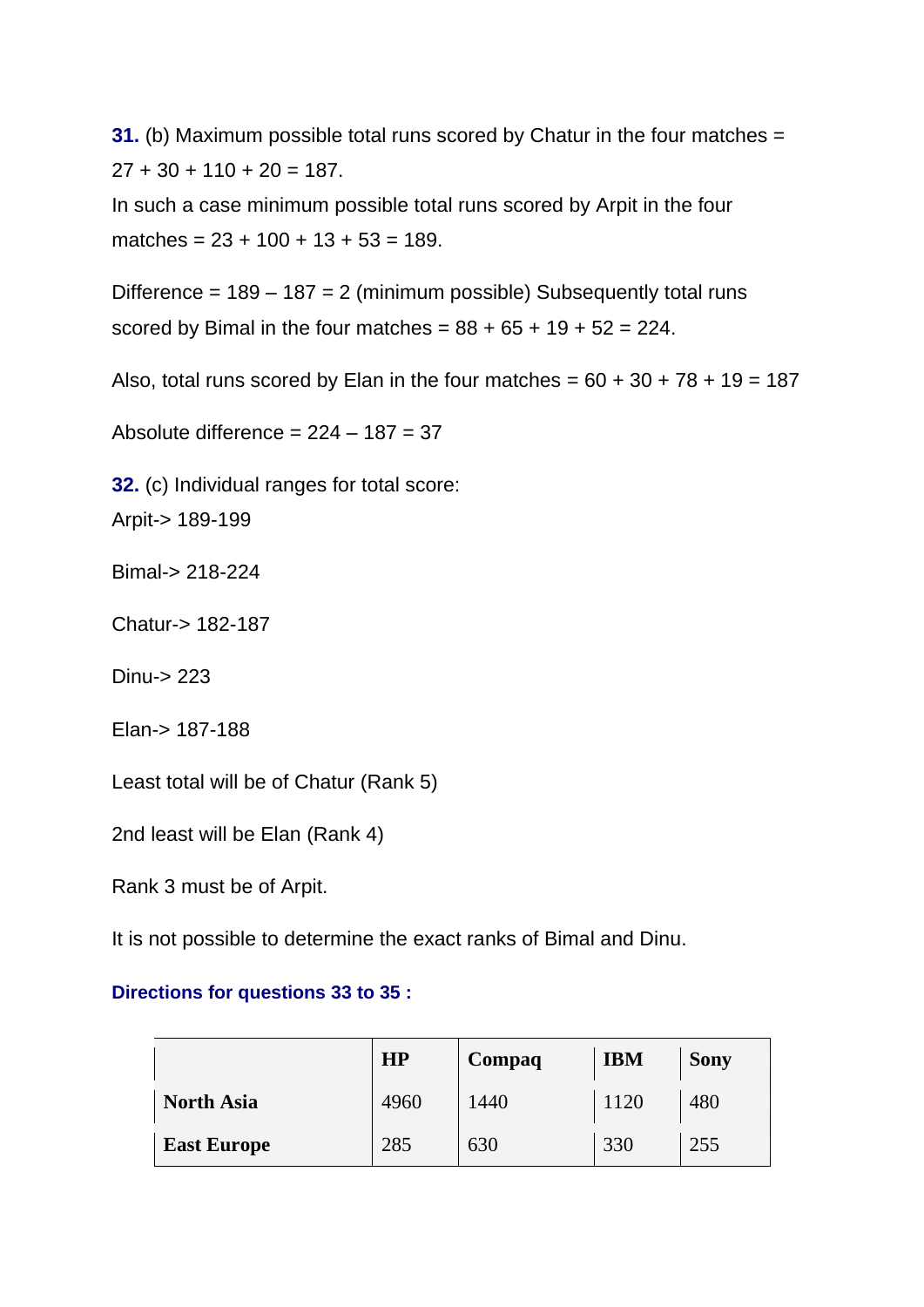| <b>West Europe</b>   | 1920 | 780  | 1140 | 2160 |
|----------------------|------|------|------|------|
| <b>North America</b> | 4260 | 540  | 720  | 480  |
| <b>South America</b> | 150  | 1260 | 990  | 600  |
| <b>East Africa</b>   | 225  | 484  | 517  | 128  |
| <b>West Africa</b>   | 180  | 1170 | 900  | 2250 |
| <b>South Asia</b>    | 450  | 4050 | 1350 | 3150 |
| <b>Australia</b>     | 650  | 832  | 364  | 754  |
| <b>Total</b>         |      |      | 7431 |      |

## **33. a**

**34. (c)** Total sales in South Asia = 9000 units

Total sales in West Africa = 4500 units

Total sales in East Europe = 1500 units

Hence, the required ratio is 6 : 3 : 1.

**35. (c)** Statement I :

Total sales of Laptops in South America will be the sum of sales of HP, Compaq, IBM and Sony which is equal to 3000 units. So statement I is correct.

Statement II :

Sales of IBM in East Africa = 517 units

Sales of HP in West Africa = 180 units

Thus it is not 25% more. So statement II is incorrect.

Statement III :

Sales of Compaq in North America = 540 units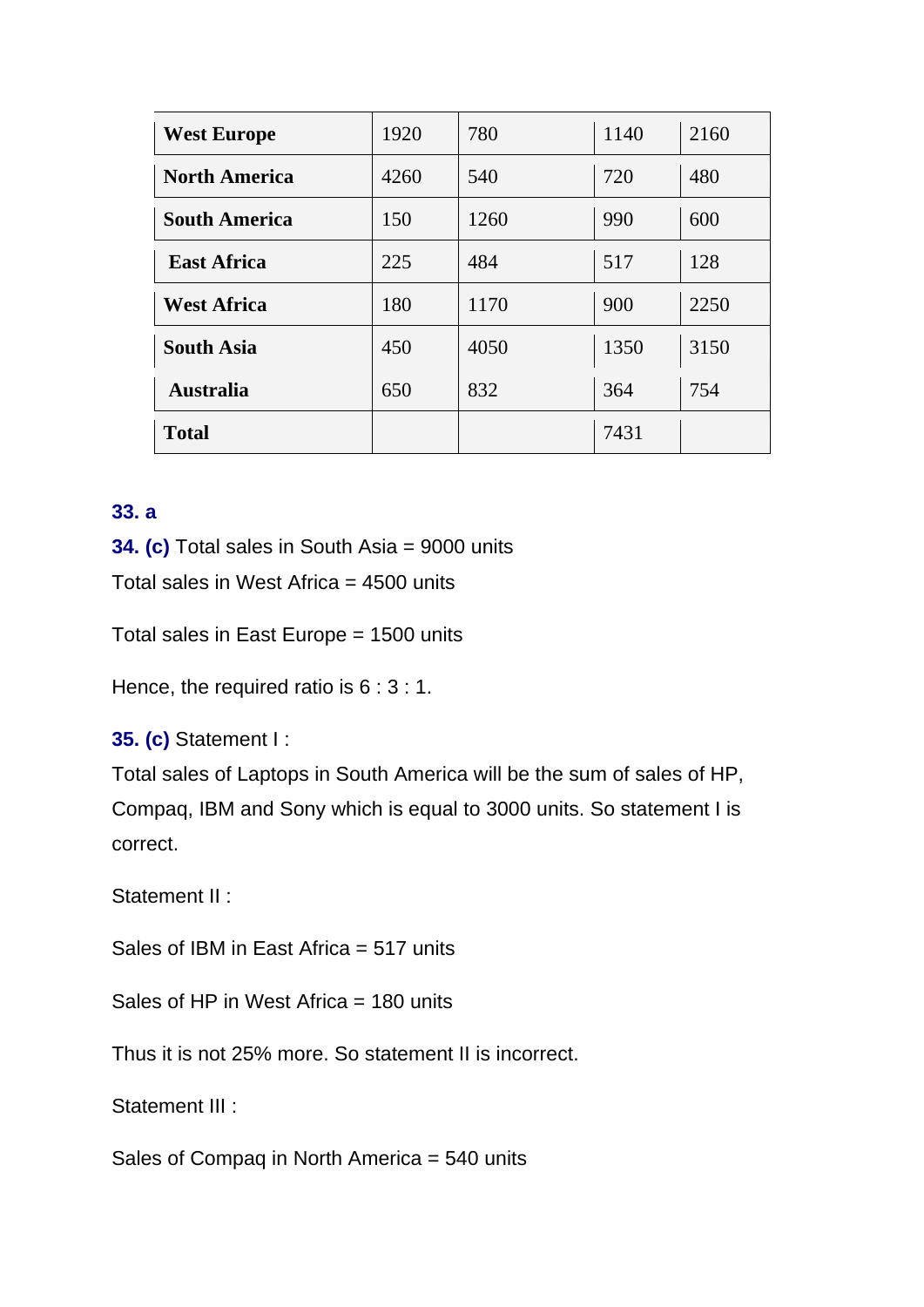Sales of Compaq in South America = 1260 units

Ratio =  $3 \cdot 7$ . So statement III is correct.

**Directions for questions 36 to 38 :** We can make the following figure based on the information given in the question.



GAR – Good Academic Record ECA – Extra Curricular Activities

**36. (d)** From the figure it can be inferred that the answer must be '20 – x'. As we don't know the exact value of x the answer cannot be determined. **37. (c)** must be the maximum possible value of 'y'. As the number of students who have ECA and who have also written BAT but have no Work Experience is '14 – y', we can say that the maximum possible value of 'y' must be 14. **38. (b)** Answer = 21 (No Work Experience) + 14 (Work Experience) = 35 **Directions for questions 39 to 41 :** Total marks obtained by S1, S2, S3, S4 and S5 are 148, 125,121, 144 and 127 respectively. As Anup obtained 50 marks in Chemistry, he can be disguised either as S1 or S2. Rohan can either be disguised as S1 or S2 and accordingly Himanshu must

be disguised as either S4 or S3.

|           | <b>Case I</b> | <b>Case II</b> | <b>Case III</b> | <b>Case IV</b> |
|-----------|---------------|----------------|-----------------|----------------|
| <b>S1</b> | Anup          | Anup           | Rohan           | Rohan          |

Based on the given data, we arrive at the following cases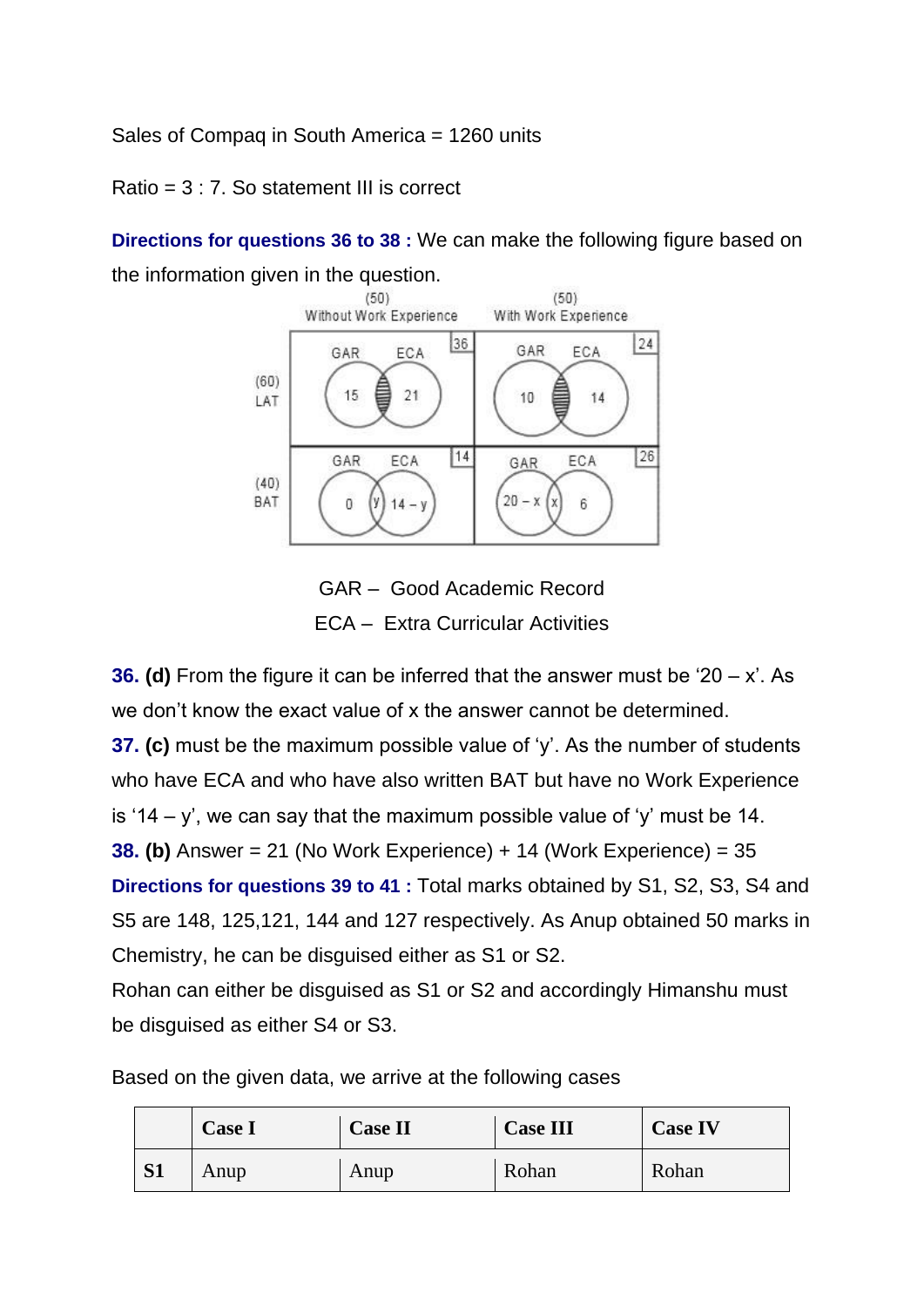| S <sub>2</sub> | Rohan    | Rohan    | Anup     | Anup     |
|----------------|----------|----------|----------|----------|
| S <sub>3</sub> | Himanshu | Himanshu | Vishal   | Sudip    |
| S <sub>4</sub> | Vishal   | Sudip    | Himanshu | Himanshu |
| S <sub>5</sub> | Sudip    | Vishal   | Sudip    | Vishal   |

**39. (d)** It is clear from the above table that one of Himanshu,Vishal or Sudip is disguised as S3.

**40. (d)** Let us consider all the options one by one.

**(i)** If statement I is true then Sudip must be disguised as S5 and his total score in all three subjects must be 127.

Subsequently from Case I and Case III, Himanshu can be disguised as either S3 or S4. Hence, Himanshu's total score will be either 121 or 144. Therefore we cannot say that statement II is definitely true.

**(ii)** If statement II is true then Himanshu, as his score cannot be the lowest, must be disguised as S4. Now, Sudip must be disguised as either S3 or S5. Hence, Sudip's score in chemistry is either 43 or 36. Therefore we cannot say that statement I is definitely true.

**(iii)** If statement I is false then Sudip must be disguised as either S3 or S4. Now, if Sudip has been disguised as S3 then Himanshu must be S4 (Case IV) and his total score (144) will be more than that of Sudip (121). But if Sudip has been disguised as S4 then Himanshu must be S3 (Case II) and his total score (121) will be less than that of Sudip (144). Therefore we cannot say that statement II is definitely false.

**41. (a)** Himanshu obtained the highest marks in Mathematics. If we assume this to be true, then he must be S4. In both Case III and Case IV, Rohan is disguised as S1,who obtained the highest marks (148) in all the threesubjects combined.

**Directions for questions 42 to 44 :** Statement 1 indicates that Feroz and Himanshu are at seat number 7 and 6 respectively.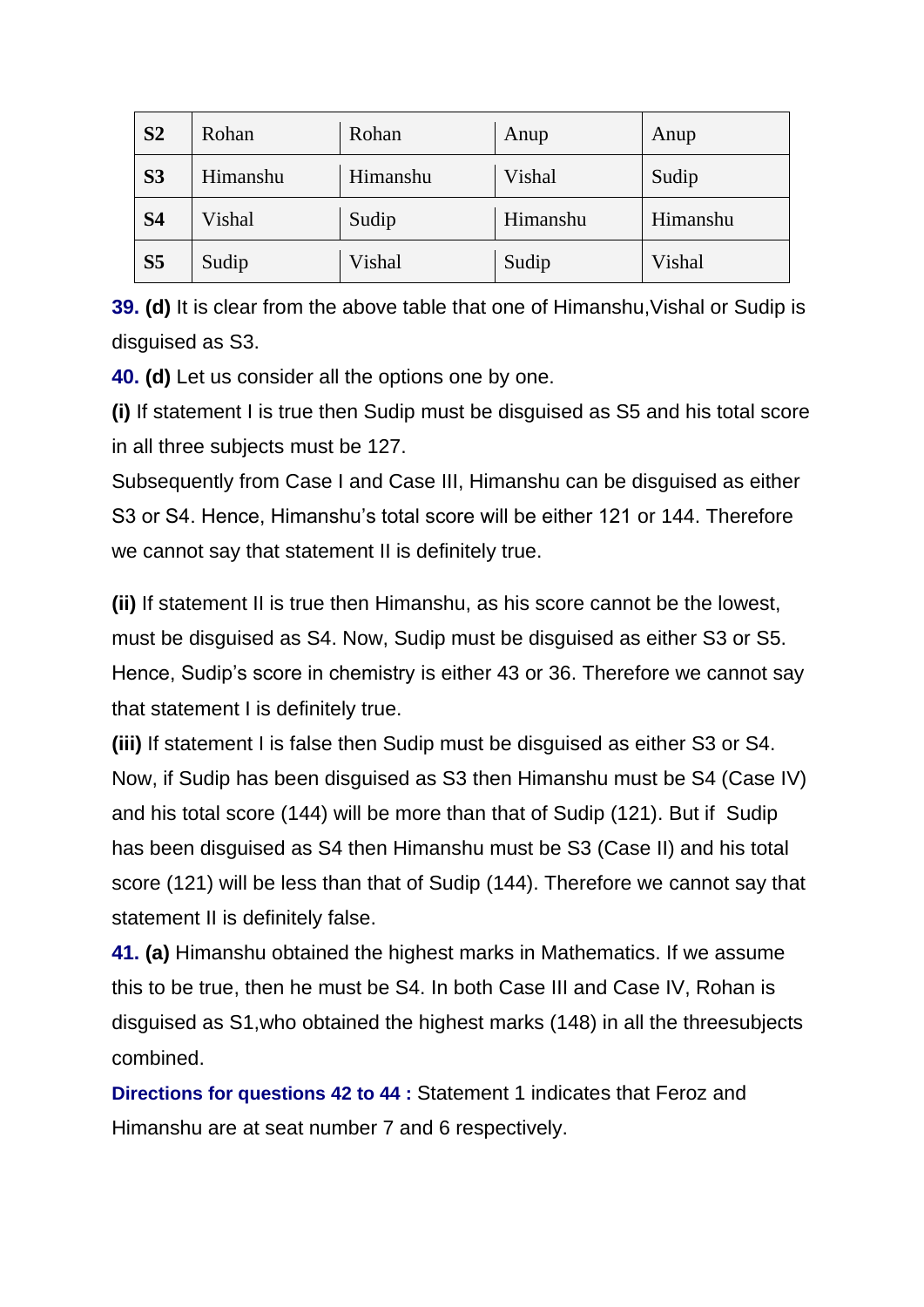Tarun is the only person between Feroz and Shivku while Aashu is opposite Tarun (Statement 3). Hence, Aashu, Tarun and Shivku must be at seat number 5, 8 and 9 respectively.From Statement 2 we get the following figures that depict the possible seating arrangements for the 12 people:



**42. (d)** If Shivku is not sitting opposite Vijay then either Vijay (from figure 1) or Jatin (from figure 2) is sitting next to Manoj.

**43. (d)** If Manoj is not sitting next to Vijay then there are six possible arrangements (2 from figure 1 and 4 from figure 2)

**44. (a)** Manoj, Feroz and Himanshu occupy three of the four corner seats and it is known that Feroz is sitting opposite Himanshu. Hence, Sajid can only sit opposite Manoj. This can also be seen from figure 1

#### **Directions for questions 45 to 46 :**

**45.** If the mystery novel is written by Ovattio then the arrangement looks like :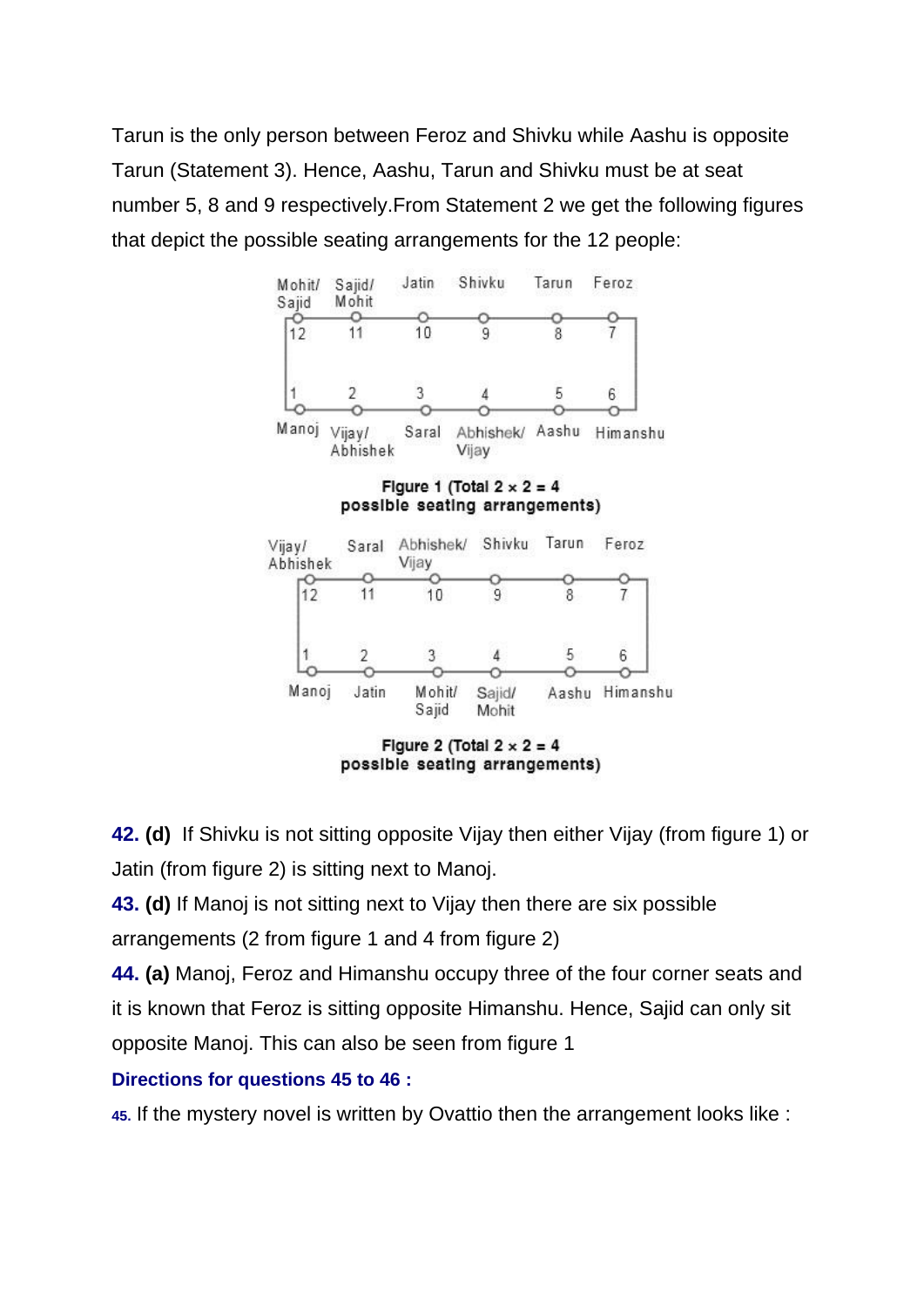| Genre         | <b>Mystery</b>             | <b>Horror</b> | Comedy     | <b>Thriller</b> |
|---------------|----------------------------|---------------|------------|-----------------|
| Publisher     | Rajveer/Sarka   Quattchori |               | Purshottam | Sarkar/Rajveer  |
| <b>Author</b> | Ovattio                    | Lalu/Monu     | Monu/Lalu  | Nonu            |

**46.** The author of the mystery novel can be Lalu or Monu or Ovattio.If the author is either Lalu or Monu then the publisher can be Purshottam only. If the author is Ovattio then the publisher can be either Rajveer or Sarkar **47. (c)** In terms of increasing number of candies received, the possible sequence can be:

```
either Mohan < Ram < Raja < Roy or Mohan < Ram < Roy < Raja
```
The above order clearly shows that Ram receives at least 2 candies. Possible sets for candies received by Ram and Roy will be (2, 6) and (3, 7).

Note: The case (4, 8) etc. are not possible as then the other two values will become less than 4 each. Subsequently only possible sets for overall distribution are:

|                          |        | Raja | Ram | <b>Mohan</b> | <b>Roy</b>  |
|--------------------------|--------|------|-----|--------------|-------------|
| <b>Number of candies</b> | Case 1 |      |     |              | $\mathbf b$ |
|                          | Case 2 |      |     |              |             |
|                          | Case 3 |      |     | ി            |             |

**Thus, Raja can have 7 or 5 or 4 candies.**

## ∴ **Maximum possible difference = 7 - 4 = 3**

**48. (d)** According to Statement 1, B can only live on the 2nd or the 3rd floor (Statement 4 says that B does not live on 1st floor).But if B lives on the 2nd floor and hence A on the 7th, is not possible to fit in the floors for D, F, H, C and E (see Statements 2 and 3). Hence B and A must live on 3rd and 8th floor respectively. H, C and E live on 3 adjacent floors, so they must live on floors between B and A.Subsequently as D and F are also on adjacent floors, they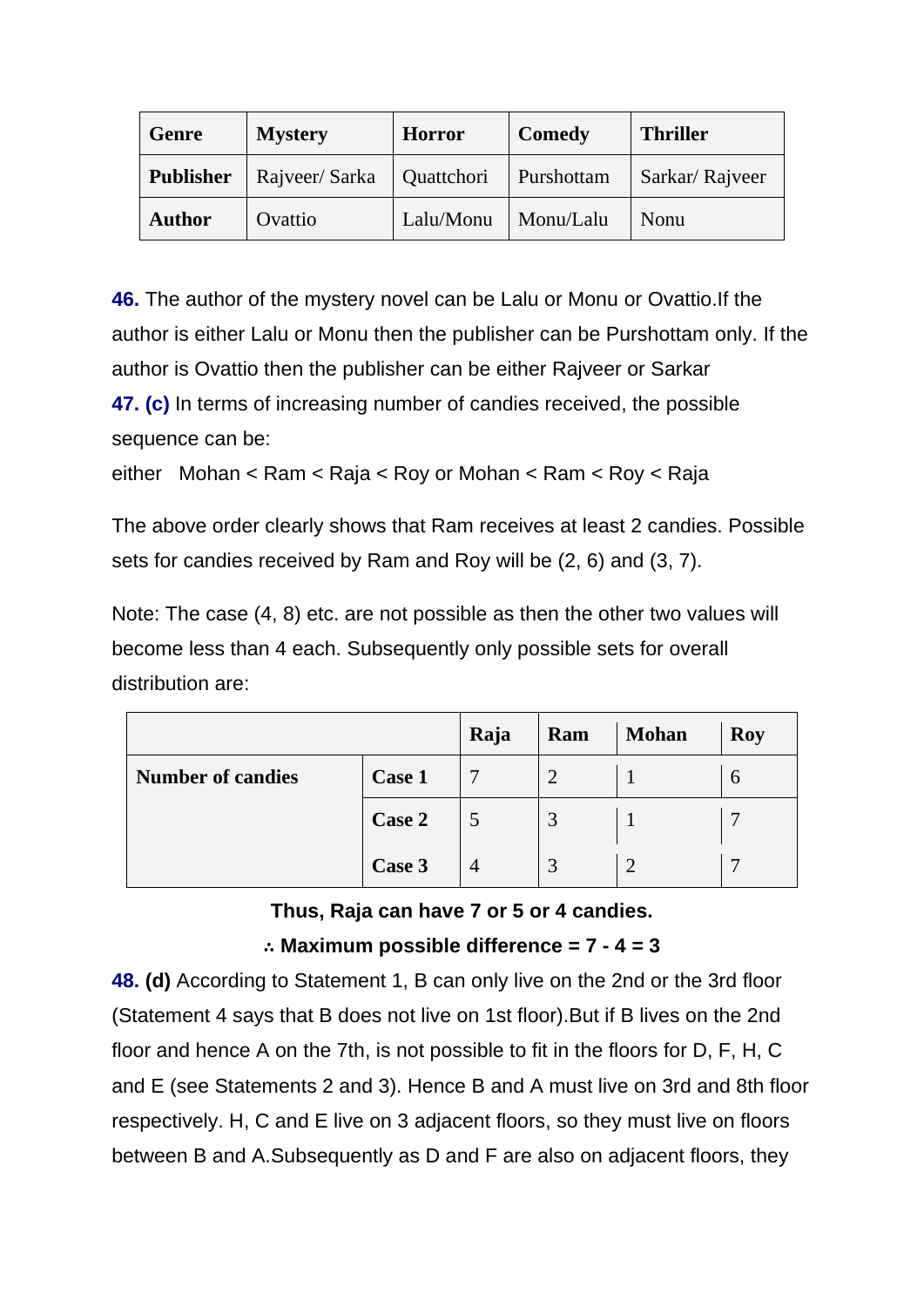must live on 1st and 2nd floor (not necessarily in that order). Some of the possible distributions are:

| Floor         |              | $\overline{2}$ | 3 | $\overline{4}$ | 5           | 6             | 7             | 8 |
|---------------|--------------|----------------|---|----------------|-------------|---------------|---------------|---|
| <b>Person</b> | D            | $\mathbf F$    | B | G              | E           | H             | $\mathcal{C}$ | A |
|               | D            | $\mathbf{F}$   | B | $\mathbf C$    | H           | E             | G             | A |
|               | $\mathbf{F}$ | D              | B | E              | H           | $\mathcal{C}$ | G             | A |
|               | $\mathbf{F}$ | D              | B | G              | $\mathbf C$ | H             | E             | A |

It can be seen that D will live on either the 1st or the 2nd floor. Also, C's floor would be one of 4th, 5th, 6th or 7th.

So the possible values of N: 6, 5, 4, 3, 2

Total possible values of  $N = 5$ 

**49. (d)** If Statement III made by Billu and Chiklu are not true then in that case both Amar and Billu will be having the blue ball which is not possible. Hence, Amar 's third Statement is definitely not true.

If we assume that Billu's 3rd Statement is also not true (and hence Chiklu 's is true), the arrangement will be:

| Amar        | <b>Billu</b> | <b>Chiklu</b> |
|-------------|--------------|---------------|
| green, blue | red, yellow  | pink, black   |

**If we assume that Chiklu's 3rd Statement is not true (and hence Billu's is true), the arrangement will be:**

| Amar          | <b>Billu</b> | <b>Chiklu</b> |
|---------------|--------------|---------------|
| green, yellow | red, blue    | pink, black   |

Hence, it cannot be determined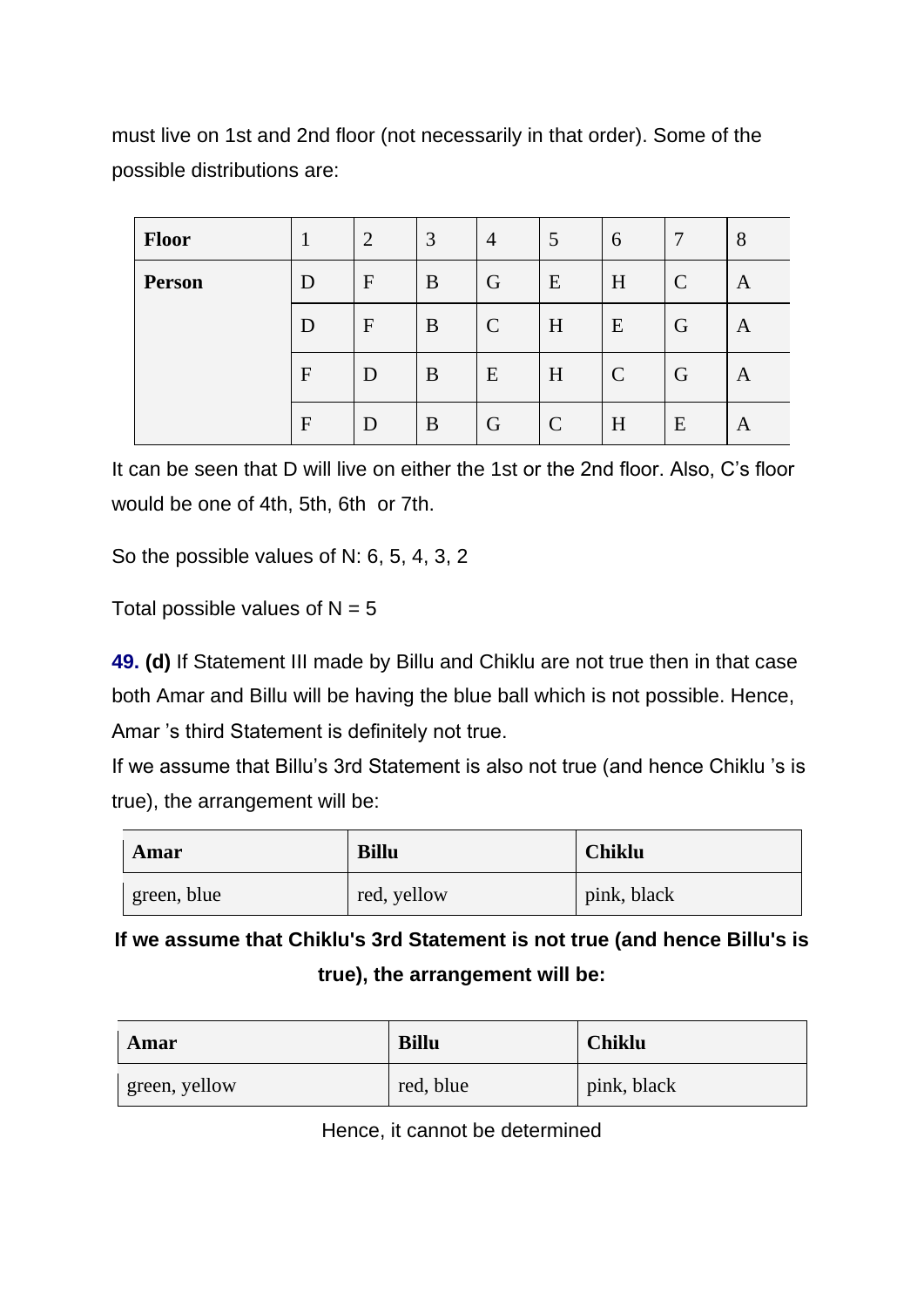**50.** Let us assume that the accident happens at point A. Hence PA and AQ would be the distances covered by the train from P to A and A to Q respectively.



Let the speed (in km/min) before and after the accident be 'v' and 'u'.

Total time taken by the train had the accident not taken

 $place = PQ/V = (PA + AQ)/V$ 

Total time taken by the train due to accident

 $= PA/V+AQ/U = PQ/V+16 = PA/V+AQ/V+16$ 

Hence, AQ  $(1/u-1/v) = 16$ 

#### **From Statement A:**

In this case let us assume that the accident happens at point B. Following a similar method as mentioned above we get:

 $BQ(1/U-1/V) = 21$ 

Or  $(AQ+10)(1/U-1/V) = 21$ 

From (i) and (ii):

 $AQ = 32$  km and hence,  $PQ = 30 + 32 = 62$  km

#### **From Statement B:**

In this case let us assume that the accident happens at point C. Following a similar method as mentioned above we get:

 $CQ(1/U-1/V)=20(1/U-1/V) =12$ 

From (i) and (iii) :

 $AQ = 80/3$  km and hence,  $PQ = 30 + 80/3 = 170/3$  km.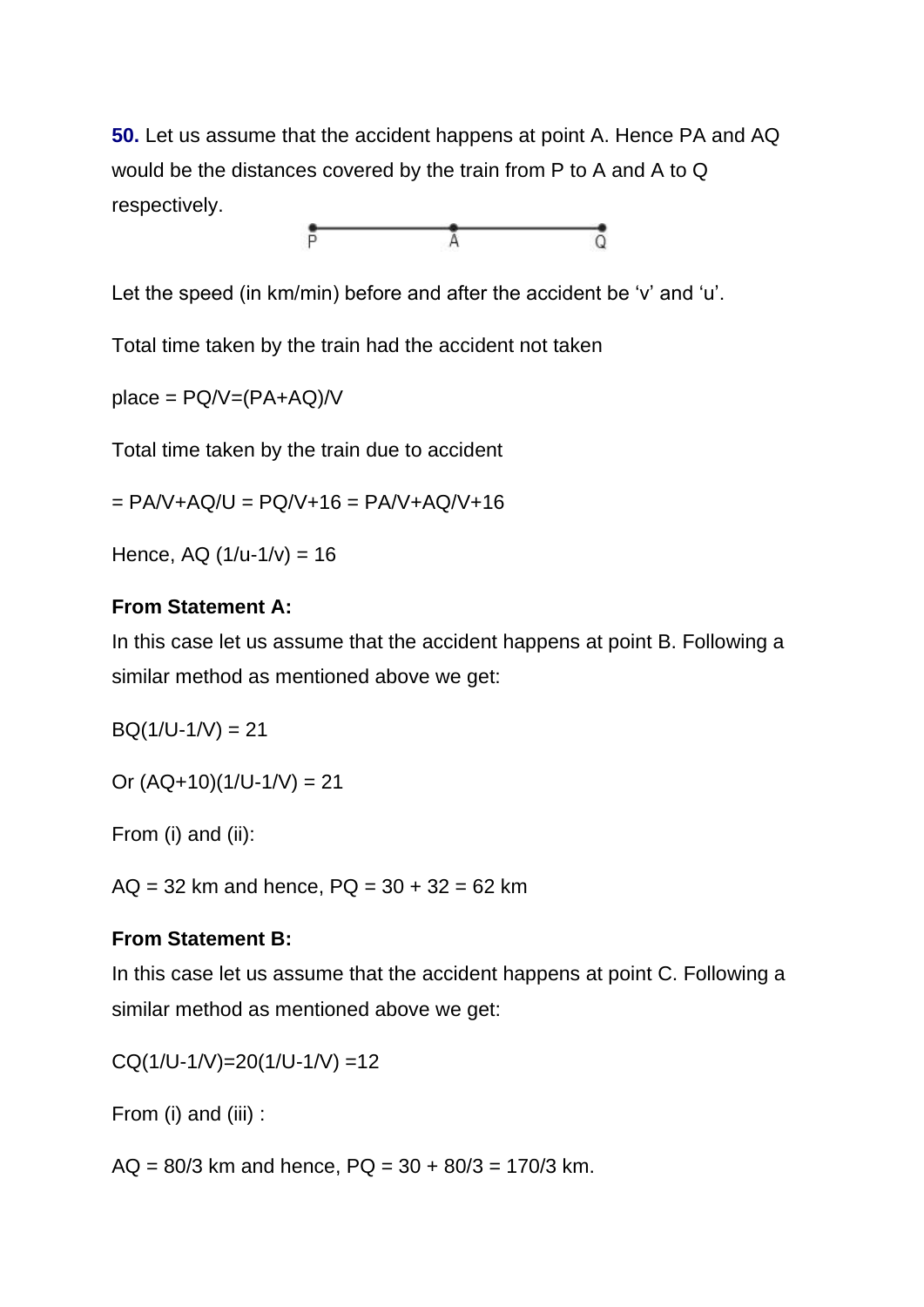So the question can be answered by using either of the statements alone.

**51. (c)** To find Mohan's age on 31st December, 2000 we need to find his year of birth.

#### **From Statement A:**

There are multiple possibilities for the year of birth of Mohan - 1953, 1959, 1971 etc. Hence, Statement I alone is insufficient to answer.

#### **From Statement B:**

There are multiple possibilities for the year of birth of Mohan's son - 1953, 1971, 1997 etc.Hence, Statement II alone is insufficient to answer.

#### **Combining Statement A and Statement B:**

Possible years of birth for Mohan and his son are '1959 and 1983' or'1973 and 1997'. It is still not possible to get a unique solution.Hence the question cannot be answered even by using both the statements together.

**Directions for questions 52 to 56 :** As Subbu performed alone in the first slot on the second day, the bands could not have performed more than 5 times. So the number of performances given by the bands was either 4 or 5. If the number of performances given by the bands was 4, then each of the four artists would have given one performance. However, in that case the sum of the number of performances given by Mitti, Kehsanloy and Kumar respectively would be 3 (a prime number), which is not possible. So the number of performances given by the bands as well as by the artists must be 5. The number of performances given by Delhi Sea and Mitti must be the same and it should be 1 each only. The number of performances given by GTH was 3. Either Kehsanloy or Kumar gave 2 performances and the rest 3 artists gave 1 performance each.

As the last performance of Shankar was held before the first performance of GTH, Delhi Sea and Mitti must have performed successively in the first two slots on the first day. Shankar must have performed in either the first slot or the second slot on the first day.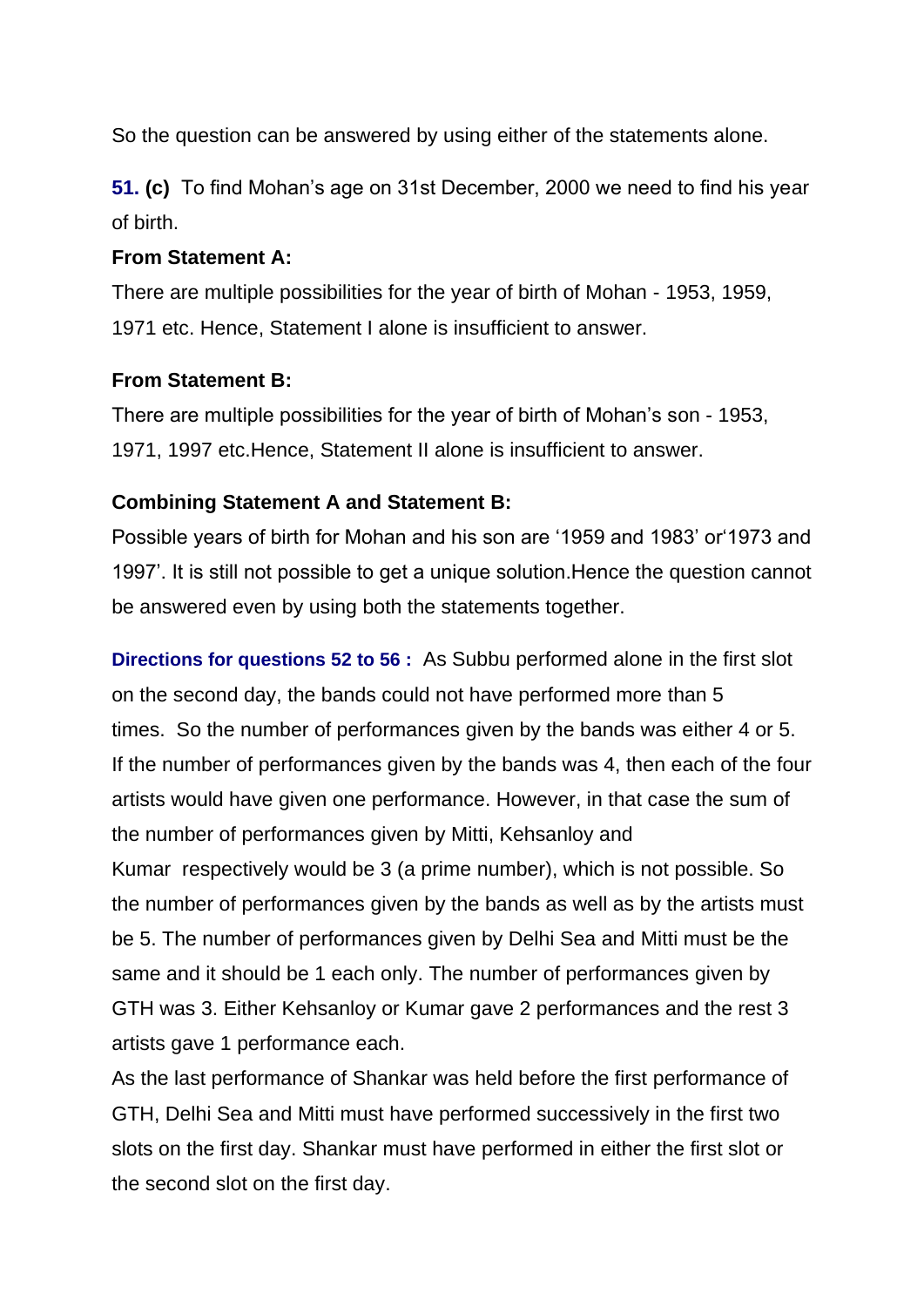The conclusions made thus far can be tabulated as given below.

| <b>Slot</b> | Slot-1                   | Slot-2                   | Slot-3                   |
|-------------|--------------------------|--------------------------|--------------------------|
| Day         |                          |                          |                          |
| Day-1       | $\overline{\phantom{0}}$ | $\overline{\phantom{a}}$ | $\overline{\phantom{0}}$ |
|             | Delhi Sea                | Mitti                    | <b>GTH</b>               |
| Day- $2$    | Subbu                    | $\overline{\phantom{a}}$ | $\overline{\phantom{0}}$ |
|             | <b>NA</b>                | <b>GTH</b>               | <b>GTH</b>               |

**52. (c)** The given information can be tabulated as:

| <b>Slot</b> | Slot-1    | $Slot-2$   | Slot-3     |
|-------------|-----------|------------|------------|
| Day         |           |            |            |
| Day-1       | Shankar   | <b>NA</b>  | Kehsanloy  |
|             | Delhi Sea | Mitti      | <b>GTH</b> |
| Day- $2$    | Subbu     | Kumar      | Kehsanloy  |
|             | <b>NA</b> | <b>GTH</b> | <b>GTH</b> |

**53. (b)** Kumar must definitely have performed with GTH as GTH performed in both the second and the third slot on the second day.

**54. (d)** All the given statements could be true.

## **55. From Statement A:**

As the sum of the number of parking slots in Mohit's house and Pranab's house is an even number, the number of parking slots in each of Pavan, Pranab and Mohit's house is one and the number of parking slots in Santosh's house is two. Also, Santosh must be staying in the second largest house. Hence, this statement alone can answer the question.

## **From Statement B:**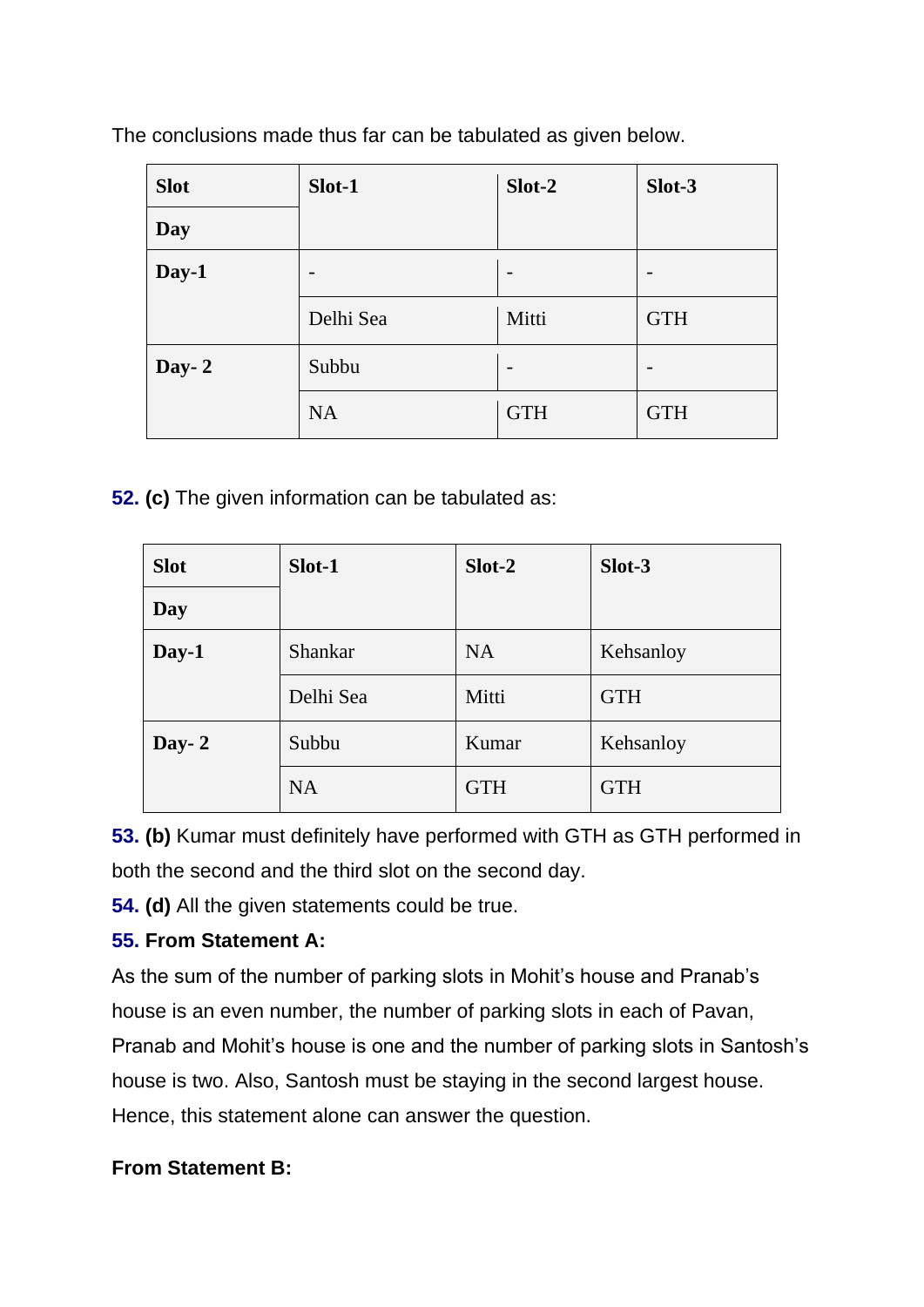The houses of Pavan, Pranab, Mohit and Santosh have three, three, five and two parking slots respectively. It is also known that the largest house cannot have five parking slots. But we cannot deduce anything about the second largest house. Hence, this statement alone cannot answer the question.

**56.** It can be concluded that nobody except Bhanu and Deepak likes Dancing as the number of children who like Dancing cannot be more than two. Also, Deepak doesn't like Rowing and Running, both of which are liked by Aman. SInce Deepak likes Sketching, it is not liked by both Aman and Bhanu. So Chaman and Elhan like Sketching. The conclusions made thus far can be tabulated as shown below.

|               | <b>Rowing</b>  | <b>Singing</b> | <b>Dancing</b> | <b>Sketching</b> | <b>Running</b> |
|---------------|----------------|----------------|----------------|------------------|----------------|
| Aman          | Yes            |                | N <sub>o</sub> | N <sub>0</sub>   | Yes            |
| <b>Bhanu</b>  |                |                | Yes            | N <sub>o</sub>   |                |
| <b>Chaman</b> |                |                | N <sub>o</sub> | Yes              |                |
| <b>Deepak</b> | N <sub>o</sub> |                | Yes            | Yes              | N <sub>o</sub> |
| <b>Elhan</b>  |                |                | N <sub>o</sub> | Yes              |                |

The two children who like exactly the same set of activities must be Chaman and Elhan (this can be seen from the table). Since at least three children like Running, Chaman and Elhan must be two of them. It cannot be determined whether Bhanu likes Running or not.

**Directions for questions 57 to 62 :** Let  $N(1) = N(6) = a$ ,  $N(2) = N(5) = b$ ,  $N(3) =$ c and  $N(4) = d$ . Here a, b and c are distinct (as given). Also, b and d cannot be the same. Hence,  $2a + 2b + c + d = 10$  (the total number of people).  $\Rightarrow$  2(a + b) + c + d = 10

The least possible value of 'a  $+$  b' is 3 and it is evident from the above equation that none among a, b, c and d can be greater than or equal to 4. The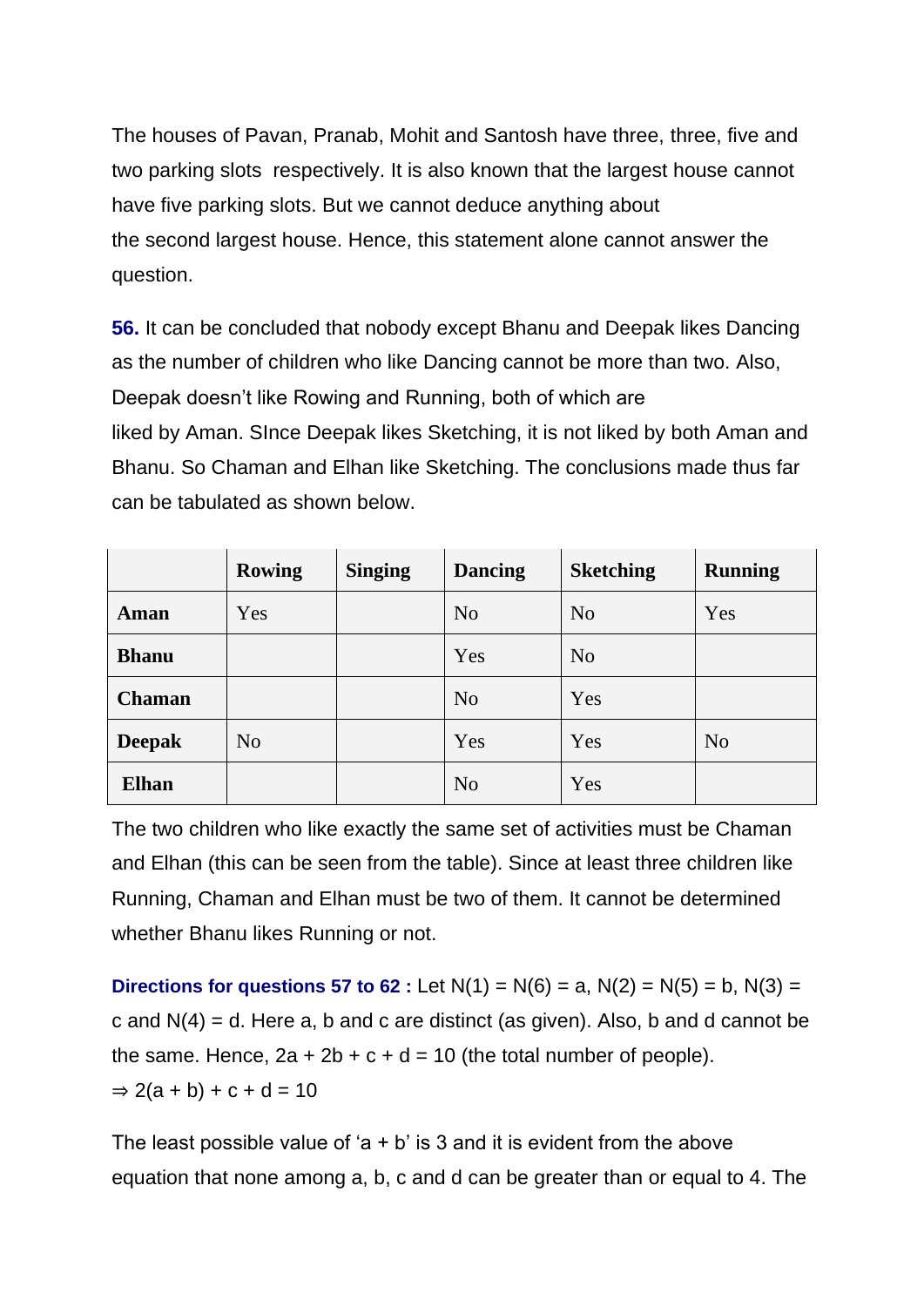only possible integer solution to the above equation is when a, b, c and d are equal 1, 2, 3 and 1 respectively.

|                | <b>Number of occupants</b> | Name of the occupants |
|----------------|----------------------------|-----------------------|
| Floor 6        | 1                          | $\ddot{?}$            |
| Floor 5        | 2                          | $\overline{\cdot}$    |
| Floor 4        |                            | $\gamma$              |
| Floor 3        | 3                          | $\overline{?}$        |
| Floor 2        | 2                          | $\ddot{?}$            |
| <b>Floor 1</b> |                            | $\cdot$               |

The following table can thus be concluded:

From statement (ii) and the above table it is evident that Chuck's floor number is greater than 3 and hence from statement (i) and the above table it can be concluded that Chuck and Berry

live on floor 5. Subsequently, Kirk and David live on floor 4 and floor 3 respectively. Clapton, Jimmy and Hammett must occupy floor 1 and floor 2 (in no particular order), as they live below

David. From statement (iii) it can be concluded that Gilmour and Page live on floor 3 with David. Finally, it can be concluded from statement (iv) that Jimmy and Eric live on floor 1 and floor

|                | <b>Number of occupants</b> | Name of the occupants |
|----------------|----------------------------|-----------------------|
| Floor 6        |                            | Eric                  |
| Floor 5        | 2                          | Chuck, Berry          |
| <b>Floor 4</b> |                            | Kirk                  |
| <b>Floor 3</b> | 3                          | David, Gilmour, Page  |
| <b>Floor 2</b> | 2                          | Clapton, Hammett      |

6 respectively. The table can be completed as given below.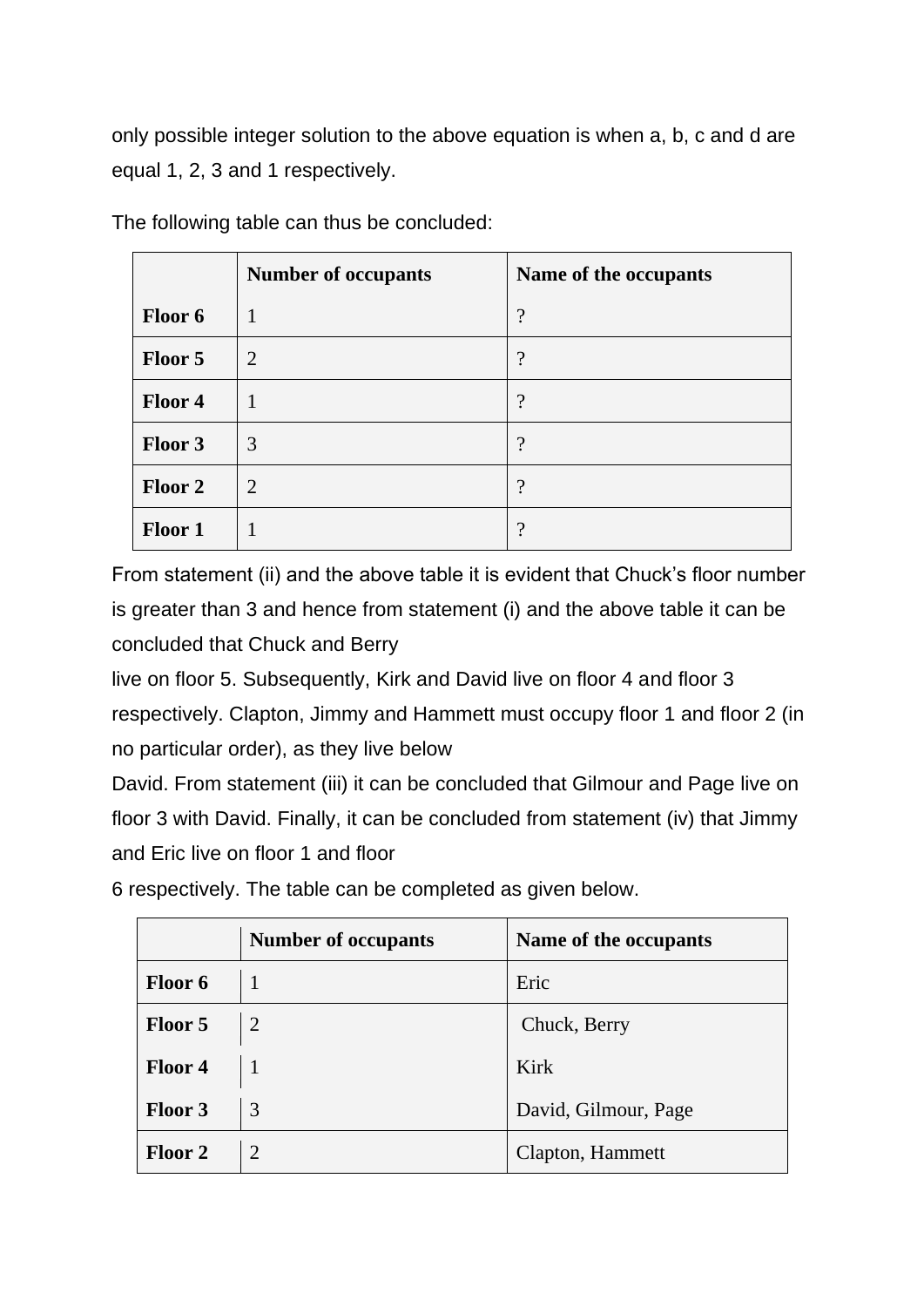| Floor 1 | - | $-$<br><b>Jimmy</b> |
|---------|---|---------------------|
|---------|---|---------------------|

**57.** (b) Difference =  $3 - 2 = 1$ 

**58.** (a) Eric lives on floor 6

**59.** (c) Jimmy lives alone on floor 1. The rest 9 people live on floors higher than his.

**60.**(c) he sequence should start with sentence C as it introduces a topic– the repercussions of the art-market boom. C is followed by E (as there is a reference in the plural ) and both sentences are linked with the reference to museums. E also is an elaboration of the point being made in sentence C. D and A are clearly linked through the reference to the annual booklet. B comes in as the ending sentence as it mentions the consequence of the weakening in the buying power of museums. The correct sequence is CEDAB, option (c). **61.** From (iii), as Shama and Hema are in the same car, Radha must be in a different car. From (v), either Divya or Charu must be in the same car as Radha and the other must be in the same car as Kiran. As Vicky cannot be in the same car as Hema, Kiran or Charu, he must be in the same car as Radha and Divya. From (i), Hari and Naresh are in the same car with Shama and Hema. Further analysis leads to the following table:

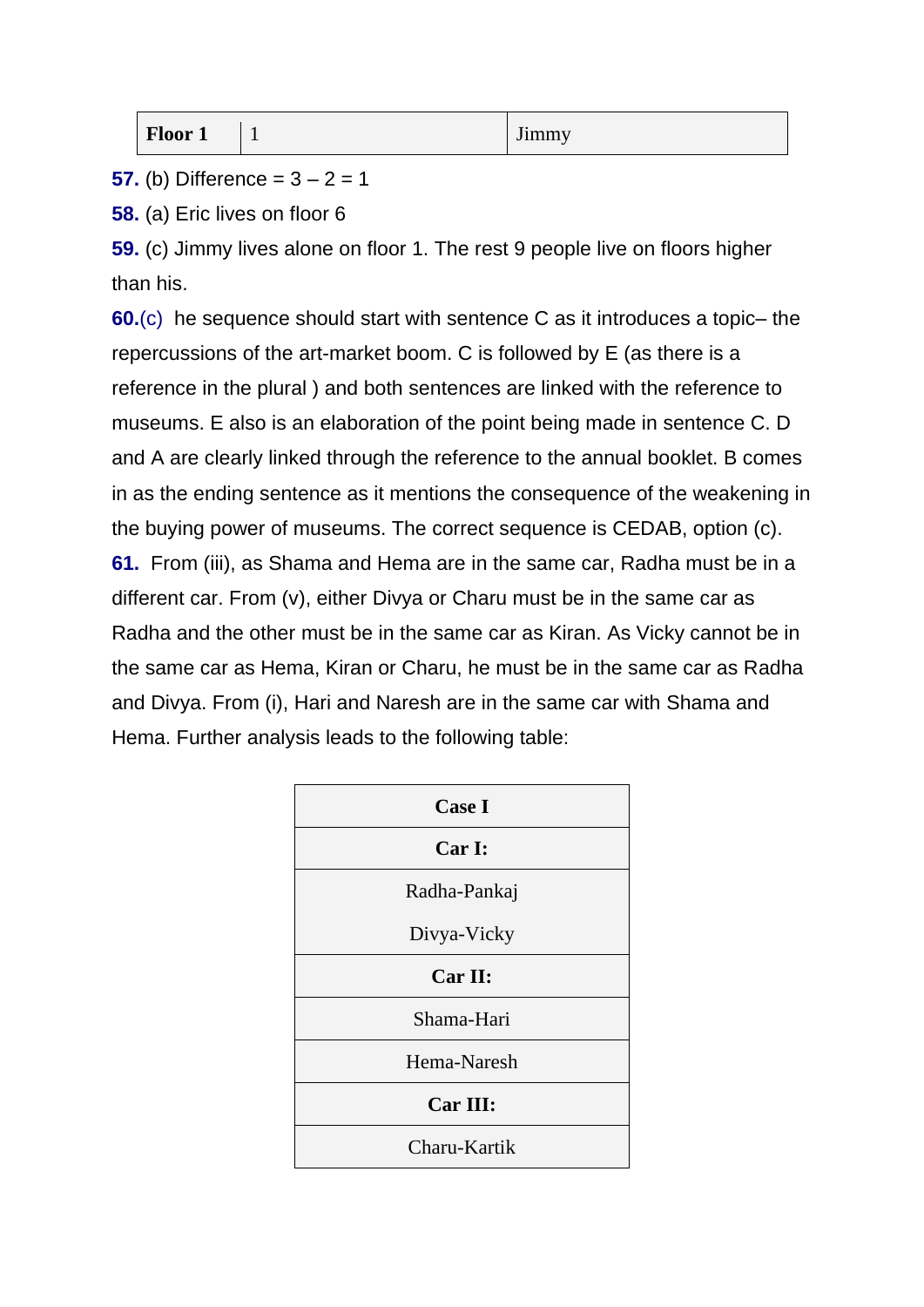#### Kiran-Chetan



**62.** Let Anu, Bindu, Candy, Dolly, Emran, Fiza, Gauri and Hemant be represented by A, B, C, D, E, F, G and H respectively. The only possible arrangement is shown below.



Hence, none of the statements is false.

**Directions for questions 63 to 64 :** Let the total money spent in 2006 be x and the money spent in 2007 be y.

**64. (d)** For India: 12% of  $x = 15%$  of  $y ⇒ 4x = 5y$ 

For China in 2006, 16% of  $x = 16\% \times 5y/4 = 20\%$  of y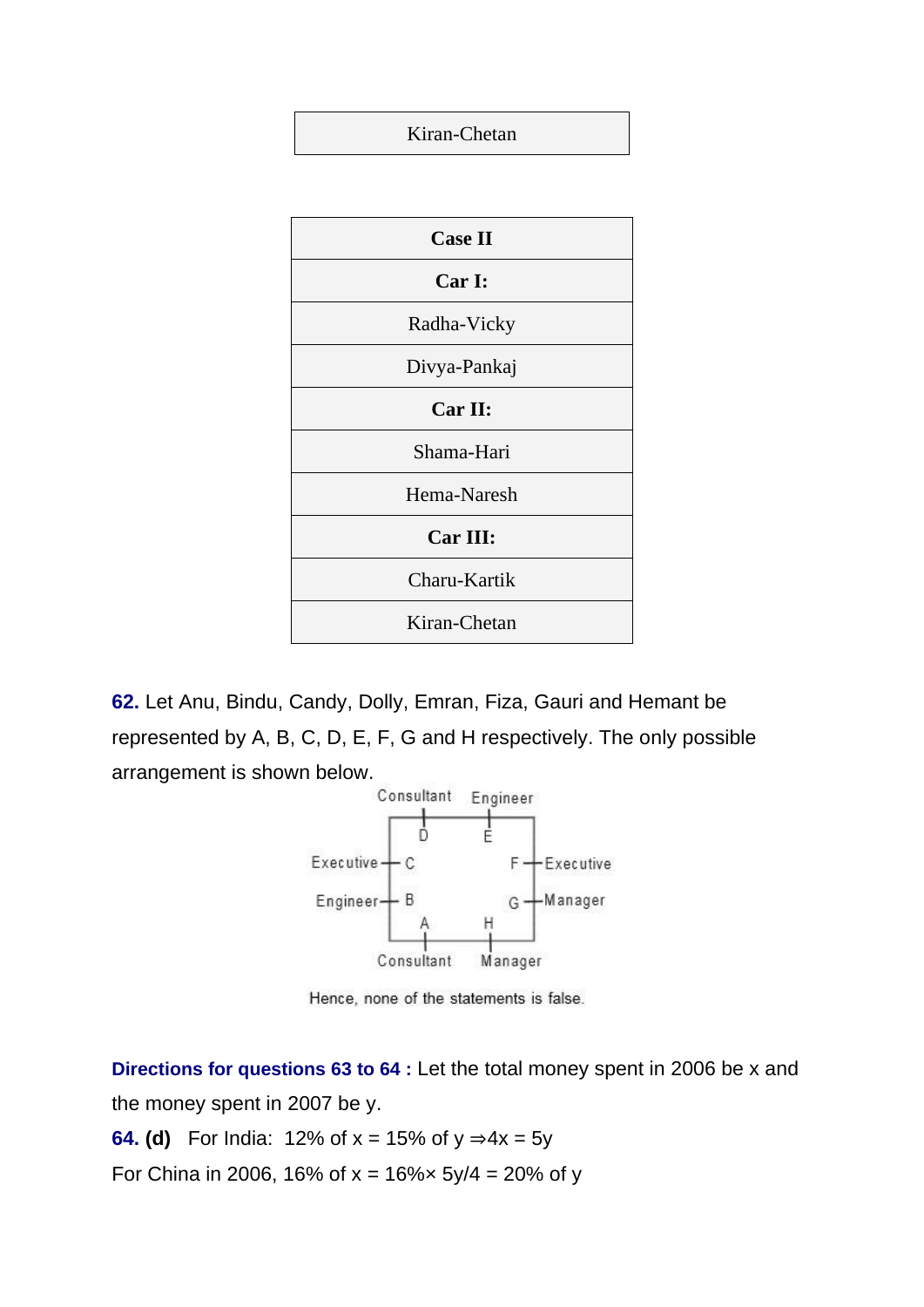Let the percentage of money spent in China in the year 2007 be p.

p% of y = 25% of 20% of y⇒p = 5

**65. (a)** The percentage of money spent in Britain, America and Africa together in 2006 = 60% The percentage of money spent in Britain, America and Africa together in  $2007 = 70\%$ 60% of  $x - 70$ % of  $y = 32$ 60% of  $-5y/4 - 70$ % of  $y = 32$ 5% of  $y = 32$  $y = 640$  dollars

The percentage of money spent in Australia in the year  $2007 = 100\% - 90\% =$ 10% of  $640 = 64$  dollars.

## **Directions for questions 65 to 67 :**

**65. (b)** The Unhealthiness Index is maximum for the year 2003 and the value is

 $= 2,00,000x(1.2)(0.85)(1.1)(1.2)/5200=51.8$ 

**66. (c)** The number of patients in 2008 = The number of patients in 2006 × (0.7)2 which comes out to be 95,596.

The number of hospitals in 2008 will be =  $5700 \times (1.1)2 = 6897$ 

Therefore, Unhealthiness Index 95,596/6897= 13.86

**67.(d)** As per the given data (using graph information), the number of patients in 2006 = 1,95,093. The number of patients in 2007 will be 1,95,093  $\times$  0.6= 1,17,056. To have an Unhealthiness Index of 15, the number of hospitals needed will be  $1,17,056/15 = 7804$ . Therefore the percentage increase needed in the number of hospitals will be  $(7804 - 5700)/5700 \times 100 = 36.9\%$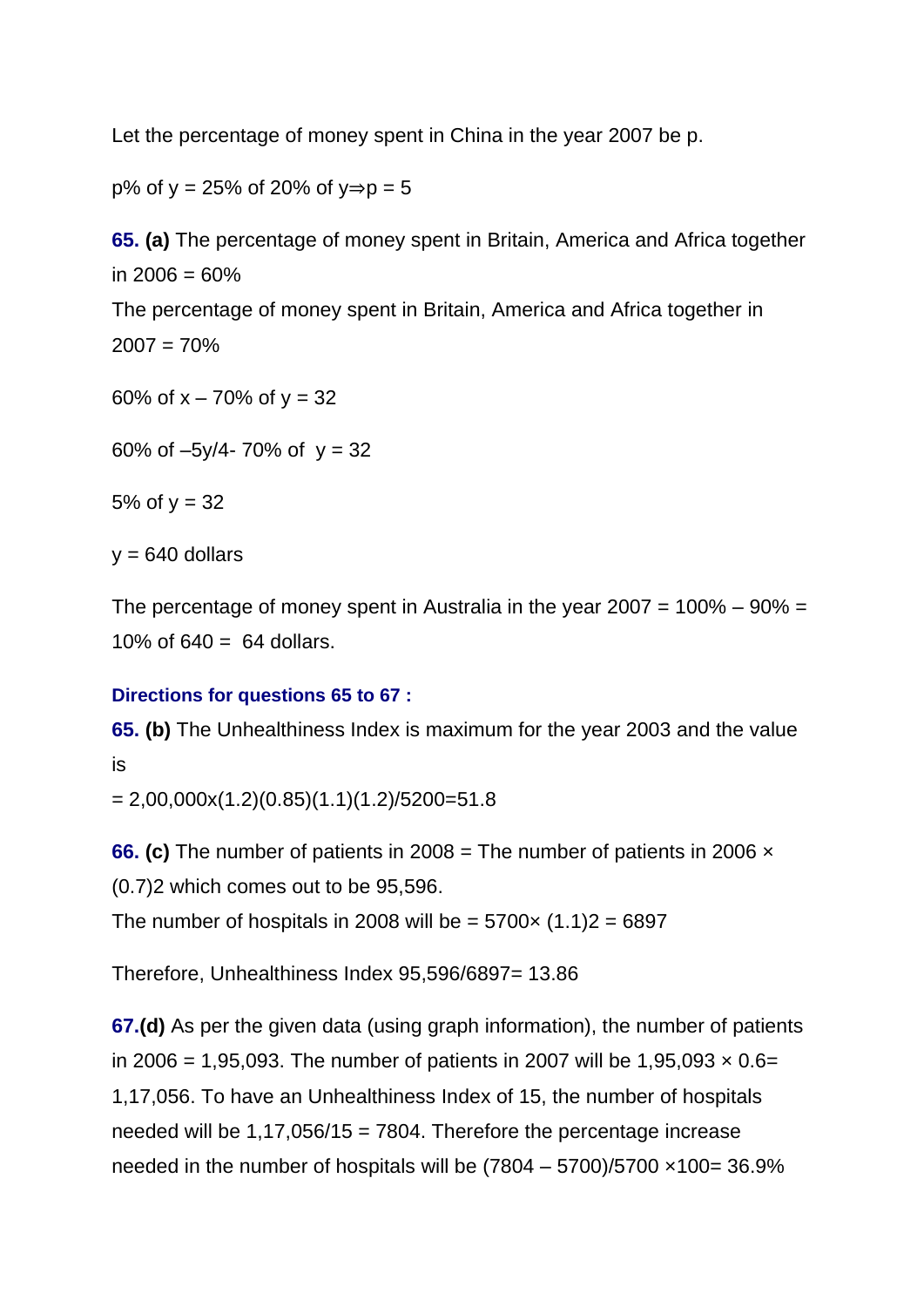#### **Directions for questions 68 to 69 :**



The number of employees who are not chefs =  $100 - 18x - y$ 

**68. (b)**  $100 - 18x - y = 40$ and  $y = 6 \Rightarrow 18x = 54 \Rightarrow x = 3$ 

The number of chefs who can't make Continental=  $15 + 15 + 3 = 33$ 

**69. (c)** 100– 18x– y > 5x⇒23x + y < 100

The maximum possible values of x is 4.

Hence, the maximum possible number of chefs who can make exactly one cuisine =  $15 \times 4 = 60$ 

**Directions for questions 70 to 72 : From Statement (i):** The person who likes B<sub>4</sub> also likes C<sub>1</sub>.

**From Statement (ii):** M<sub>3</sub> does not like C<sub>3</sub>. Also, the person who likes B<sub>3</sub> likes his own car.

**Using Statement (i) and (i): The 2 possible cases are:**

**Case I:** M<sub>2</sub> likes B<sub>3</sub> and C<sub>2</sub>.

Using Statement (i), we can say that  $M_4$  does not like  $B_4$ . Hence  $M_3$  likes B<sub>4</sub> and C<sub>1</sub>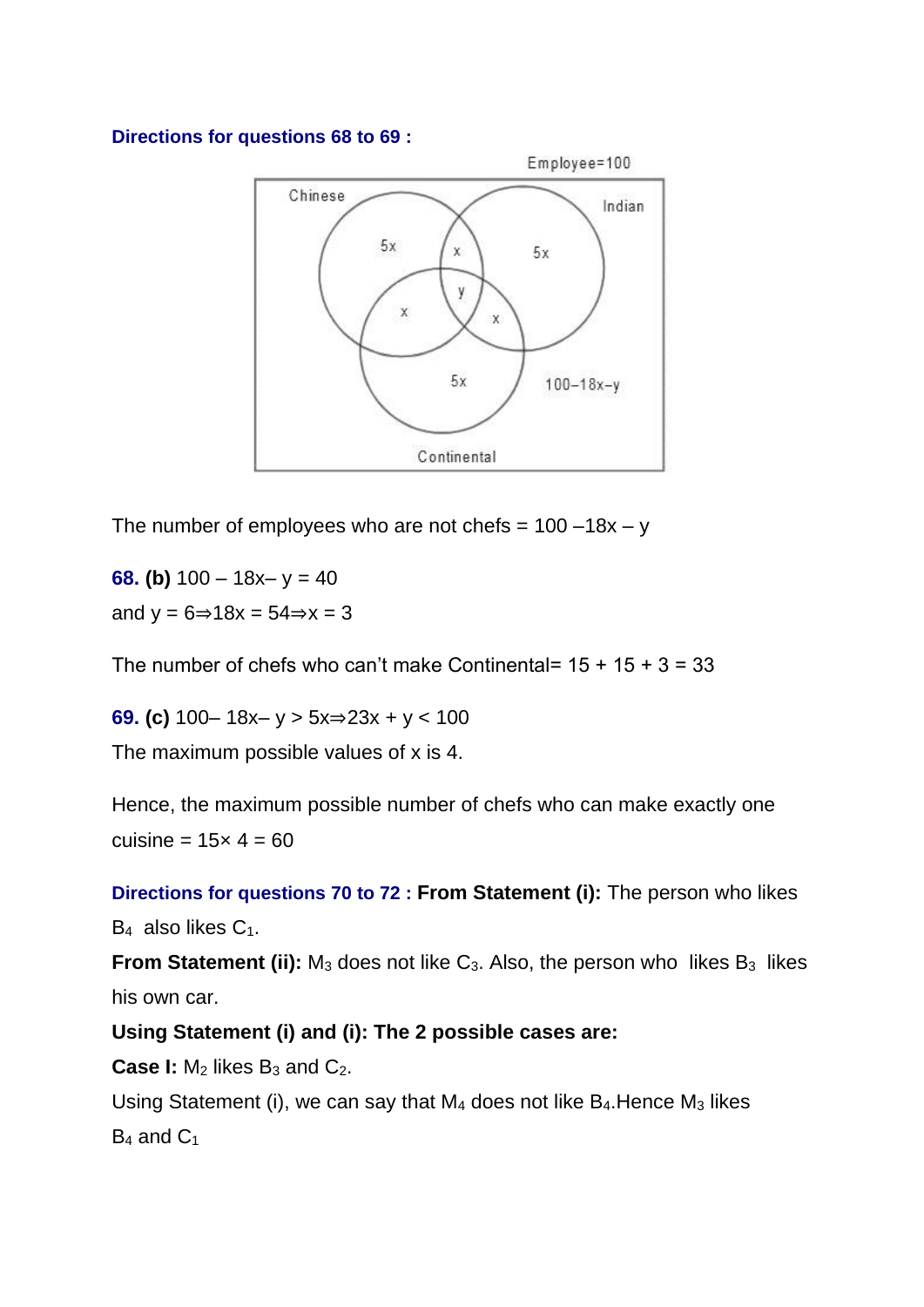|                | $M_1$ | M <sub>2</sub> | $M_3$          | $\mathbf{M}_4$ |
|----------------|-------|----------------|----------------|----------------|
| Likes the bike |       |                |                |                |
|                |       | $B_3$          | B <sub>4</sub> |                |
| Likes the car  |       | C <sub>2</sub> | C <sub>1</sub> |                |
|                |       |                |                |                |

But in this case  $B_3$  should be liked by  $M_1$ , which is not true. So this case is not possible.

**Case II:** M<sub>4</sub> likes B<sub>3</sub> and C<sub>4</sub>.

 $B_4$  cannot be liked by  $M_3$  and so  $B_4$  is liked by  $M_2$ 

|                | $\mathbf{M}_1$ | $\mathbf{M}_2$ | $\mathbf{M}_3$ | $\mathbf{M}_4$ |
|----------------|----------------|----------------|----------------|----------------|
| Likes the bike | B <sub>2</sub> | $B_4$          | B              | $B_3$          |
| Likes the car  | $\mathrm{C}_3$ |                |                |                |

So the complete table looks like:

|                | $M1$ | $\mathbf{M}_2$ | $\mathbf{M}_3$ | $\mathbf{M}_4$ |
|----------------|------|----------------|----------------|----------------|
| Likes the bike |      | $\mathrm{B}_4$ |                | $B_3$          |
| Likes the car  |      |                |                |                |

**70. (d)**

**71. (b)**

**72. (c)**

**Directions for questions 73 to 74 :** A, C, E and F can be arranged amongst themselves in two ways: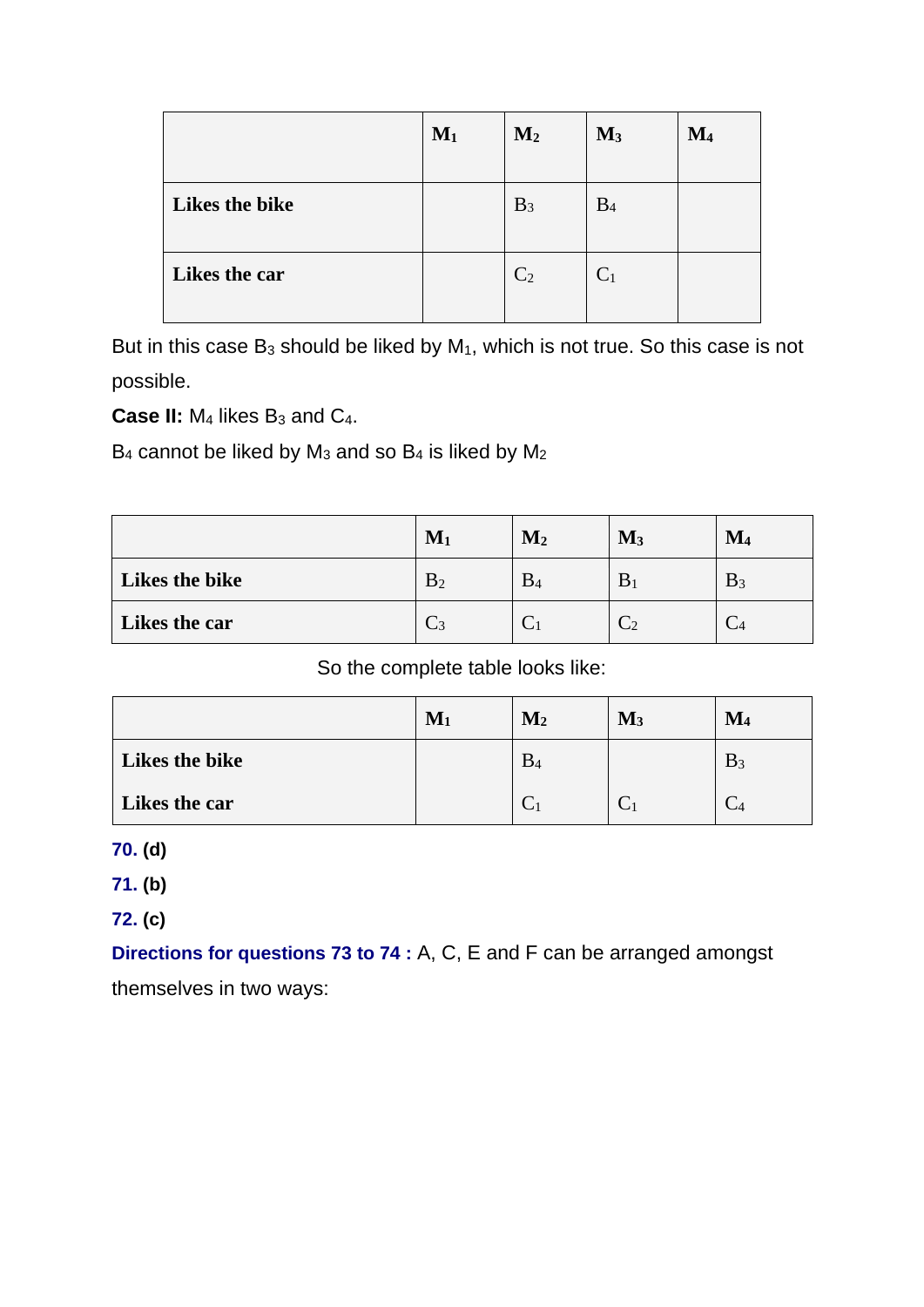

Now when B and D are also put into these two arrangements, there would be 3 cases in each arrangement.

|  | BDAEFC |  | 로나타 사진 신화가 강화 보호하다    |
|--|--------|--|-----------------------|
|  | BADEFC |  |                       |
|  | ABDEFC |  | 단위 가장 사람 전쟁 기간 대회에서 사 |
|  | BDEFAC |  |                       |
|  | BEFDAC |  | -962-999-99           |
|  | EFBDAC |  |                       |

**73. (c)** Akhil can sit in 4 different positions - 1, 2, 3, 5 (from the left).

**74. (c)** There are two such cases - 1c and 2a

**75. (a)** Irrespective of whether a person is from Jupiter or Earth, he would always say that he is not from Jupiter. Hence, Sharad has spoken the truth about Lallu. But Budha says that Sharad is from Jupiter (and hence a lier). So Budha has definitely lied and Budha himself must be from Jupiter.

**76. (a)** Let us assume that the number of goals scored by Rooney, Messi and Torres before the World Cup are R, M and T respectively.

 $\therefore$  R + 7 = T and T + 8 = 2M

#### **From Statement A:**

 $R + M = 21$ 

By solving the equations we get the values:  $R = 9$ ,  $M = 12$  and  $T = 16$ .

#### **From Statement B:**

Absolute difference between goals scored by Rooney and Messi is 3. ∴R– M = 3 or M– R = 3.

So either 'R = 21, M = 18 and T = 28' or 'R = 9, M = 12 and T = 16'.

We do not get a unique set of values.

Hence, the question can be answered by using Statement A alone but not by using Statement B alone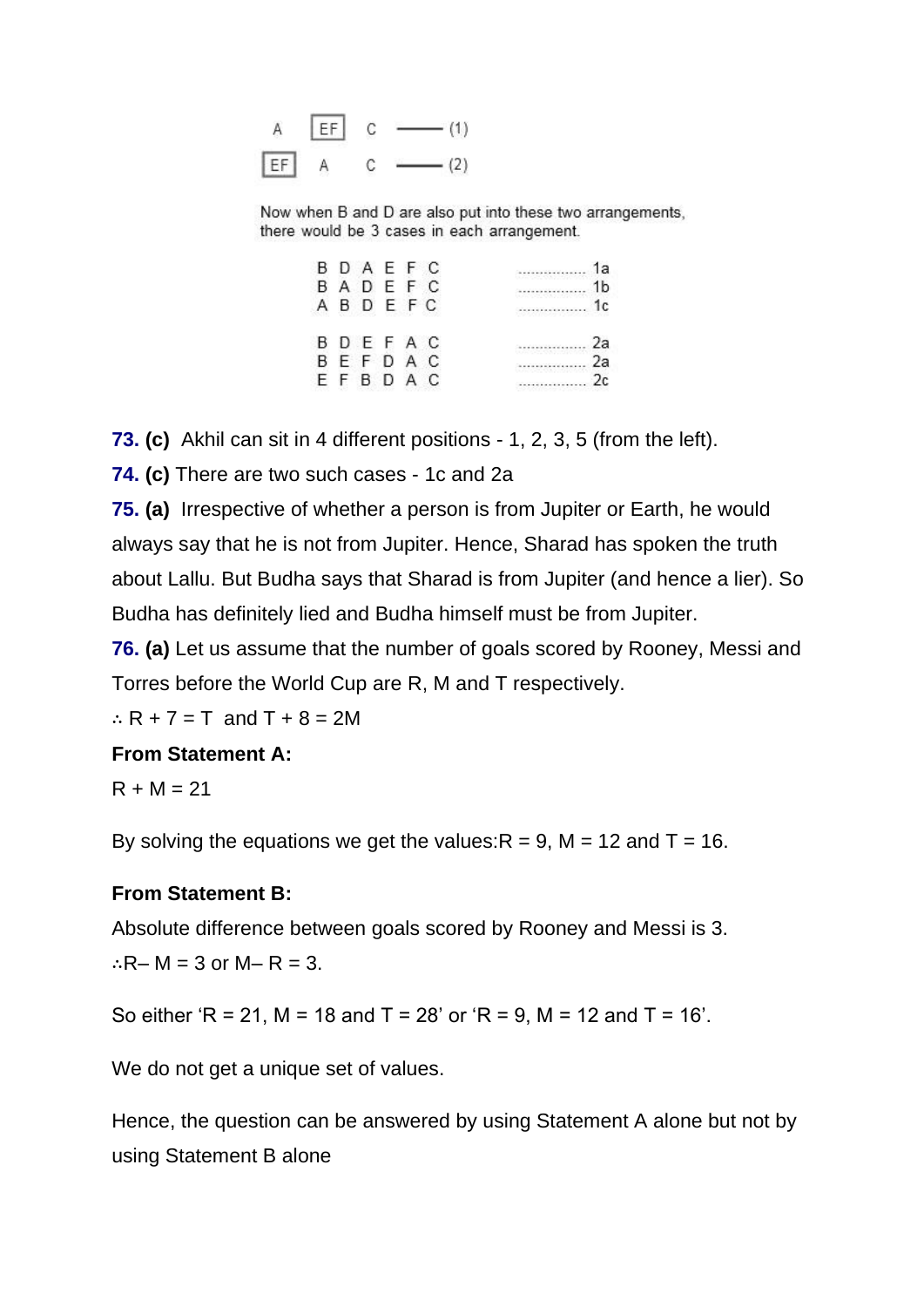**77. (d)** If P is true then S is true. (Given) So if S is false then P must be  $\mathsf{false} \tag{1}$ 

If both R and S are true then T is false. (Given) So if T is true then atleast one of R and S must be false.  $...(2)$ 

Conclusion (2) can be re-written as follows using Conclusion (1):

If T is true then atleast one of R and P must be false.

**78. (d)** Both Team 1 and Team 2 have 1 girl and 2 boys each. So among A, C, E, B, D and F there are 2 girls and 4 boys. So the remaining person i.e. G must be a girl. Similarly, from Team 3 and Team 4 we can find out that C must be a girl. Also, A must be a boy as he is there with C in Team 1.

**79. (d)** Let us write down all the possible ranks for each of the persons in a tabular form.'0' denotes a rank which is not in the top 3.

|                                         | A   | B                | $\mathbf C$ | D       | E       |
|-----------------------------------------|-----|------------------|-------------|---------|---------|
| Using only basic information            | 0/1 | 0/2/3            | 0/1/3       | 0/1/2/3 | 0/1/2/3 |
| <b>Using Statement A</b>                | 0/1 | 0/3              | 0/1/3       |         | 0/1/3   |
| <b>Using Statement B</b>                | 0/1 | 0/2/3            | 0/1/3       | 0/1/2/3 | 2/3     |
| <b>Using Statement A and B together</b> | 0/1 | $\left( \right)$ | 0/1         |         |         |

Hence, the exact ranks of A and C cannot be found out even after combining the two statements.

#### **Directions for questions 80 to 81 :**

**80. (c)** We can say that the total fare of : Delni-Bhokal + Bhokal-Mumtai = Mumtai-Delni + Rs.125.

Hence, the variable fare of: Delni-Bhokal + Bhokal-Mumtai = Mumtai-Delni + Rs.65.

This is possible only if Mumtai-Delni falls in the distance range 1001 – 1800 km (Rs. 340).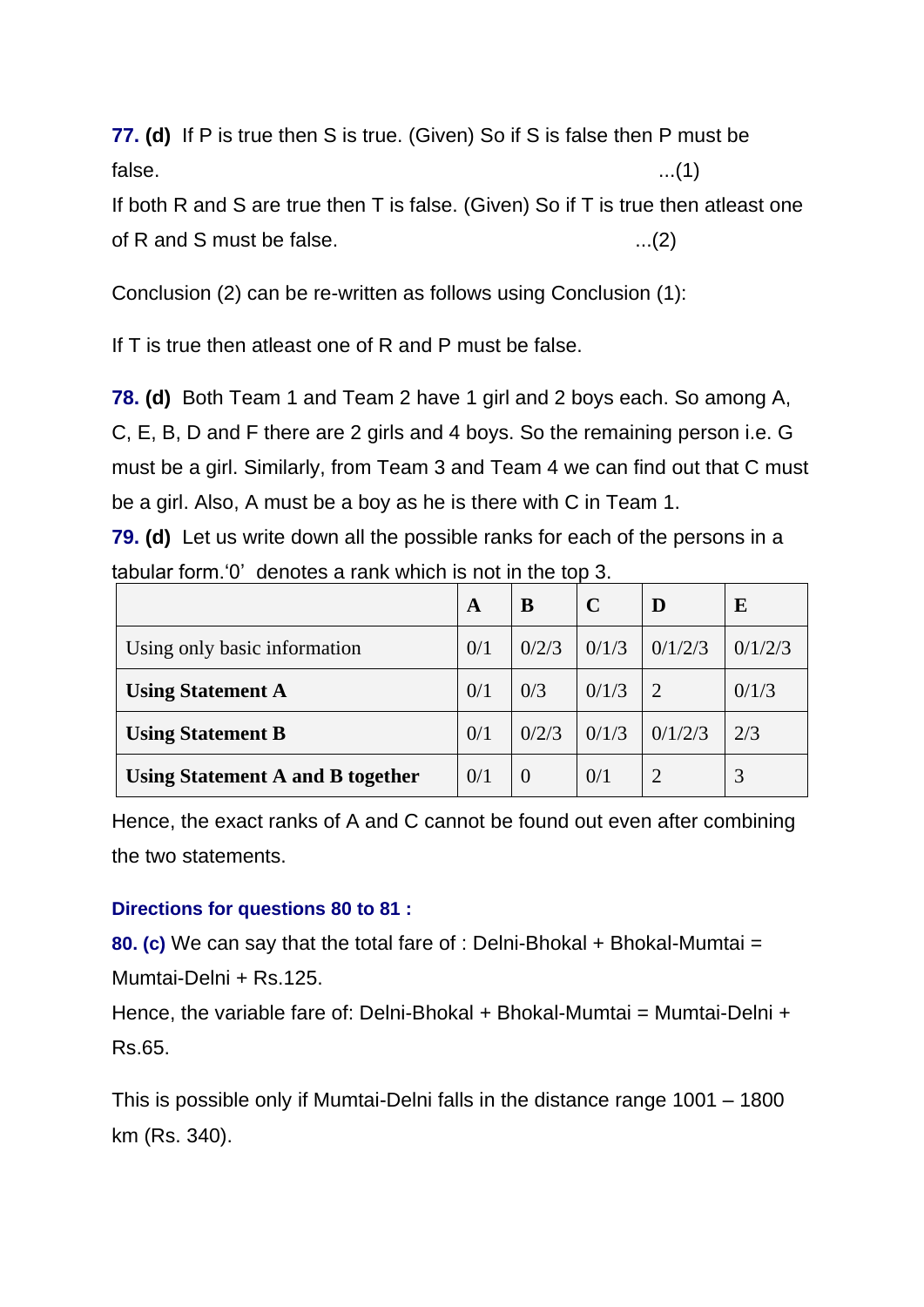One of Delni-Bhokal and Bhokal-Mumtai falls in the range 151 – 500 km (Rs. 155) and the other falls in the range 501 – 1000 km (Rs. 250).

**81.(c)** Yatri Kumar must have travelled in a Passenger train.

**First day:** Fare in the Sleeper Class for the distance range 1001 – 1800 km = Rs. 160 + Rs. 60 = Rs. 220.

**Second day:** Fare in the Air Conditioned Class for the distance range ≤150  $km = Rs. 120 + Rs. 100 = Rs. 220.$ 

#### **Directions for questions 82 to 84 :**

**82. (a)** a Absolute percentage change in the total sales of Naruti uzuki Ltd. from pril to July =  $(5670 - 5250)/5250 \times 100 = 8\%$ Absolute percentage change in sales of Dwift from April to July 75-69/75 x 100=8%

**83. (d)** Sales of the other car models of Naruti Kuzuki Ltd. in May 2010 =  $549000 - (50 + 72 + 51 + 52) \times 1000 = 324 \times 103$ Sales of the other car models of Naruti Kuzuki Ltd. in July 2010 = 567000 –  $(42 + 63 + 33 + 69) \times 1000 = 360 \times 103$ 

Percentage increase

 $(360-324)/324x 100 = 11.11%$ 

**84. (b)** The ratio of the sales of Sezire to the total sales of cars by Naruti Kuzuki Ltd. in:

April = (49X1000)/(5250x100)=7/75

May = (72X1000)/(5290x100)=8/61

June = (72X1000)/(5580x100)=8/62

July = (63X1000)/(5670x100)=1/9

So the ratio is the highest for May.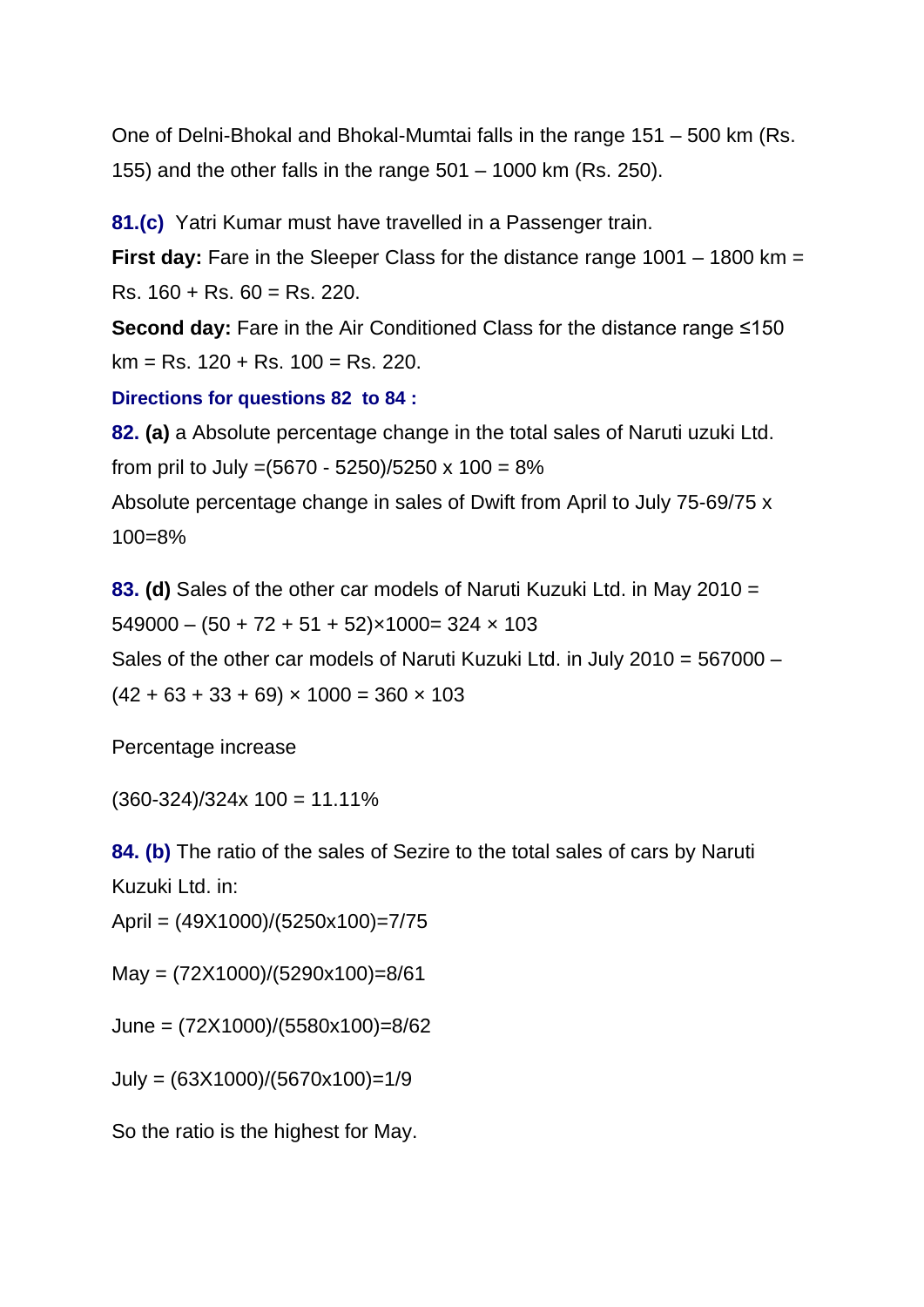# **Directions for questions 85 to 87 :** The table given below can be formed from

| <b>Commodities</b>                   | <b>Maize</b> | Rice | <b>Sugar</b><br>Cane | <b>Cotton</b> | <b>Mustard</b><br><b>Seeds</b> |  |
|--------------------------------------|--------------|------|----------------------|---------------|--------------------------------|--|
| Total production cost (Rs.<br>lakhs) | 90           | 75   | 105                  | 160           | 140                            |  |
| Profit per ton (Rs. lakhs)           | 30           |      |                      |               |                                |  |

the data given in the question

**85.(b)** Profit percentage per ton for :

 $Majze = 30/90x100 = 33.33%$ 

 $Rice = 15/75x100 = 20%$ 

Sugar Cane = 20/105x100 = 19.05%

 $Cotton = 15/160x100 = 9.375%$ 

Mustard seeds =  $40/140x100 = 28.75%$ 

So the profit percentage per ton is the highest for Maize

**86. (c)** Two - Sugar Cane and Cotton.

**87.(c)** Total quantity of raw material used in production of 1 ton of Cotton

 $= (27 \times 10^5)/54 = 50,000$  kg

The total area of land required

 $=10/200x50,000x10^{3}$ 

 $=2500000 \text{ m}^2 = 2.5 \text{ km}^2$ 

**Directions for questions 88 to 90 :** Let's first form as many teams as possible out of the six people Alok (A), Bharti (B), Chaman (C), Dinu (D), Ekant (E) and Faisal (F).

Teams with 2 members :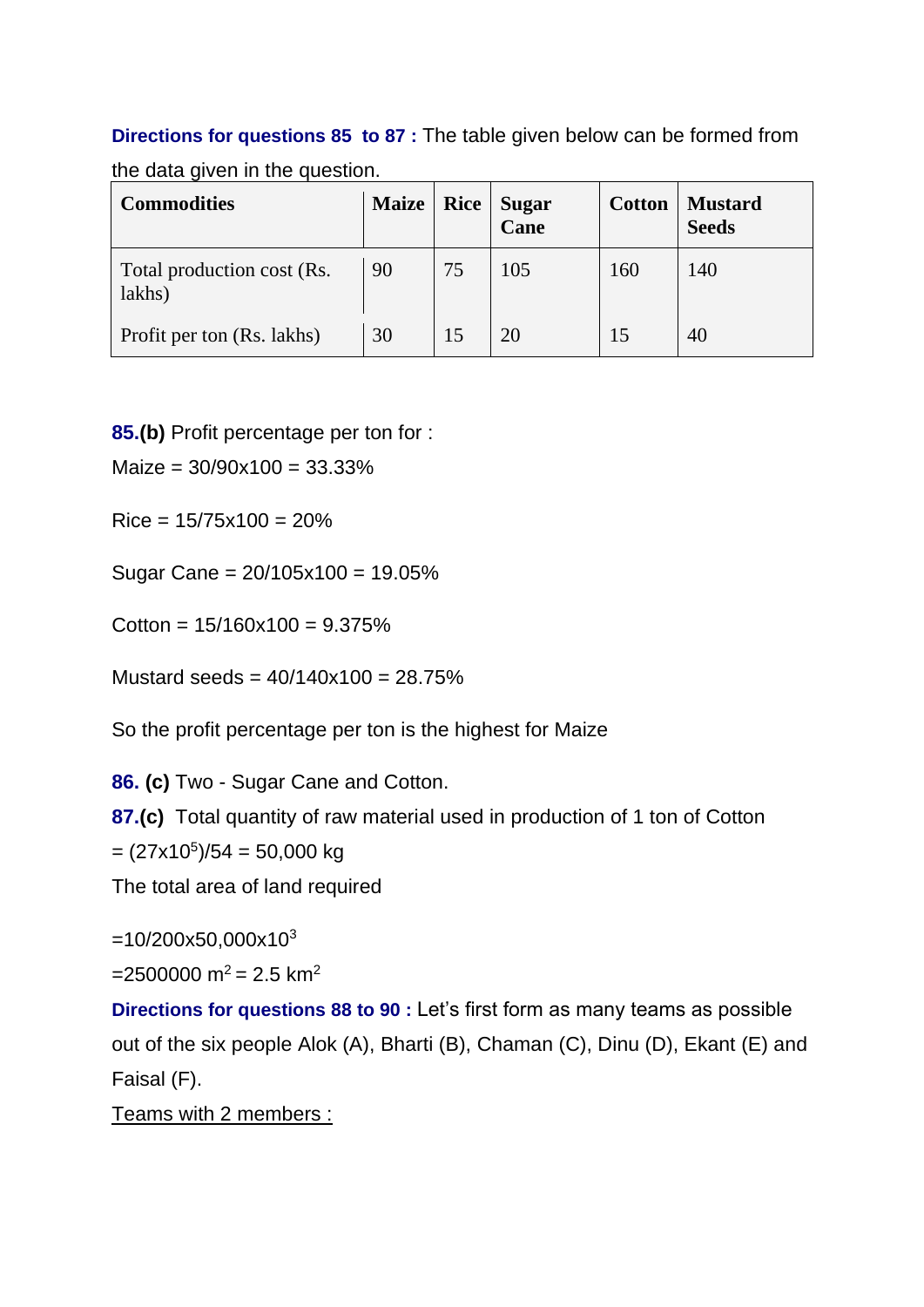A cannot be in any such team as otherwise at least one of B and C must be selected and then subsequently one of D and E must be selected as well (hence exceeding 2 member size). Possible teams are:

1. B, D

2. C, E

3. D, E

4. E, F

Teams with 3 members :

5. A, C, E 6. A, B, D 7. C, E, D Teams with 4 members :

8. A, B, D, F

9. A, C, E, D

Note: No other team size is possible

**88. (b)** Possible teams without B and F are:

1. C, E

2. D, E

3. A, C, E

4. C, E, D

5. A, C, E, D

We can see that Ekant (E) should definitely be selected.

**89. (d)** Ekant (E) and Faisal (F) (team number 4) appear together only once and their pair is not selected with any one else out of the remaining 4 people. **90. (d)** Team selected must be either A, B, D, F (team number 8) or A, C, E, D (team number 9) We can see that Alok (A) and Dinu (D) both are definitely selected in the team

**91. (b)**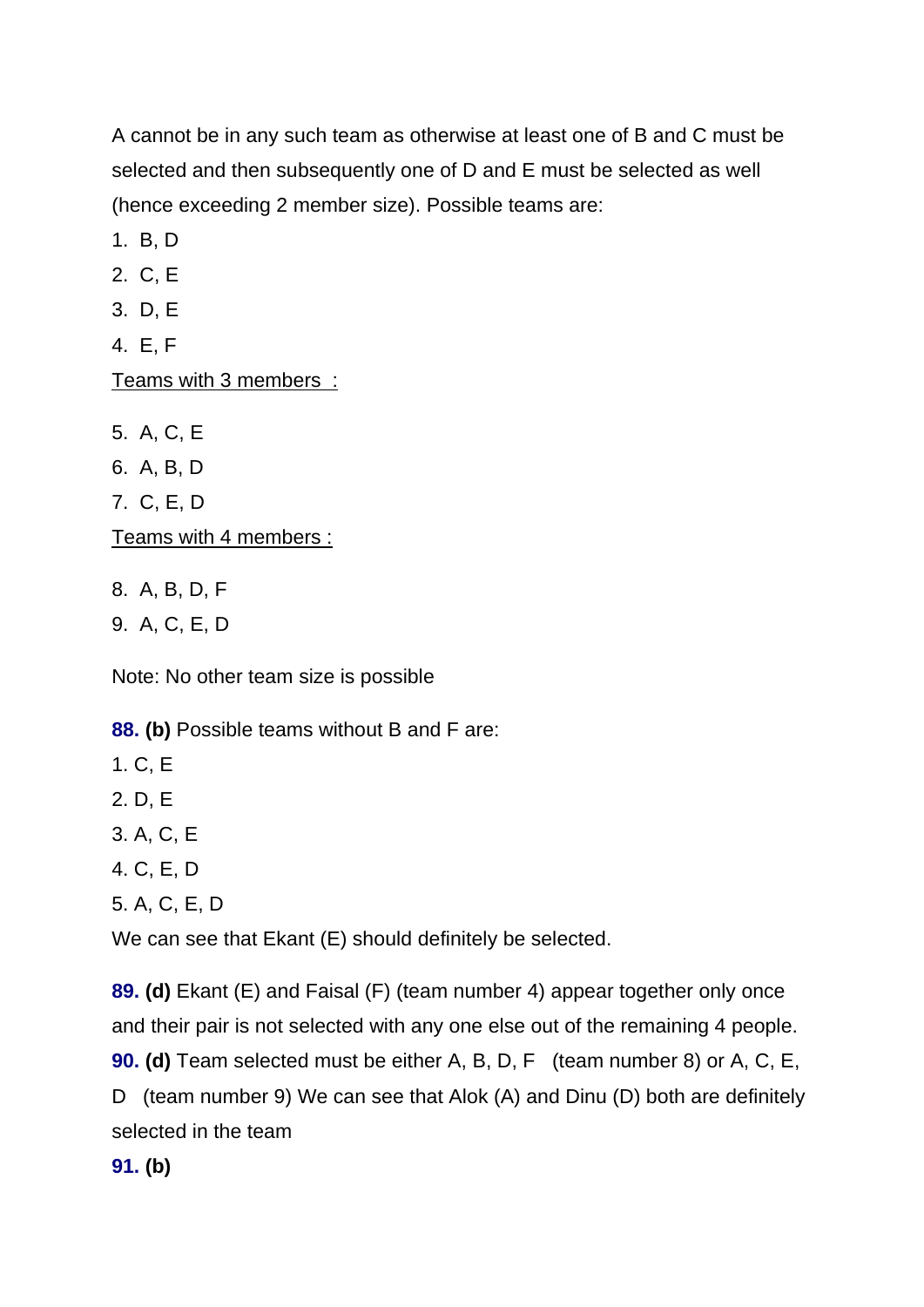| Positions  |   | $\overline{2}$ | 3 | 4            | 5 |
|------------|---|----------------|---|--------------|---|
| Positions1 | T | $\mathbf R$    | Ő | P            | S |
| Positions2 | S | P              | T | $\mathbb{R}$ |   |
| Positions3 | S | $\mathbf R$    | Ő | P            | T |
| Positions4 |   | S              | P | T            | R |
| Positions5 | S | $\mathbf R$    |   | T            | P |

S cannot be at the 1st position as it has been predicted by three persons. Similarly R and Q cannot be at the 2nd and the 3rd positions respectively. So in Prediction 3 the first three positions are definitely incorrect. Now if we assume that exactly two positions are correct in Prediction 3 then P is at the 4th position and T must be at the 5th position. But as a result 4th becomes the only correct position in Prediction 1 which is not possible. Hence all the positions in Prediction 3 must be incorrect. Similarly all the positions in Prediction 1 and Prediction 5 can also be proved incorrect and Prediction 2 and Prediction 4 have exactly two correct positions each. Now it can be answered by observing the options.

## **Alternate solution:**

The options 'QPSTR' and 'QTPSR' cannot be correct as in both the cases Prediction 4 would have given the correct positions for three runners which would contradict the information given in the question. Similarly the option 'QPTRS' cannot be correct as Prediction 4 would have given the correct position for only one runner. The only option left is 'QPTSR' which must be correct.

**92. (c)** From the first statement: E, G,  $D < B < F$ From the second statement: A,  $D < C < E$ 

From the third statement:  $G < F$ , E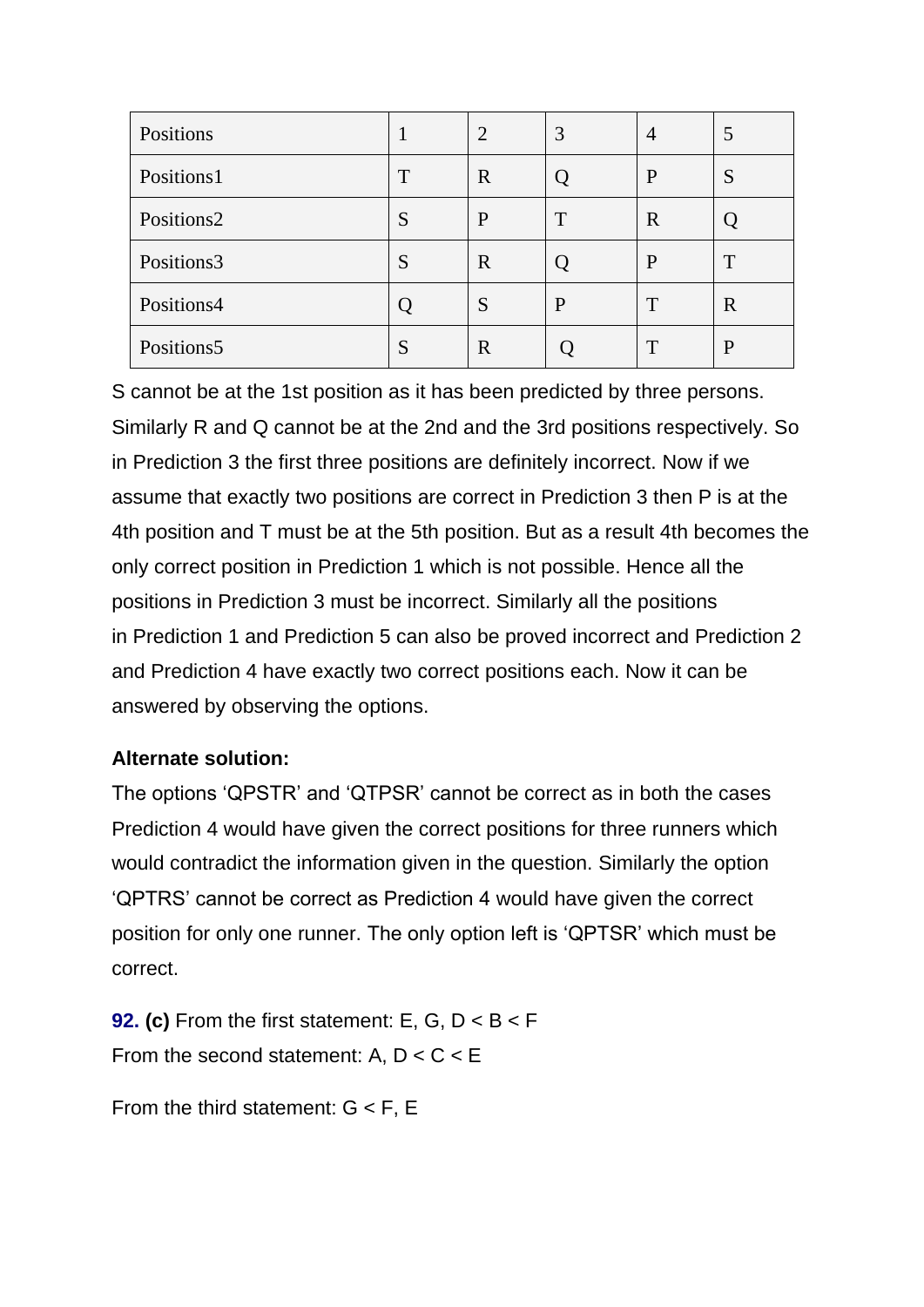Combining the three statements we get:

A,  $D < C < E < B < F$ 

 $G < E < B < F$ 

C, G is the only possible pair of twins from the given options

**93. (b)** Two men will see three hats of the same colour, and one hat of a different colour. Since they know that there cannot be four hats of the same colour, they can deduce that their hat colour is the same as that of the man with the different coloured hat. So two people will know their hat colour. The other three people will see two black and two white hats and so they won't be able to know the colour of their own hats.



## **From Statement A:**

Mubashir would be at Door 1 and Himanshu at Door 2.

## **From Statement B:**

If one stops after an odd number of tosses he should be at the door which is odd number of steps away from him initially. Hence, Mubashir and Himanshu should be at Door 1 and Door 2 respectively. Hence the question can be answered by either Statement alone

**Directions for questions 95 to 96 :** From Table-2 the number of Orange trees planted on Day 3 is 7. Therefore, Bobby (B) and Chetan (C) must have planted Orange trees on Day 3. From Table-1 and Table-2, Ashish (A)planted Coconut trees on Day 1 and Day 2. Dinesh (D) planted a Mango tree on Day 1. Therefore, A and D could not have planted Orange trees on all the three days. Farhan (F) could not have planted Orange trees on all the three days as only 1 Orange tree was planted on Day 2, while he had planted 2 trees on Day 2. Therefore, only Ekant (E) is left who must have planted 1 Orange tree on Day 3 and also planted Orange trees on Day 1 and Day2.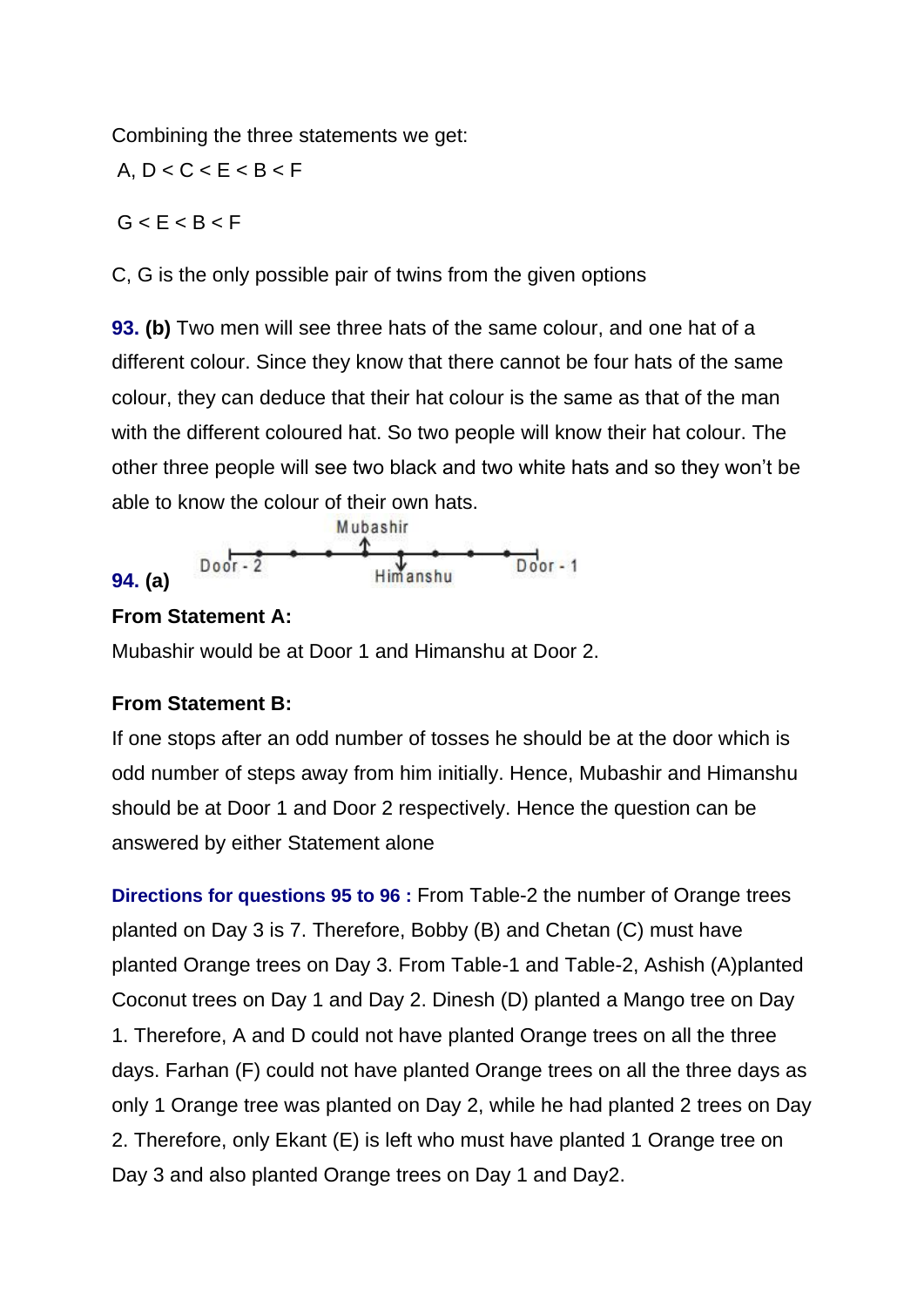Exactly two people out of A, D and F planted the same type of tree on all the three days; the possible person-tree combinations in such a case could be: A-Coconut, D-Mango, F-Guava. Exactly 2 out of the given 3 combinations are true. On Day 3, they definitely planted these types only, as otherwise the given condition could not be true. So A is definitely one of the persons who planted the same type of tree on all the three days.

On Day 2, D did not plant Apple, Banana, Coconut or Orange tree. D could not have planted a Guava tree on Day 2 as in that case even F would not be able to plant Guava trees on all the three days. Therefore D must have planted 1 Mango tree on Day 2. Therefore, D is the other person to have planted the same type of tree on all the three days.

| <b>Name</b>   | Day 1          | Day 2         | Day 3         |
|---------------|----------------|---------------|---------------|
| <b>Ashish</b> | 4 (Coconut)    | 4 (Coconut)   | 1 (Coconut)   |
| <b>Bobby</b>  | $\overline{2}$ | 1             | 2 (Orange)    |
| <b>Chetan</b> | $\overline{2}$ | 1             | 4 (Orange)    |
| <b>Dinesh</b> | $1 \,(Mango)$  | $1 \,(Mango)$ | $1 \,(Mango)$ |
| <b>Ekant</b>  | 2 (Orange)     | 1 (Orange)    | 1 (Orange)    |
| Farhan        | $\overline{2}$ | 2             | $1$ (Guava)   |

#### **95. (b)**

**96. (a)**

## **97. (d) From Statement A:**

Some of the cases possible according to Statement A are given below (left to right in the decreasing order of ages):

- 1. Steven Frank Wayne Lampard Rooney Gerrard
- 2. Steven Frank Wayne Rooney Lampard Gerrard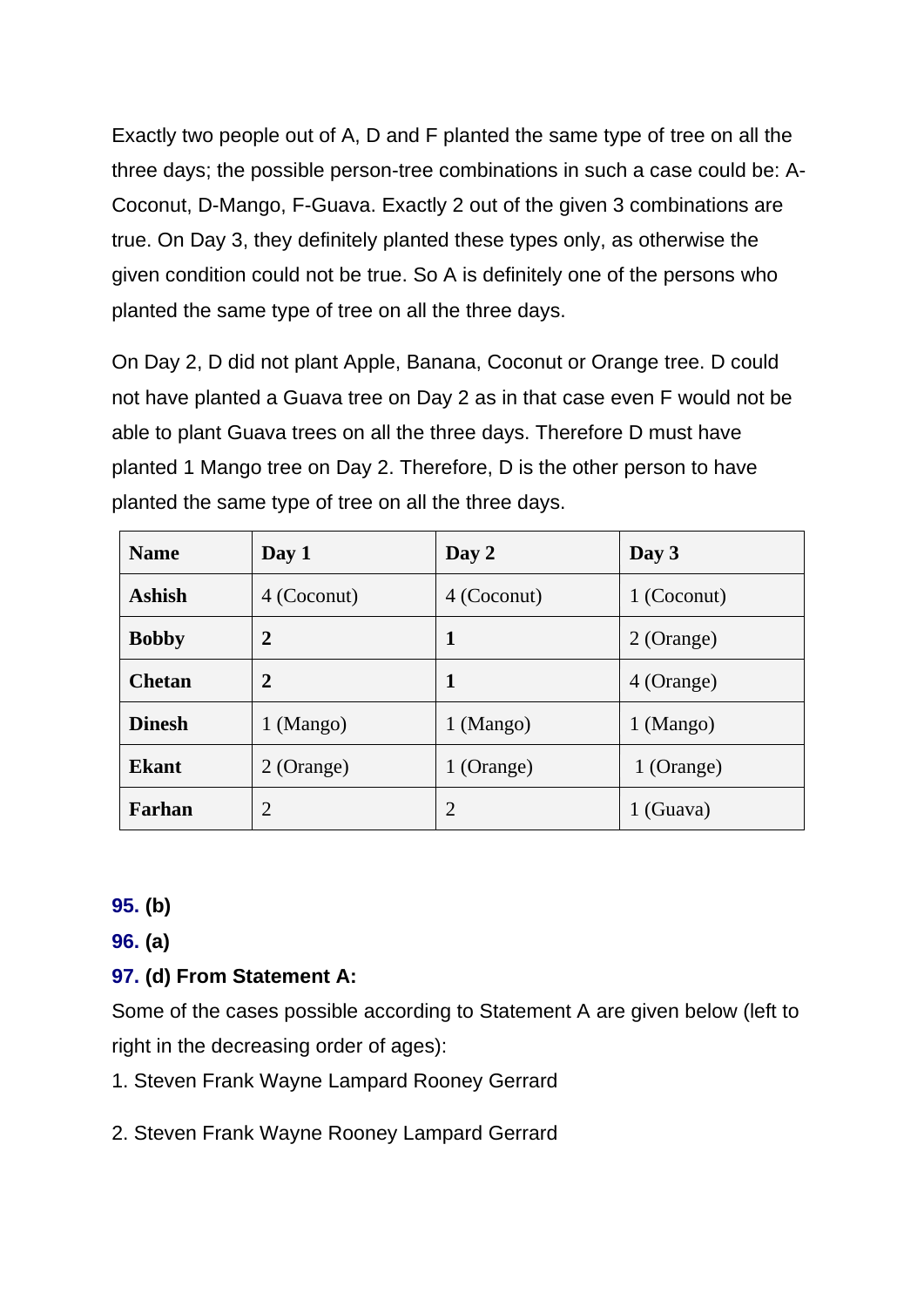3. Steven Frank Rooney Wayne Gerrard Lampard

Clearly, Statement A is insufficient to find who is the youngest among the 6 brothers.

## **From Statement B:**

The following are the only two possibilities for the correct order of the decreasing ages (left to right) for the brothers which can be derived from Statement B:

1. Steven **Gerrard Wayne <u>Community</u>** 2014

2. Steven Gerrard and Wayne Wayne

The exact place for Frank, Lampard and Rooney cannot be decided in the above two arrangements.

## **Combining Statement A and Statement B:**

The only possible order (left to right in the decreasing order of ages) is:

Steven Gerrard Frank Rooney Wayne Lampard So Lampard is the youngest. Hence, the question can be answered by using both the statements together, but cannot be answered by using either statement alone.

**98.(d)** If James arrived before Lars then following possibilities exist (left to right in the order of arrival):

- 1. James, Lars, \_\_\_\_\_\_\_, \_\_\_\_\_\_\_\_
- 2. James, \_\_\_\_\_\_\_, Lars, \_\_\_\_\_\_\_\_
- 3. James, \_\_\_\_\_\_, \_\_\_\_\_\_, Lars (this possibility gives no arrangement)
- 4. **James, Lars,**
- 5. \_\_\_\_\_\_, James, \_\_\_\_\_\_\_, Lars
- 6. \_\_\_\_\_\_, \_\_\_\_\_\_\_, James, Lars (this possibility gives no arrangement)